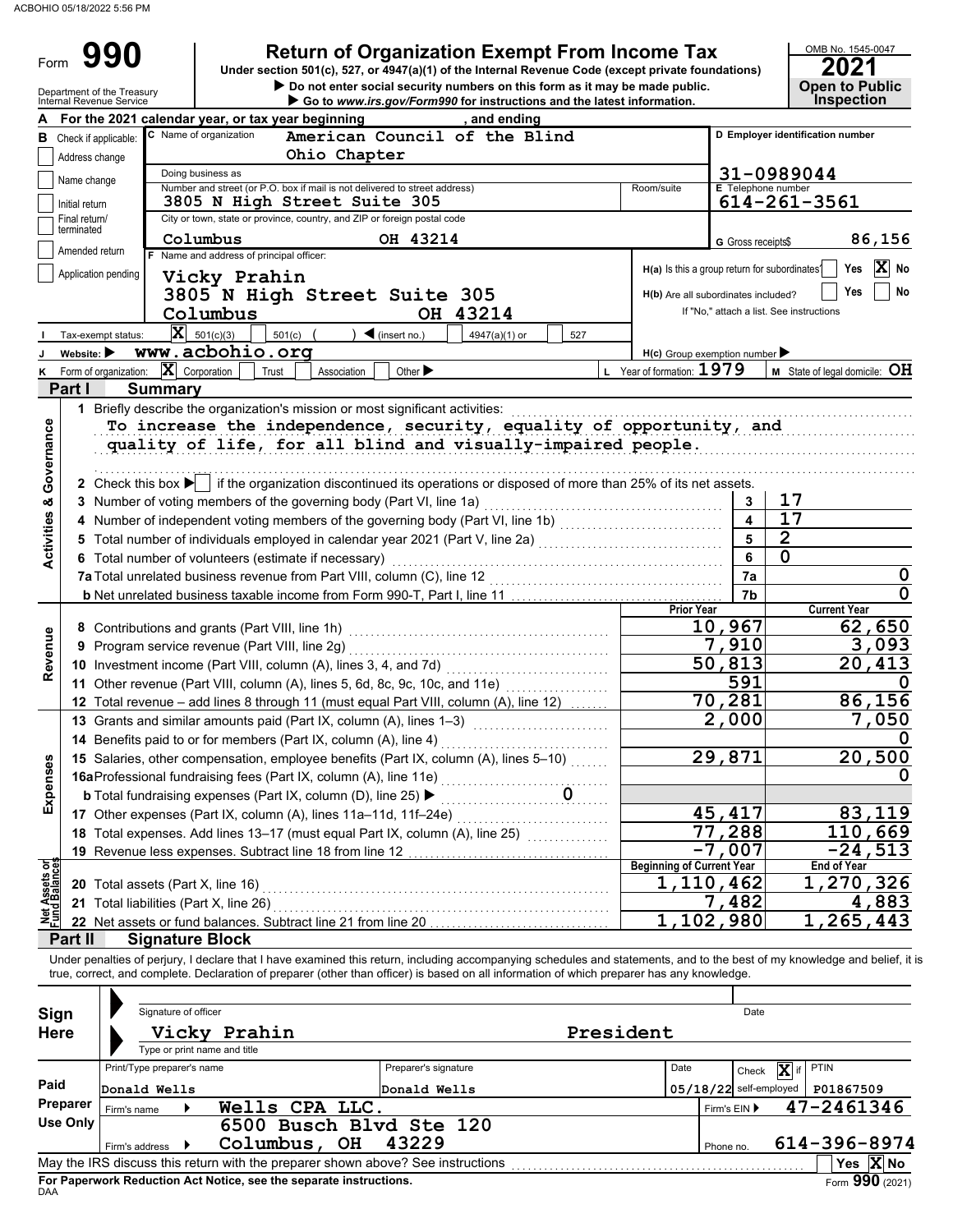| Form 990 (2021) American Council of the Blind                                                                                                                                                                                                                                                                                                                                                  | 31-0989044            | Page 2                |
|------------------------------------------------------------------------------------------------------------------------------------------------------------------------------------------------------------------------------------------------------------------------------------------------------------------------------------------------------------------------------------------------|-----------------------|-----------------------|
| <b>Statement of Program Service Accomplishments</b><br>Part III<br>Check if Schedule O contains a response or note to any line in this Part III                                                                                                                                                                                                                                                |                       | $ \mathbf{x} $        |
| Briefly describe the organization's mission:<br>1<br>To increase the independence, security, equality of opportunity, and<br>quality of life, for all blind and visually-impaired people.                                                                                                                                                                                                      |                       |                       |
|                                                                                                                                                                                                                                                                                                                                                                                                |                       |                       |
| Did the organization undertake any significant program services during the year which were not listed on the<br>$\mathbf{2}$<br>prior Form 990 or 990-EZ?<br>If "Yes," describe these new services on Schedule O.                                                                                                                                                                              |                       | Yes $X$ No            |
| Did the organization cease conducting, or make significant changes in how it conducts, any program<br>3<br>services?                                                                                                                                                                                                                                                                           |                       | Yes $\overline{X}$ No |
| If "Yes," describe these changes on Schedule O.<br>Describe the organization's program service accomplishments for each of its three largest program services, as measured by<br>expenses. Section 501(c)(3) and 501(c)(4) organizations are required to report the amount of grants and allocations to others,<br>the total expenses, and revenue, if any, for each program service reported. |                       |                       |
| $13,466$ including grants of\$<br>4a (Code:<br>$\ldots$ ) (Expenses \$                                                                                                                                                                                                                                                                                                                         | ) (Revenue \$         | 3,093                 |
| See Schedule O                                                                                                                                                                                                                                                                                                                                                                                 |                       |                       |
|                                                                                                                                                                                                                                                                                                                                                                                                |                       |                       |
|                                                                                                                                                                                                                                                                                                                                                                                                |                       |                       |
|                                                                                                                                                                                                                                                                                                                                                                                                |                       |                       |
|                                                                                                                                                                                                                                                                                                                                                                                                |                       |                       |
|                                                                                                                                                                                                                                                                                                                                                                                                |                       |                       |
|                                                                                                                                                                                                                                                                                                                                                                                                |                       |                       |
|                                                                                                                                                                                                                                                                                                                                                                                                |                       |                       |
| $4,550$ including grants of\$<br>4b (Code:<br>$\ldots$ ) (Expenses \$<br>See Schedule O                                                                                                                                                                                                                                                                                                        | $4,550$ ) (Revenue \$ |                       |
|                                                                                                                                                                                                                                                                                                                                                                                                |                       |                       |
|                                                                                                                                                                                                                                                                                                                                                                                                |                       |                       |
|                                                                                                                                                                                                                                                                                                                                                                                                |                       |                       |
|                                                                                                                                                                                                                                                                                                                                                                                                |                       |                       |
|                                                                                                                                                                                                                                                                                                                                                                                                |                       |                       |
|                                                                                                                                                                                                                                                                                                                                                                                                |                       |                       |
|                                                                                                                                                                                                                                                                                                                                                                                                |                       |                       |
|                                                                                                                                                                                                                                                                                                                                                                                                |                       |                       |
| k (Code: ) (Expenses \$2,500 including grants of \$2,500 ) (Revenue \$1,000 ) (Revenue \$1,000 ) (Revenue \$1,000 ) (Revenue \$1,000 ) (Revenue \$1,000 ) (Revenue \$1,000 ) (Revenue \$1,000 ) (Revenue \$1,000 ) (Revenue \$1,000 ) (Re<br>4c (Code:                                                                                                                                         |                       |                       |
| can apply for funds up to \$500 to match funds raised for a specific project                                                                                                                                                                                                                                                                                                                   |                       |                       |
| or adaptive equipment. Grants in 2021 provided funds to help six                                                                                                                                                                                                                                                                                                                               |                       |                       |
| individuals pay for adaptive equipment to make it possible to read and                                                                                                                                                                                                                                                                                                                         |                       |                       |
| navigate.                                                                                                                                                                                                                                                                                                                                                                                      |                       |                       |
|                                                                                                                                                                                                                                                                                                                                                                                                |                       |                       |
|                                                                                                                                                                                                                                                                                                                                                                                                |                       |                       |
|                                                                                                                                                                                                                                                                                                                                                                                                |                       |                       |
|                                                                                                                                                                                                                                                                                                                                                                                                |                       |                       |
|                                                                                                                                                                                                                                                                                                                                                                                                |                       |                       |
| 4d Other program services (Describe on Schedule O.)<br>68, 395 including grants of\$<br>(Expenses \$                                                                                                                                                                                                                                                                                           | (Revenue \$           |                       |
| 88,911<br>4e Total program service expenses >                                                                                                                                                                                                                                                                                                                                                  |                       |                       |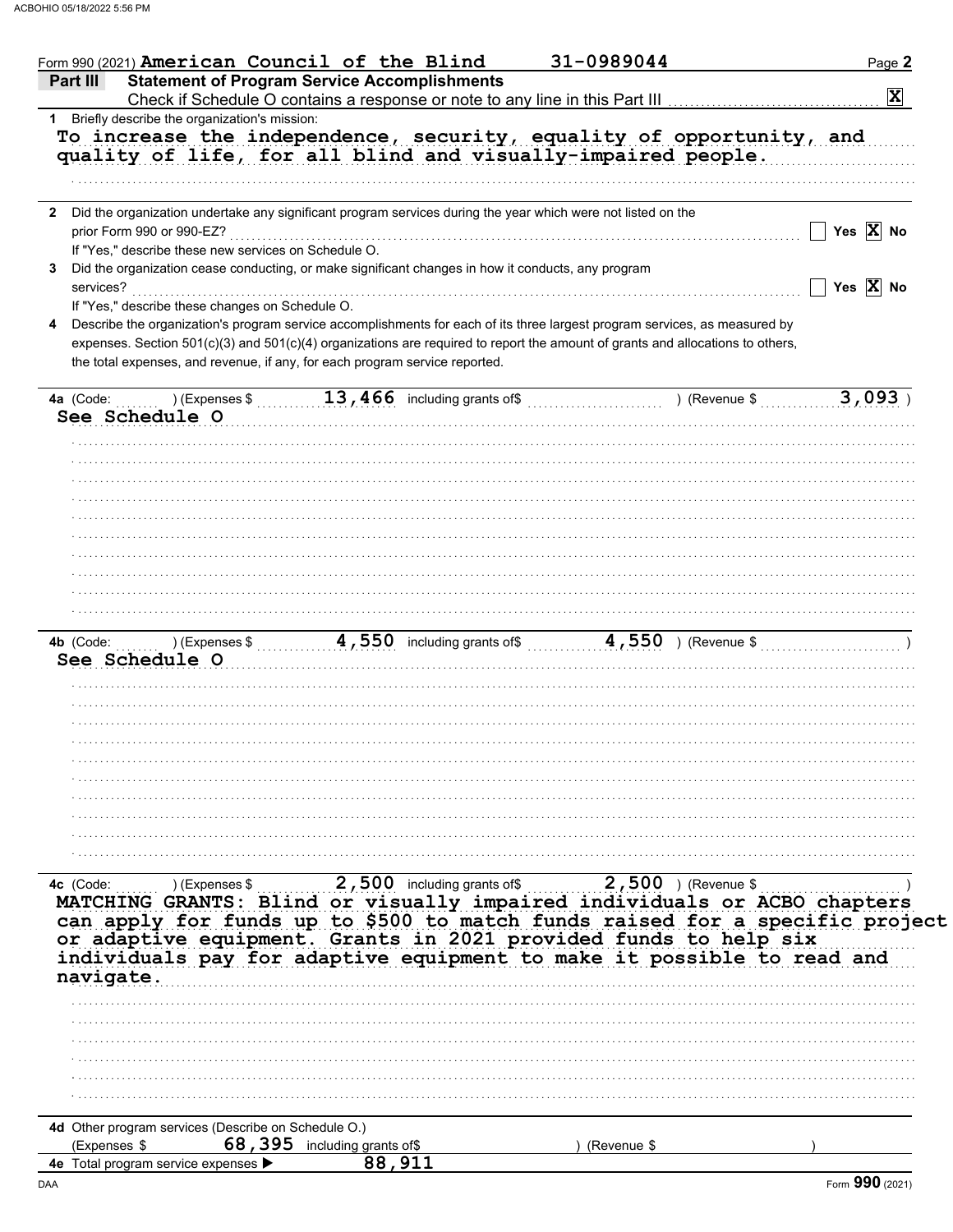### Form 990 (2021) American Council of the Blind 31-0989044 Page 3

**Part IV Checklist of Required Schedules**

|     |                                                                                                                                                                                                                                 |                 | Yes         | No          |
|-----|---------------------------------------------------------------------------------------------------------------------------------------------------------------------------------------------------------------------------------|-----------------|-------------|-------------|
| 1   | Is the organization described in section $501(c)(3)$ or $4947(a)(1)$ (other than a private foundation)? If "Yes,"                                                                                                               |                 |             |             |
|     | complete Schedule A                                                                                                                                                                                                             | 1               | X           |             |
| 2   | Is the organization required to complete Schedule B, Schedule of Contributors (see instructions)?                                                                                                                               | $\overline{2}$  | X           |             |
| 3   | Did the organization engage in direct or indirect political campaign activities on behalf of or in opposition to                                                                                                                |                 |             |             |
|     | candidates for public office? If "Yes," complete Schedule C, Part I                                                                                                                                                             | 3               |             | X           |
| 4   | Section 501(c)(3) organizations. Did the organization engage in lobbying activities, or have a section 501(h)                                                                                                                   |                 |             |             |
|     | election in effect during the tax year? If "Yes," complete Schedule C, Part II                                                                                                                                                  | 4               |             | X           |
| 5   | Is the organization a section $501(c)(4)$ , $501(c)(5)$ , or $501(c)(6)$ organization that receives membership dues,<br>assessments, or similar amounts as defined in Rev. Proc. 98-19? If "Yes," complete Schedule C, Part III | 5               |             | X           |
| 6   | Did the organization maintain any donor advised funds or any similar funds or accounts for which donors                                                                                                                         |                 |             |             |
|     | have the right to provide advice on the distribution or investment of amounts in such funds or accounts? If                                                                                                                     |                 |             |             |
|     | "Yes," complete Schedule D, Part I                                                                                                                                                                                              | 6               |             | X           |
| 7   | Did the organization receive or hold a conservation easement, including easements to preserve open space,                                                                                                                       |                 |             |             |
|     | the environment, historic land areas, or historic structures? If "Yes," complete Schedule D, Part II                                                                                                                            | 7               |             | X           |
| 8   | Did the organization maintain collections of works of art, historical treasures, or other similar assets? If "Yes,"                                                                                                             |                 |             |             |
|     | complete Schedule D, Part III                                                                                                                                                                                                   | 8               |             | X           |
| 9   | Did the organization report an amount in Part X, line 21, for escrow or custodial account liability, serve as a                                                                                                                 |                 |             |             |
|     | custodian for amounts not listed in Part X; or provide credit counseling, debt management, credit repair, or                                                                                                                    |                 |             |             |
|     | debt negotiation services? If "Yes," complete Schedule D, Part IV                                                                                                                                                               | 9               |             | X           |
| 10  | Did the organization, directly or through a related organization, hold assets in donor-restricted endowments                                                                                                                    |                 |             |             |
|     | or in quasi endowments? If "Yes," complete Schedule D, Part V                                                                                                                                                                   | 10              |             | X           |
| 11  | If the organization's answer to any of the following questions is "Yes," then complete Schedule D, Parts VI,                                                                                                                    |                 |             |             |
|     | VII, VIII, IX, or X, as applicable.                                                                                                                                                                                             |                 |             |             |
|     | a Did the organization report an amount for land, buildings, and equipment in Part X, line 10? If "Yes,"                                                                                                                        |                 |             |             |
|     | complete Schedule D, Part VI                                                                                                                                                                                                    | 11a             |             | X           |
|     | <b>b</b> Did the organization report an amount for investments-other securities in Part X, line 12, that is 5% or more                                                                                                          |                 |             |             |
|     | of its total assets reported in Part X, line 16? If "Yes," complete Schedule D, Part VII                                                                                                                                        | 11 <sub>b</sub> |             | X           |
|     | c Did the organization report an amount for investments—program related in Part X, line 13, that is 5% or more<br>of its total assets reported in Part X, line 16? If "Yes," complete Schedule D, Part VIII                     | 11c             | $\mathbf x$ |             |
|     | d Did the organization report an amount for other assets in Part X, line 15, that is 5% or more of its total assets                                                                                                             |                 |             |             |
|     | reported in Part X, line 16? If "Yes," complete Schedule D, Part IX                                                                                                                                                             | 11d             |             | X           |
|     | e Did the organization report an amount for other liabilities in Part X, line 25? If "Yes," complete Schedule D, Part X                                                                                                         | 11e             |             | $\mathbf x$ |
| f   | Did the organization's separate or consolidated financial statements for the tax year include a footnote that addresses                                                                                                         |                 |             |             |
|     | the organization's liability for uncertain tax positions under FIN 48 (ASC 740)? If "Yes," complete Schedule D, Part X                                                                                                          | 11f             |             | X           |
|     | 12a Did the organization obtain separate, independent audited financial statements for the tax year? If "Yes," complete                                                                                                         |                 |             |             |
|     |                                                                                                                                                                                                                                 | 12a             |             | X           |
|     | Was the organization included in consolidated, independent audited financial statements for the tax year? If                                                                                                                    |                 |             |             |
|     | "Yes," and if the organization answered "No" to line 12a, then completing Schedule D, Parts XI and XII is optional                                                                                                              | 12 <sub>b</sub> |             | X           |
| 13  | Is the organization a school described in section $170(b)(1)(A)(ii)?$ If "Yes," complete Schedule E                                                                                                                             | 13              |             | $\mathbf x$ |
| 14a |                                                                                                                                                                                                                                 | 14a             |             | $\mathbf x$ |
| b   | Did the organization have aggregate revenues or expenses of more than \$10,000 from grantmaking,                                                                                                                                |                 |             |             |
|     | fundraising, business, investment, and program service activities outside the United States, or aggregate                                                                                                                       |                 |             |             |
|     | foreign investments valued at \$100,000 or more? If "Yes," complete Schedule F, Parts I and IV                                                                                                                                  | 14b             |             | X           |
| 15  | Did the organization report on Part IX, column (A), line 3, more than \$5,000 of grants or other assistance to or                                                                                                               |                 |             |             |
|     | for any foreign organization? If "Yes," complete Schedule F, Parts II and IV                                                                                                                                                    | 15              |             | X           |
| 16  | Did the organization report on Part IX, column (A), line 3, more than \$5,000 of aggregate grants or other                                                                                                                      |                 |             | X           |
| 17  | assistance to or for foreign individuals? If "Yes," complete Schedule F, Parts III and IV<br>Did the organization report a total of more than \$15,000 of expenses for professional fundraising services on                     | 16              |             |             |
|     | Part IX, column (A), lines 6 and 11e? If "Yes," complete Schedule G, Part I. See instructions                                                                                                                                   | 17              |             | X           |
| 18  | Did the organization report more than \$15,000 total of fundraising event gross income and contributions on                                                                                                                     |                 |             |             |
|     | Part VIII, lines 1c and 8a? If "Yes," complete Schedule G, Part II                                                                                                                                                              | 18              |             | X           |
| 19  | Did the organization report more than \$15,000 of gross income from gaming activities on Part VIII, line 9a?                                                                                                                    |                 |             |             |
|     |                                                                                                                                                                                                                                 | 19              |             | X           |
| 20a | Did the organization operate one or more hospital facilities? If "Yes," complete Schedule H                                                                                                                                     | <b>20a</b>      |             | $\mathbf x$ |
| b   |                                                                                                                                                                                                                                 | 20b             |             |             |
| 21  | Did the organization report more than \$5,000 of grants or other assistance to any domestic organization or                                                                                                                     |                 |             |             |
|     |                                                                                                                                                                                                                                 | 21              |             | X           |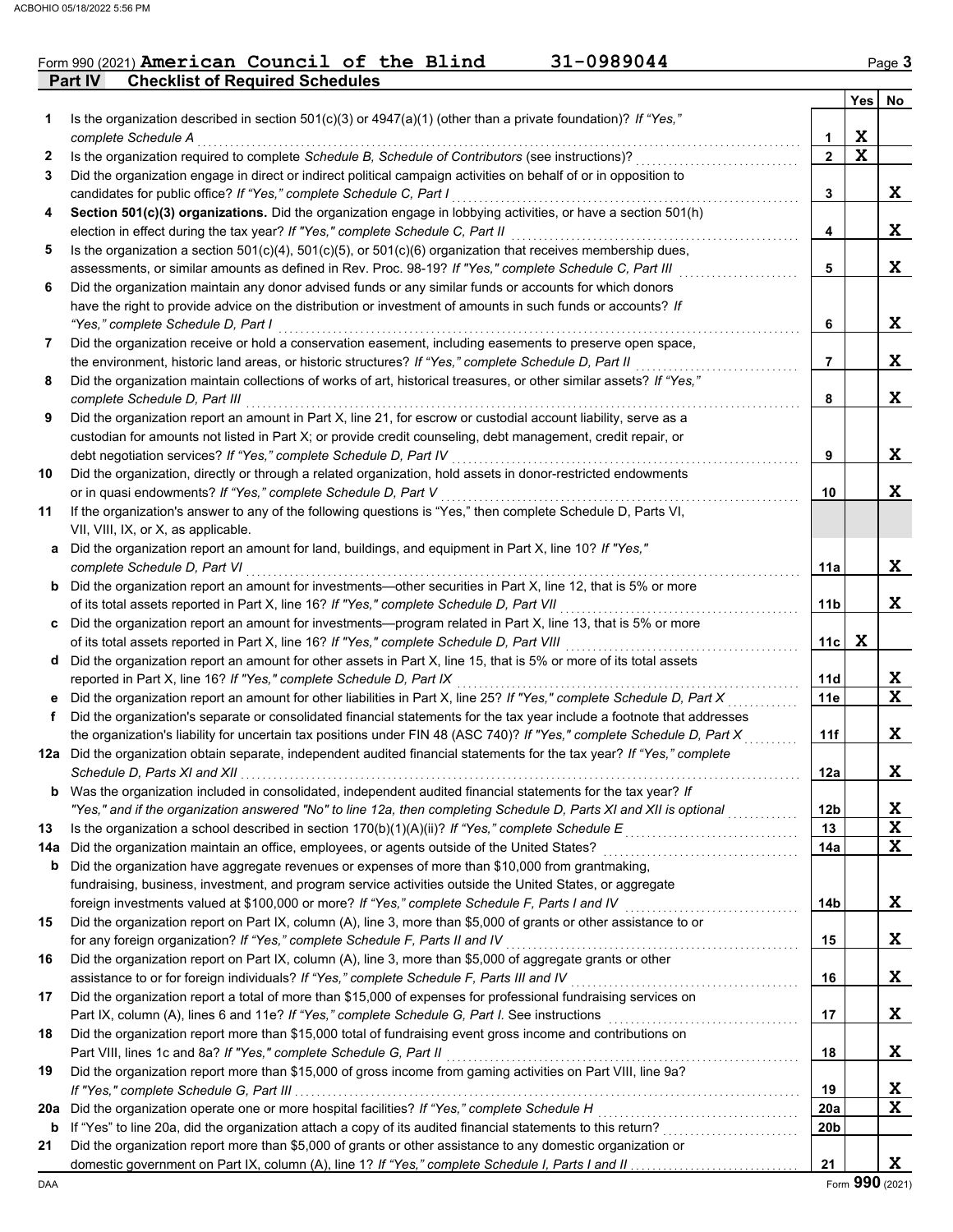| Form 990 (2021) American Council of the Blind              |  |  | $31 - 0989044$ | Page <b>4</b> |
|------------------------------------------------------------|--|--|----------------|---------------|
| <b>Part IV</b> Checklist of Required Schedules (continued) |  |  |                |               |

**Yes No**

| 22      | Did the organization report more than \$5,000 of grants or other assistance to or for domestic individuals on                                                                                                    |                 |             |    |
|---------|------------------------------------------------------------------------------------------------------------------------------------------------------------------------------------------------------------------|-----------------|-------------|----|
|         | Part IX, column (A), line 2? If "Yes," complete Schedule I, Parts I and III                                                                                                                                      | 22              | $\mathbf x$ |    |
| 23      | Did the organization answer "Yes" to Part VII, Section A, line 3, 4, or 5 about compensation of the                                                                                                              |                 |             |    |
|         | organization's current and former officers, directors, trustees, key employees, and highest compensated                                                                                                          |                 |             |    |
|         | employees? If "Yes," complete Schedule J<br>24a Did the organization have a tax-exempt bond issue with an outstanding principal amount of more than                                                              | 23              |             | X  |
|         | \$100,000 as of the last day of the year, that was issued after December 31, 2002? If "Yes," answer lines 24b                                                                                                    |                 |             |    |
|         | through 24d and complete Schedule K. If "No," go to line 25a                                                                                                                                                     | 24a             |             | X  |
| b       | Did the organization invest any proceeds of tax-exempt bonds beyond a temporary period exception?                                                                                                                | 24b             |             |    |
|         | Did the organization maintain an escrow account other than a refunding escrow at any time during the year                                                                                                        |                 |             |    |
|         | to defease any tax-exempt bonds?                                                                                                                                                                                 | 24c             |             |    |
| d       | Did the organization act as an "on behalf of" issuer for bonds outstanding at any time during the year?                                                                                                          | <b>24d</b>      |             |    |
|         | 25a Section 501(c)(3), 501(c)(4), and 501(c)(29) organizations. Did the organization engage in an excess benefit                                                                                                 |                 |             |    |
|         | transaction with a disqualified person during the year? If "Yes," complete Schedule L, Part I                                                                                                                    | 25a             |             | X  |
| b       | Is the organization aware that it engaged in an excess benefit transaction with a disqualified person in a prior                                                                                                 |                 |             |    |
|         | year, and that the transaction has not been reported on any of the organization's prior Forms 990 or 990-EZ?                                                                                                     |                 |             |    |
|         | If "Yes." complete Schedule L. Part I                                                                                                                                                                            | 25b             |             | X  |
| 26      | Did the organization report any amount on Part X, line 5 or 22, for receivables from or payables to any current                                                                                                  |                 |             |    |
|         | or former officer, director, trustee, key employee, creator or founder, substantial contributor, or 35%                                                                                                          |                 |             |    |
|         | controlled entity or family member of any of these persons? If "Yes," complete Schedule L, Part II                                                                                                               | 26              |             | X  |
| 27      | Did the organization provide a grant or other assistance to any current or former officer, director, trustee, key                                                                                                |                 |             |    |
|         | employee, creator or founder, substantial contributor or employee thereof, a grant selection committee<br>member, or to a 35% controlled entity (including an employee thereof) or family member of any of these |                 |             |    |
|         | persons? If "Yes," complete Schedule L, Part III                                                                                                                                                                 | 27              |             | X  |
| 28      | Was the organization a party to a business transaction with one of the following parties (see the Schedule L,                                                                                                    |                 |             |    |
|         | Part IV, instructions for applicable filing thresholds, conditions, and exceptions):                                                                                                                             |                 |             |    |
| a       | A current or former officer, director, trustee, key employee, creator or founder, or substantial contributor? If                                                                                                 |                 |             |    |
|         | "Yes," complete Schedule L, Part IV                                                                                                                                                                              | 28a             |             | X  |
| b       | A family member of any individual described in line 28a? If "Yes," complete Schedule L, Part IV                                                                                                                  | 28 <sub>b</sub> |             | X  |
| c       | A 35% controlled entity of one or more individuals and/or organizations described in line 28a or 28b? If                                                                                                         |                 |             |    |
|         | "Yes," complete Schedule L, Part IV                                                                                                                                                                              | 28c             |             | X  |
| 29      | Did the organization receive more than \$25,000 in non-cash contributions? If "Yes," complete Schedule M                                                                                                         | 29              |             | X  |
| 30      | Did the organization receive contributions of art, historical treasures, or other similar assets, or qualified                                                                                                   |                 |             |    |
|         | conservation contributions? If "Yes," complete Schedule M                                                                                                                                                        | 30              |             | X  |
| 31      | Did the organization liquidate, terminate, or dissolve and cease operations? If "Yes," complete Schedule N, Part I                                                                                               | 31              |             | X  |
| 32      | Did the organization sell, exchange, dispose of, or transfer more than 25% of its net assets? If "Yes,"                                                                                                          |                 |             |    |
|         | complete Schedule N, Part II                                                                                                                                                                                     | 32              |             | X  |
| 33      | Did the organization own 100% of an entity disregarded as separate from the organization under Regulations<br>sections 301.7701-2 and 301.7701-3? If "Yes," complete Schedule R, Part I                          | 33              |             | X  |
| 34      | Was the organization related to any tax-exempt or taxable entity? If "Yes," complete Schedule R, Part II, III,                                                                                                   |                 |             |    |
|         | or IV, and Part V, line 1                                                                                                                                                                                        | 34              |             | X  |
| 35a     | Did the organization have a controlled entity within the meaning of section 512(b)(13)?                                                                                                                          | 35a             |             | X  |
| b       | If "Yes" to line 35a, did the organization receive any payment from or engage in any transaction with a                                                                                                          |                 |             |    |
|         | controlled entity within the meaning of section 512(b)(13)? If "Yes," complete Schedule R, Part V, line 2                                                                                                        | 35b             |             |    |
| 36      | Section 501(c)(3) organizations. Did the organization make any transfers to an exempt non-charitable                                                                                                             |                 |             |    |
|         | related organization? If "Yes," complete Schedule R, Part V, line 2                                                                                                                                              | 36              |             | X  |
| 37      | Did the organization conduct more than 5% of its activities through an entity that is not a related organization                                                                                                 |                 |             |    |
|         | and that is treated as a partnership for federal income tax purposes? If "Yes," complete Schedule R, Part VI                                                                                                     | 37              |             | X  |
| 38      | Did the organization complete Schedule O and provide explanations on Schedule O for Part VI, lines 11b and                                                                                                       |                 |             |    |
|         | 19? Note: All Form 990 filers are required to complete Schedule O.                                                                                                                                               | 38              | X           |    |
|         | <b>Statements Regarding Other IRS Filings and Tax Compliance</b><br>Part V                                                                                                                                       |                 |             |    |
|         | Check if Schedule O contains a response or note to any line in this Part V                                                                                                                                       |                 |             |    |
|         | 1                                                                                                                                                                                                                |                 | Yes         | No |
| 1a<br>b | Enter the number reported in box 3 of Form 1096. Enter -0- if not applicable<br>1a<br>$\mathbf 0$<br>1 <sub>b</sub><br>Enter the number of Forms W-2G included on line 1a. Enter -0- if not applicable           |                 |             |    |
| c       | Did the organization comply with backup withholding rules for reportable payments to vendors and                                                                                                                 |                 |             |    |
|         |                                                                                                                                                                                                                  | 1c              |             |    |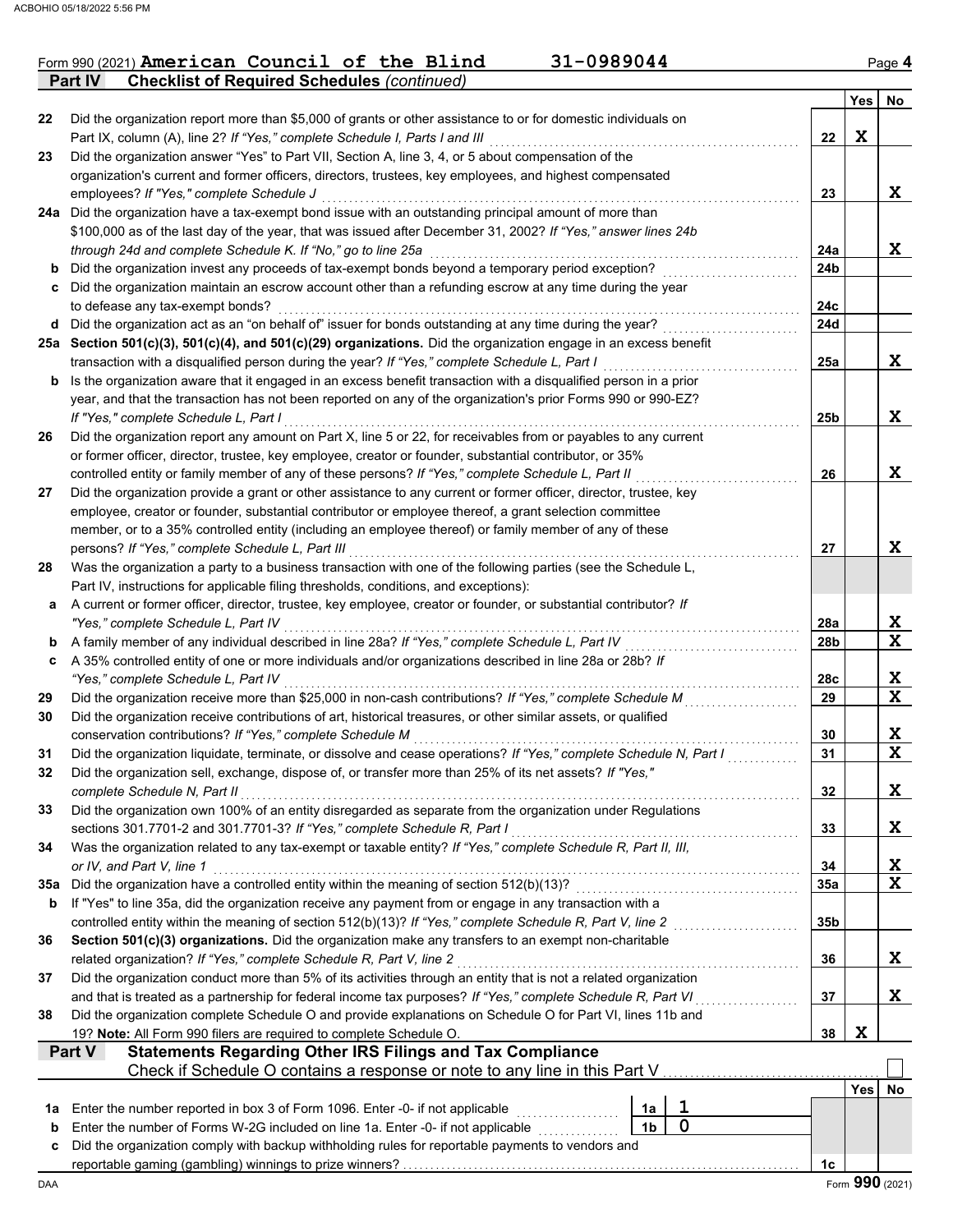| Form 990 (2021) American Council of the Blind<br>31-0989044 |                                                                                                                                                                                                                                                  |                 |                |     |             |  |  |  |  |
|-------------------------------------------------------------|--------------------------------------------------------------------------------------------------------------------------------------------------------------------------------------------------------------------------------------------------|-----------------|----------------|-----|-------------|--|--|--|--|
|                                                             | Statements Regarding Other IRS Filings and Tax Compliance (continued)<br><b>Part V</b>                                                                                                                                                           |                 |                | Yes | No          |  |  |  |  |
|                                                             | 2a Enter the number of employees reported on Form W-3, Transmittal of Wage and Tax                                                                                                                                                               |                 |                |     |             |  |  |  |  |
|                                                             | Statements, filed for the calendar year ending with or within the year covered by this return                                                                                                                                                    | 2<br>2a         |                |     |             |  |  |  |  |
| b                                                           | If at least one is reported on line 2a, did the organization file all required federal employment tax returns?                                                                                                                                   |                 | 2 <sub>b</sub> | X   |             |  |  |  |  |
|                                                             | Note: If the sum of lines 1a and 2a is greater than 250, you may be required to e-file. See instructions.                                                                                                                                        |                 |                |     |             |  |  |  |  |
| За                                                          | Did the organization have unrelated business gross income of \$1,000 or more during the year?                                                                                                                                                    |                 | 3a             |     | X           |  |  |  |  |
| b                                                           | If "Yes," has it filed a Form 990-T for this year? If "No" to line 3b, provide an explanation on Schedule O                                                                                                                                      |                 | 3b             |     |             |  |  |  |  |
| 4a                                                          | At any time during the calendar year, did the organization have an interest in, or a signature or other authority over,                                                                                                                          |                 |                |     |             |  |  |  |  |
|                                                             | a financial account in a foreign country (such as a bank account, securities account, or other financial account)?                                                                                                                               |                 | 4a             |     | X           |  |  |  |  |
| b                                                           | If "Yes," enter the name of the foreign country ▶                                                                                                                                                                                                |                 |                |     |             |  |  |  |  |
|                                                             | See instructions for filing requirements for FinCEN Form 114, Report of Foreign Bank and Financial Accounts (FBAR).                                                                                                                              |                 |                |     |             |  |  |  |  |
| 5a                                                          | Was the organization a party to a prohibited tax shelter transaction at any time during the tax year?                                                                                                                                            |                 | 5a             |     | X           |  |  |  |  |
| b                                                           | Did any taxable party notify the organization that it was or is a party to a prohibited tax shelter transaction?                                                                                                                                 |                 | 5 <sub>b</sub> |     | $\mathbf x$ |  |  |  |  |
| c                                                           | If "Yes" to line 5a or 5b, did the organization file Form 8886-T?                                                                                                                                                                                |                 | 5c             |     |             |  |  |  |  |
| 6a                                                          | Does the organization have annual gross receipts that are normally greater than \$100,000, and did the                                                                                                                                           |                 |                |     |             |  |  |  |  |
|                                                             | organization solicit any contributions that were not tax deductible as charitable contributions?                                                                                                                                                 |                 | 6a             |     | X.          |  |  |  |  |
| b                                                           | If "Yes," did the organization include with every solicitation an express statement that such contributions or                                                                                                                                   |                 |                |     |             |  |  |  |  |
|                                                             | gifts were not tax deductible?                                                                                                                                                                                                                   |                 | 6b             |     |             |  |  |  |  |
| 7                                                           | Organizations that may receive deductible contributions under section 170(c).                                                                                                                                                                    |                 |                |     |             |  |  |  |  |
| а                                                           | Did the organization receive a payment in excess of \$75 made partly as a contribution and partly for goods                                                                                                                                      |                 |                |     |             |  |  |  |  |
|                                                             | and services provided to the payor?                                                                                                                                                                                                              |                 | 7a             |     | X           |  |  |  |  |
| b                                                           | If "Yes," did the organization notify the donor of the value of the goods or services provided?                                                                                                                                                  |                 | 7b             |     |             |  |  |  |  |
| c                                                           | Did the organization sell, exchange, or otherwise dispose of tangible personal property for which it was                                                                                                                                         |                 |                |     |             |  |  |  |  |
|                                                             | required to file Form 8282?                                                                                                                                                                                                                      | 7d              | 7c             |     | x           |  |  |  |  |
| d                                                           | If "Yes," indicate the number of Forms 8282 filed during the year                                                                                                                                                                                |                 |                |     | X           |  |  |  |  |
| е                                                           | Did the organization receive any funds, directly or indirectly, to pay premiums on a personal benefit contract?                                                                                                                                  |                 | 7e<br>7f       |     | X           |  |  |  |  |
| Ť.                                                          | Did the organization, during the year, pay premiums, directly or indirectly, on a personal benefit contract?<br>If the organization received a contribution of qualified intellectual property, did the organization file Form 8899 as required? |                 | 7g             |     | X           |  |  |  |  |
| g<br>h                                                      | If the organization received a contribution of cars, boats, airplanes, or other vehicles, did the organization file a Form 1098-C?                                                                                                               |                 | 7h             |     | X           |  |  |  |  |
| 8                                                           | Sponsoring organizations maintaining donor advised funds. Did a donor advised fund maintained by the                                                                                                                                             |                 |                |     |             |  |  |  |  |
|                                                             | sponsoring organization have excess business holdings at any time during the year?                                                                                                                                                               |                 | 8              |     |             |  |  |  |  |
| 9                                                           | Sponsoring organizations maintaining donor advised funds.                                                                                                                                                                                        |                 |                |     |             |  |  |  |  |
| а                                                           | Did the sponsoring organization make any taxable distributions under section 4966?                                                                                                                                                               |                 | 9а             |     |             |  |  |  |  |
| b                                                           | Did the sponsoring organization make a distribution to a donor, donor advisor, or related person?                                                                                                                                                |                 | 9b             |     |             |  |  |  |  |
| 10                                                          | Section 501(c)(7) organizations. Enter:                                                                                                                                                                                                          |                 |                |     |             |  |  |  |  |
| а                                                           | Initiation fees and capital contributions included on Part VIII, line 12                                                                                                                                                                         | 10a             |                |     |             |  |  |  |  |
| b                                                           | Gross receipts, included on Form 990, Part VIII, line 12, for public use of club facilities                                                                                                                                                      | 10b             |                |     |             |  |  |  |  |
| 11                                                          | Section 501(c)(12) organizations. Enter:                                                                                                                                                                                                         |                 |                |     |             |  |  |  |  |
| а                                                           | Gross income from members or shareholders                                                                                                                                                                                                        | 11a             |                |     |             |  |  |  |  |
| b                                                           | Gross income from other sources. (Do not net amounts due or paid to other sources                                                                                                                                                                |                 |                |     |             |  |  |  |  |
|                                                             | against amounts due or received from them.)                                                                                                                                                                                                      | <b>11b</b>      |                |     |             |  |  |  |  |
| 12a                                                         | Section 4947(a)(1) non-exempt charitable trusts. Is the organization filing Form 990 in lieu of Form 1041?                                                                                                                                       |                 | 12a            |     |             |  |  |  |  |
| b                                                           | If "Yes," enter the amount of tax-exempt interest received or accrued during the year                                                                                                                                                            | 12 <sub>b</sub> |                |     |             |  |  |  |  |
| 13                                                          | Section 501(c)(29) qualified nonprofit health insurance issuers.                                                                                                                                                                                 |                 |                |     |             |  |  |  |  |
| а                                                           | Is the organization licensed to issue qualified health plans in more than one state?                                                                                                                                                             |                 | 13a            |     |             |  |  |  |  |
|                                                             | Note: See the instructions for additional information the organization must report on Schedule O.                                                                                                                                                |                 |                |     |             |  |  |  |  |
| b                                                           | Enter the amount of reserves the organization is required to maintain by the states in which                                                                                                                                                     |                 |                |     |             |  |  |  |  |
|                                                             |                                                                                                                                                                                                                                                  | 13 <sub>b</sub> |                |     |             |  |  |  |  |
| c                                                           | Enter the amount of reserves on hand                                                                                                                                                                                                             | 13c             |                |     |             |  |  |  |  |
| 14a                                                         | Did the organization receive any payments for indoor tanning services during the tax year?                                                                                                                                                       |                 | 14a            |     | X           |  |  |  |  |
| b                                                           |                                                                                                                                                                                                                                                  |                 | 14b            |     |             |  |  |  |  |
| 15                                                          | Is the organization subject to the section 4960 tax on payment(s) of more than \$1,000,000 in remuneration or                                                                                                                                    |                 |                |     |             |  |  |  |  |
| excess parachute payment(s) during the year?                |                                                                                                                                                                                                                                                  |                 |                |     |             |  |  |  |  |
|                                                             | If "Yes," see instructions and file Form 4720, Schedule N.                                                                                                                                                                                       |                 |                |     |             |  |  |  |  |
| 16                                                          |                                                                                                                                                                                                                                                  |                 | 16             |     | X           |  |  |  |  |
|                                                             | If "Yes," complete Form 4720, Schedule O.                                                                                                                                                                                                        |                 |                |     |             |  |  |  |  |
| 17                                                          | Section 501(c)(21) organizations. Did the trust, any disqualified person, or mine operator engage in                                                                                                                                             |                 |                |     |             |  |  |  |  |
|                                                             |                                                                                                                                                                                                                                                  |                 | 17             |     |             |  |  |  |  |
|                                                             | If "Yes," complete Form 6069.                                                                                                                                                                                                                    |                 |                |     |             |  |  |  |  |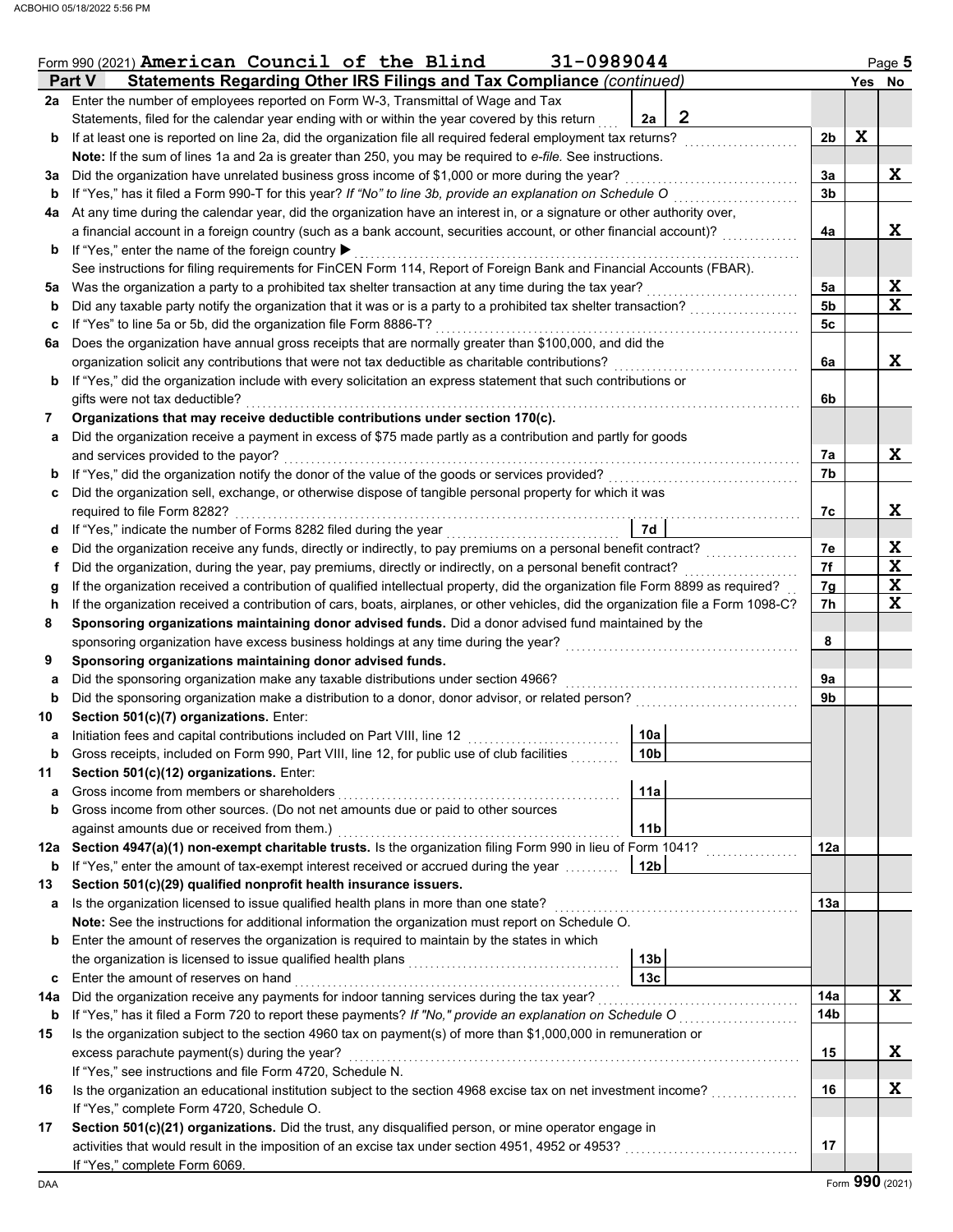| Form 990 (2021) American Council of the Blind |  | $31 - 0989044$ | Page <b>b</b> |
|-----------------------------------------------|--|----------------|---------------|
|                                               |  |                |               |

*response to line 8a, 8b, or 10b below, describe the circumstances, processes, or changes on Schedule O. See instructions.*

|     | Check if Schedule O contains a response or note to any line in this Part VI                                                         |                |    |  |                 |                  | X           |  |
|-----|-------------------------------------------------------------------------------------------------------------------------------------|----------------|----|--|-----------------|------------------|-------------|--|
|     | <b>Section A. Governing Body and Management</b>                                                                                     |                |    |  |                 |                  |             |  |
|     |                                                                                                                                     |                |    |  |                 | Yes              | No          |  |
| 1a  | Enter the number of voting members of the governing body at the end of the tax year                                                 | 1a             | 17 |  |                 |                  |             |  |
|     | If there are material differences in voting rights among members of the governing body, or                                          |                |    |  |                 |                  |             |  |
|     | if the governing body delegated broad authority to an executive committee or similar                                                |                |    |  |                 |                  |             |  |
|     | committee, explain on Schedule O.                                                                                                   |                |    |  |                 |                  |             |  |
| b   | Enter the number of voting members included on line 1a, above, who are independent                                                  | 1 <sub>b</sub> | 17 |  |                 |                  |             |  |
| 2   | Did any officer, director, trustee, or key employee have a family relationship or a business relationship with                      |                |    |  |                 |                  |             |  |
|     | any other officer, director, trustee, or key employee?                                                                              |                |    |  | $\mathbf{2}$    |                  | X           |  |
| 3   | Did the organization delegate control over management duties customarily performed by or under the direct                           |                |    |  |                 |                  |             |  |
|     | supervision of officers, directors, trustees, or key employees to a management company or other person?                             |                |    |  | 3               |                  | X           |  |
| 4   | Did the organization make any significant changes to its governing documents since the prior Form 990 was filed?                    |                |    |  | 4               |                  | $\mathbf x$ |  |
| 5   | Did the organization become aware during the year of a significant diversion of the organization's assets?                          |                |    |  | 5               |                  | X           |  |
| 6   | Did the organization have members or stockholders?                                                                                  |                |    |  | 6               |                  | $\mathbf x$ |  |
| 7a  | Did the organization have members, stockholders, or other persons who had the power to elect or appoint                             |                |    |  |                 |                  |             |  |
|     | one or more members of the governing body?                                                                                          |                |    |  | 7a              |                  | X           |  |
|     | Are any governance decisions of the organization reserved to (or subject to approval by) members,                                   |                |    |  |                 |                  |             |  |
| b   |                                                                                                                                     |                |    |  | 7b              |                  | X           |  |
|     | stockholders, or persons other than the governing body?                                                                             |                |    |  |                 |                  |             |  |
| 8   | Did the organization contemporaneously document the meetings held or written actions undertaken during the year by the following:   |                |    |  |                 |                  |             |  |
| a   | The governing body?                                                                                                                 |                |    |  | 8a              | X<br>$\mathbf x$ |             |  |
| b   | Each committee with authority to act on behalf of the governing body?                                                               |                |    |  | 8b              |                  |             |  |
| 9   | Is there any officer, director, trustee, or key employee listed in Part VII, Section A, who cannot be reached at                    |                |    |  |                 |                  |             |  |
|     | the organization's mailing address? If "Yes," provide the names and addresses on Schedule O                                         |                |    |  | 9               |                  | X           |  |
|     | Section B. Policies (This Section B requests information about policies not required by the Internal Revenue Code.)                 |                |    |  |                 |                  |             |  |
|     |                                                                                                                                     |                |    |  |                 | Yes              | No          |  |
|     | 10a Did the organization have local chapters, branches, or affiliates?                                                              |                |    |  | 10a             |                  | X           |  |
| b   | If "Yes," did the organization have written policies and procedures governing the activities of such chapters,                      |                |    |  |                 |                  |             |  |
|     | affiliates, and branches to ensure their operations are consistent with the organization's exempt purposes?                         |                |    |  | 10 <sub>b</sub> |                  |             |  |
|     | 11a Has the organization provided a complete copy of this Form 990 to all members of its governing body before filing the form?     |                |    |  | 11a             | X                |             |  |
| b   | Describe on Schedule O the process, if any, used by the organization to review this Form 990.                                       |                |    |  |                 |                  |             |  |
| 12a | Did the organization have a written conflict of interest policy? If "No," go to line 13                                             |                |    |  | 12a             | X                |             |  |
| b   | Were officers, directors, or trustees, and key employees required to disclose annually interests that could give rise to conflicts? |                |    |  | 12 <sub>b</sub> | X                |             |  |
| c   | Did the organization regularly and consistently monitor and enforce compliance with the policy? If "Yes,"                           |                |    |  |                 |                  |             |  |
|     | describe on Schedule O how this was done                                                                                            |                |    |  | 12c             | X                |             |  |
| 13  | Did the organization have a written whistleblower policy?                                                                           |                |    |  | 13              | $\mathbf x$      |             |  |
| 14  | Did the organization have a written document retention and destruction policy?                                                      |                |    |  | 14              | $\mathbf x$      |             |  |
|     | Did the process for determining compensation of the following persons include a review and approval by                              |                |    |  |                 |                  |             |  |
|     | independent persons, comparability data, and contemporaneous substantiation of the deliberation and decision?                       |                |    |  |                 |                  |             |  |
| a   | The organization's CEO, Executive Director, or top management official                                                              |                |    |  | 15a             | X                |             |  |
| b   | Other officers or key employees of the organization                                                                                 |                |    |  | 15 <sub>b</sub> | $\mathbf x$      |             |  |
|     | If "Yes" to line 15a or 15b, describe the process on Schedule O. See instructions.                                                  |                |    |  |                 |                  |             |  |
|     | 16a Did the organization invest in, contribute assets to, or participate in a joint venture or similar arrangement                  |                |    |  |                 |                  |             |  |
|     | with a taxable entity during the year?                                                                                              |                |    |  | 16a             |                  | X           |  |
| b   | If "Yes," did the organization follow a written policy or procedure requiring the organization to evaluate its                      |                |    |  |                 |                  |             |  |
|     | participation in joint venture arrangements under applicable federal tax law, and take steps to safeguard the                       |                |    |  |                 |                  |             |  |
|     |                                                                                                                                     |                |    |  | 16b             |                  |             |  |
|     | <b>Section C. Disclosure</b>                                                                                                        |                |    |  |                 |                  |             |  |
| 17  | List the states with which a copy of this Form 990 is required to be filed > None                                                   |                |    |  |                 |                  |             |  |
| 18  | Section 6104 requires an organization to make its Forms 1023 (1024 or 1024-A, if applicable), 990, and 990-T (section 501(c)        |                |    |  |                 |                  |             |  |
|     | (3)s only) available for public inspection. Indicate how you made these available. Check all that apply.                            |                |    |  |                 |                  |             |  |
|     | Another's website $ \mathbf{X} $ Upon request<br>IXI<br>Own website $\ $<br>Other (explain on Schedule O)                           |                |    |  |                 |                  |             |  |
| 19  | Describe on Schedule O whether (and if so, how) the organization made its governing documents, conflict of interest policy, and     |                |    |  |                 |                  |             |  |
|     | financial statements available to the public during the tax year.                                                                   |                |    |  |                 |                  |             |  |
|     |                                                                                                                                     |                |    |  |                 |                  |             |  |

**20** State the name, address, and telephone number of the person who possesses the organization's books and records ▶

**Vicky Prahin 3805 N High Street Suite 305**

**Columbus OH 43214 614-261-3561**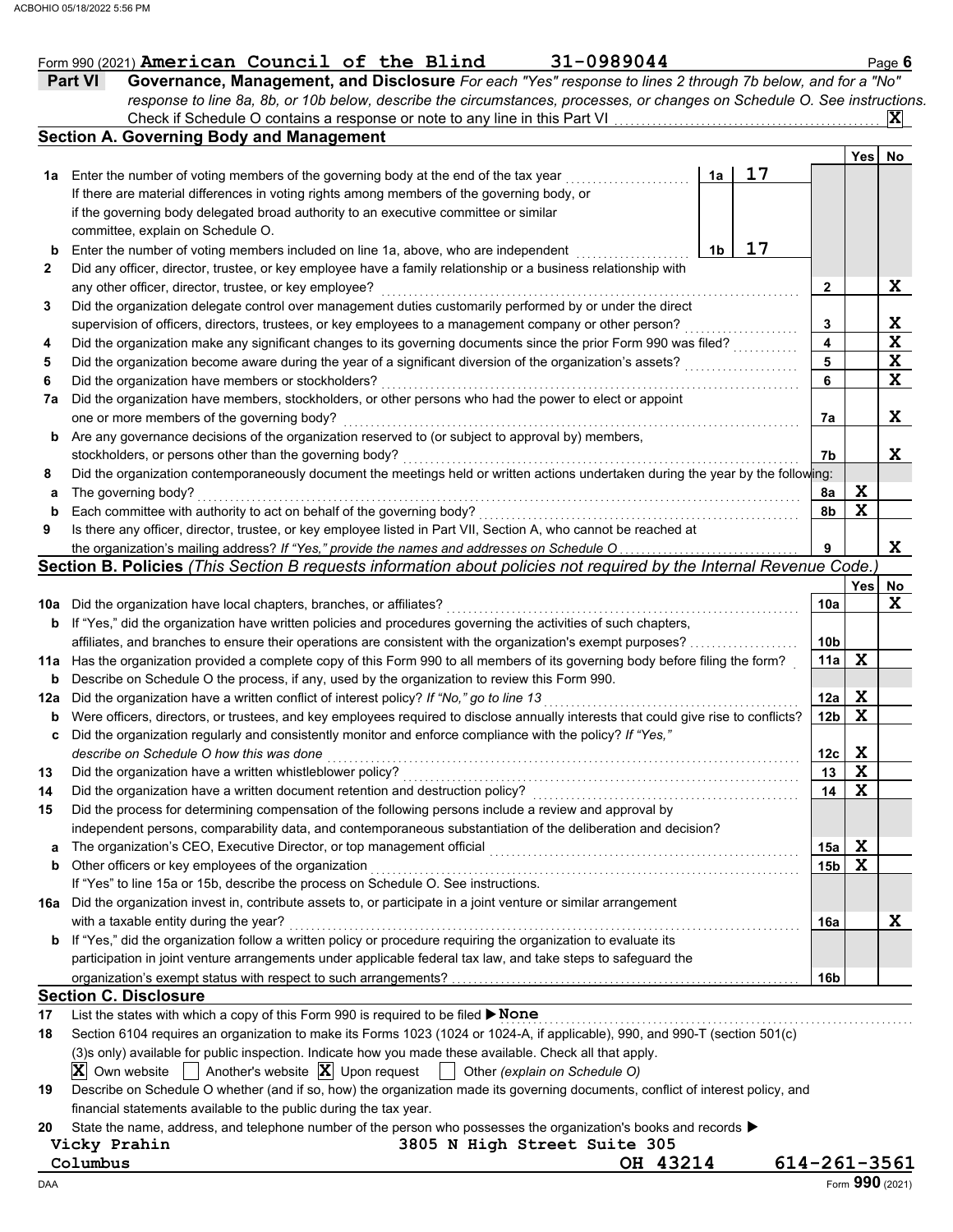### Form 990 (2021) **American Council of the Blind 31-0989044** Page 7

|  |  |                                |  |                                                                                                                                                                                                                                   | Part VII Compensation of Officers, Directors, Trustees, Key Employees, Highest Compensated Employees, and |  |
|--|--|--------------------------------|--|-----------------------------------------------------------------------------------------------------------------------------------------------------------------------------------------------------------------------------------|-----------------------------------------------------------------------------------------------------------|--|
|  |  | <b>Independent Contractors</b> |  |                                                                                                                                                                                                                                   |                                                                                                           |  |
|  |  |                                |  | $\Omega$ . The state of the state of the state of the state of the state of the state of the state of the state of the state of the state of the state of the state of the state of the state of the state of the state of the st |                                                                                                           |  |

Check if Schedule O contains a response or note to any line in this Part VII

**Section A. Officers, Directors, Trustees, Key Employees, and Highest Compensated Employees**

**1a** Complete this table for all persons required to be listed. Report compensation for the calendar year ending with or within the organization's tax year.

■ List all of the organization's **current** officers, directors, trustees (whether individuals or organizations), regardless of amount of compensation. Enter -0- in columns (D), (E), and (F) if no compensation was paid.

List all of the organization's **current** key employees, if any. See instructions for definition of "key employee."

■ List all of the organization's **current** key employees, if any. See instructions for definition of "key employee."<br>■ List the organization's five **current** highest compensated employees (other than an officer, director,

who received reportable compensation (box 5 of Form W-2, Form 1099-MISC, and/or box 1 of Form 1099-NEC) of more than \$100,000 from the organization and any related organizations.

• List all of the organization's **former** officers, key employees, and highest compensated employees who received more than<br>00,000 of reportable compensation from the organization and any related erganizations. \$100,000 of reportable compensation from the organization and any related organizations.

• List all of the organization's **former directors or trustees** that received, in the capacity as a former director or trustee of the anization more than \$10,000 of reportable compensation from the organization and any rel organization, more than \$10,000 of reportable compensation from the organization and any related organizations. See the instructions for the order in which to list the persons above.

 $\bar{\bm{\mathsf{X}}}$  Check this box if neither the organization nor any related organization compensated any current officer, director, or trustee.

| (A)<br>Name and title     | (B)<br>Average<br>hours<br>per week                                         |                                   |                             |             | (C)<br>Position<br>(do not check more than one<br>box, unless person is both an<br>officer and a director/trustee) |                                 |        | (D)<br>Reportable<br>compensation<br>from the | (E)<br>Reportable<br>compensation<br>from related | (F)<br>Estimated amount<br>of other<br>compensation   |
|---------------------------|-----------------------------------------------------------------------------|-----------------------------------|-----------------------------|-------------|--------------------------------------------------------------------------------------------------------------------|---------------------------------|--------|-----------------------------------------------|---------------------------------------------------|-------------------------------------------------------|
|                           | (list any<br>hours for<br>related<br>organizations<br>below<br>dotted line) | Individual trustee<br>or director | <b>assitutional trustee</b> | Officer     | Key employee                                                                                                       | Highest compensated<br>employee | Former | organization (W-2/<br>1099-MISC/<br>1099-NEC) | organizations (W-2/<br>1099-MISC/<br>1099-NEC)    | from the<br>organization and<br>related organizations |
| (1) Vicky Prahin          |                                                                             |                                   |                             |             |                                                                                                                    |                                 |        |                                               |                                                   |                                                       |
| President                 | 2.00<br>0.00                                                                | $\mathbf X$                       |                             | X           |                                                                                                                    |                                 |        | 0                                             | 0                                                 | 0                                                     |
| (2) Brant Adams           |                                                                             |                                   |                             |             |                                                                                                                    |                                 |        |                                               |                                                   |                                                       |
| Vice President 1          | 2.00<br>0.00                                                                | $\mathbf x$                       |                             | X           |                                                                                                                    |                                 |        | $\mathbf 0$                                   | 0                                                 | $\mathbf 0$                                           |
| (3) Katie Federick        |                                                                             |                                   |                             |             |                                                                                                                    |                                 |        |                                               |                                                   |                                                       |
|                           | 2.00                                                                        |                                   |                             |             |                                                                                                                    |                                 |        |                                               |                                                   |                                                       |
| Vice President 2          | 0.00                                                                        | $\mathbf X$                       |                             | $\mathbf x$ |                                                                                                                    |                                 |        | $\mathbf 0$                                   | 0                                                 | $\mathbf 0$                                           |
| (4) Alex Densmore         |                                                                             |                                   |                             |             |                                                                                                                    |                                 |        |                                               |                                                   |                                                       |
|                           | 2.00                                                                        |                                   |                             |             |                                                                                                                    |                                 |        |                                               |                                                   |                                                       |
| Secretary                 | 0.00                                                                        | X                                 |                             | $\mathbf x$ |                                                                                                                    |                                 |        | 0                                             | 0                                                 | $\mathbf 0$                                           |
| $(5)$ D A Pimley          | 2.00                                                                        |                                   |                             |             |                                                                                                                    |                                 |        |                                               |                                                   |                                                       |
| Treasurer                 | 0.00                                                                        | $\mathbf x$                       |                             | X           |                                                                                                                    |                                 |        | 0                                             | 0                                                 | $\mathbf 0$                                           |
| $(6)$ Jill Noble          |                                                                             |                                   |                             |             |                                                                                                                    |                                 |        |                                               |                                                   |                                                       |
| Past President            | 2.00<br>0.00                                                                | $\mathbf X$                       |                             | $\mathbf x$ |                                                                                                                    |                                 |        | 0                                             | 0                                                 | $\mathbf 0$                                           |
| (7) Malaina VanderWal     |                                                                             |                                   |                             |             |                                                                                                                    |                                 |        |                                               |                                                   |                                                       |
|                           | 1.00                                                                        |                                   |                             |             |                                                                                                                    |                                 |        |                                               |                                                   |                                                       |
| Director                  | 0.00                                                                        | X                                 |                             |             |                                                                                                                    |                                 |        | 0                                             | 0                                                 | $\mathbf 0$                                           |
| (8) Don Kalman            |                                                                             |                                   |                             |             |                                                                                                                    |                                 |        |                                               |                                                   |                                                       |
|                           | 1.00                                                                        |                                   |                             |             |                                                                                                                    |                                 |        |                                               |                                                   |                                                       |
| Director                  | 0.00                                                                        | $\mathbf x$                       |                             |             |                                                                                                                    |                                 |        | 0                                             | 0                                                 | $\mathbf 0$                                           |
| (9) Melody Banks          | 1.00                                                                        |                                   |                             |             |                                                                                                                    |                                 |        |                                               |                                                   |                                                       |
| Director                  | 0.00                                                                        | $\mathbf x$                       |                             |             |                                                                                                                    |                                 |        | 0                                             | 0                                                 | $\mathbf 0$                                           |
| (10) Deborah Lori Woodall |                                                                             |                                   |                             |             |                                                                                                                    |                                 |        |                                               |                                                   |                                                       |
|                           | 1.00                                                                        |                                   |                             |             |                                                                                                                    |                                 |        |                                               |                                                   |                                                       |
| Director                  | 0.00                                                                        | X                                 |                             |             |                                                                                                                    |                                 |        | 0                                             | 0                                                 | $\mathbf 0$                                           |
| (11) Molly Marcinick      |                                                                             |                                   |                             |             |                                                                                                                    |                                 |        |                                               |                                                   |                                                       |
|                           | 1.00                                                                        |                                   |                             |             |                                                                                                                    |                                 |        |                                               |                                                   |                                                       |
| Director                  | 0.00                                                                        | $\mathbf x$                       |                             |             |                                                                                                                    |                                 |        | 0                                             | 0                                                 | $\mathbf 0$                                           |

Form **990** (2021)

DAA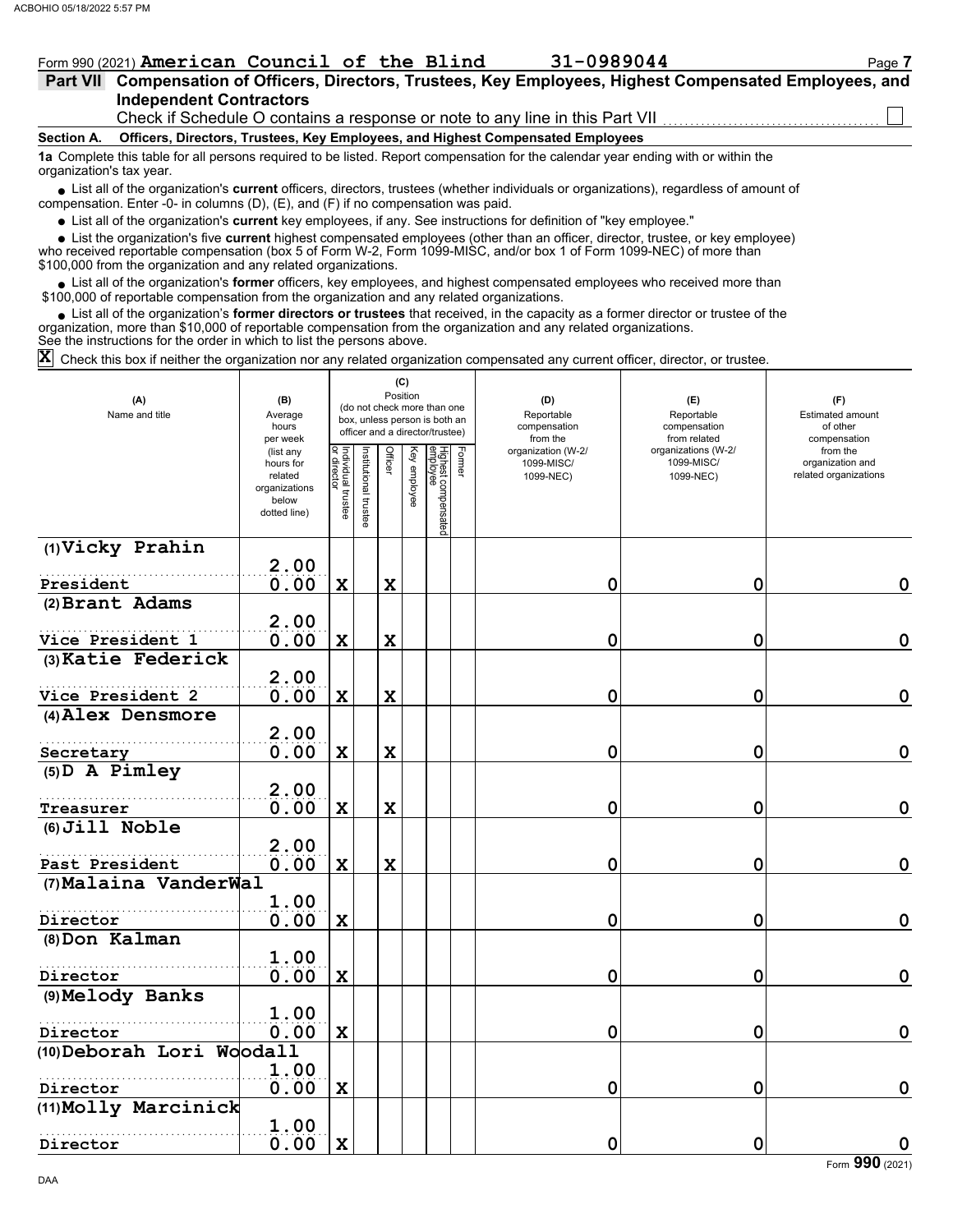| Form 990 (2021) American Council of the Blind                                                                                                                                                                                                                                                                                                                                                                                                                                                                                                                                                                                                                                                                                |                                                                             |                                   |                       |                                                                                                                    |              |                                 |        | 31-0989044                                                                                             |                                                   | Page 8                                                     |
|------------------------------------------------------------------------------------------------------------------------------------------------------------------------------------------------------------------------------------------------------------------------------------------------------------------------------------------------------------------------------------------------------------------------------------------------------------------------------------------------------------------------------------------------------------------------------------------------------------------------------------------------------------------------------------------------------------------------------|-----------------------------------------------------------------------------|-----------------------------------|-----------------------|--------------------------------------------------------------------------------------------------------------------|--------------|---------------------------------|--------|--------------------------------------------------------------------------------------------------------|---------------------------------------------------|------------------------------------------------------------|
| <b>Part VII</b>                                                                                                                                                                                                                                                                                                                                                                                                                                                                                                                                                                                                                                                                                                              |                                                                             |                                   |                       |                                                                                                                    |              |                                 |        | Section A. Officers, Directors, Trustees, Key Employees, and Highest Compensated Employees (continued) |                                                   |                                                            |
| (A)<br>Name and title                                                                                                                                                                                                                                                                                                                                                                                                                                                                                                                                                                                                                                                                                                        | (B)<br>Average<br>hours<br>per week                                         |                                   |                       | (C)<br>Position<br>(do not check more than one<br>box, unless person is both an<br>officer and a director/trustee) |              |                                 |        | (D)<br>Reportable<br>compensation<br>from the                                                          | (E)<br>Reportable<br>compensation<br>from related | (F)<br><b>Estimated amount</b><br>of other<br>compensation |
|                                                                                                                                                                                                                                                                                                                                                                                                                                                                                                                                                                                                                                                                                                                              | (list any<br>hours for<br>related<br>organizations<br>below<br>dotted line) | Individual trustee<br>or director | Institutional trustee | Officer                                                                                                            | Key employee | Highest compensatec<br>employee | Former | organization (W-2/<br>1099-MISC/<br>1099-NEC)                                                          | organizations (W-2/<br>1099-MISC/<br>1099-NEC)    | from the<br>organization and<br>related organizations      |
| (12)<br>Tonya Adams                                                                                                                                                                                                                                                                                                                                                                                                                                                                                                                                                                                                                                                                                                          |                                                                             |                                   |                       |                                                                                                                    |              |                                 |        |                                                                                                        |                                                   |                                                            |
| Director                                                                                                                                                                                                                                                                                                                                                                                                                                                                                                                                                                                                                                                                                                                     | 1.00<br>0.00                                                                | $\mathbf X$                       |                       |                                                                                                                    |              |                                 |        | 0                                                                                                      | 0                                                 | 0                                                          |
| Karen Spry<br>(13)                                                                                                                                                                                                                                                                                                                                                                                                                                                                                                                                                                                                                                                                                                           |                                                                             |                                   |                       |                                                                                                                    |              |                                 |        |                                                                                                        |                                                   |                                                            |
|                                                                                                                                                                                                                                                                                                                                                                                                                                                                                                                                                                                                                                                                                                                              | 1.00                                                                        |                                   |                       |                                                                                                                    |              |                                 |        |                                                                                                        |                                                   |                                                            |
| Director<br>Dana Metcalf<br>(14)                                                                                                                                                                                                                                                                                                                                                                                                                                                                                                                                                                                                                                                                                             | 0.00                                                                        | $\mathbf X$                       |                       |                                                                                                                    |              |                                 |        | 0                                                                                                      | 0                                                 | $\mathbf 0$                                                |
|                                                                                                                                                                                                                                                                                                                                                                                                                                                                                                                                                                                                                                                                                                                              | 1.00                                                                        |                                   |                       |                                                                                                                    |              |                                 |        |                                                                                                        |                                                   |                                                            |
| Director                                                                                                                                                                                                                                                                                                                                                                                                                                                                                                                                                                                                                                                                                                                     | 0.00                                                                        | $\mathbf x$                       |                       |                                                                                                                    |              |                                 |        | 0                                                                                                      | 0                                                 | $\mathbf 0$                                                |
| Kathy Gerhardt<br>(15)                                                                                                                                                                                                                                                                                                                                                                                                                                                                                                                                                                                                                                                                                                       | 1.00                                                                        |                                   |                       |                                                                                                                    |              |                                 |        |                                                                                                        |                                                   |                                                            |
| Director                                                                                                                                                                                                                                                                                                                                                                                                                                                                                                                                                                                                                                                                                                                     | 0.00                                                                        | $\mathbf x$                       |                       |                                                                                                                    |              |                                 |        | 0                                                                                                      | 0                                                 | $\mathbf 0$                                                |
| Marilyn Allison<br>(16)                                                                                                                                                                                                                                                                                                                                                                                                                                                                                                                                                                                                                                                                                                      |                                                                             |                                   |                       |                                                                                                                    |              |                                 |        |                                                                                                        |                                                   |                                                            |
|                                                                                                                                                                                                                                                                                                                                                                                                                                                                                                                                                                                                                                                                                                                              | 1.00                                                                        |                                   |                       |                                                                                                                    |              |                                 |        |                                                                                                        |                                                   | $\mathbf 0$                                                |
| Director<br>Rachel Densmore<br>(17)                                                                                                                                                                                                                                                                                                                                                                                                                                                                                                                                                                                                                                                                                          | 0.00                                                                        | $\mathbf x$                       |                       |                                                                                                                    |              |                                 |        | 0                                                                                                      | 0                                                 |                                                            |
|                                                                                                                                                                                                                                                                                                                                                                                                                                                                                                                                                                                                                                                                                                                              | 1.00                                                                        |                                   |                       |                                                                                                                    |              |                                 |        |                                                                                                        |                                                   |                                                            |
| Director                                                                                                                                                                                                                                                                                                                                                                                                                                                                                                                                                                                                                                                                                                                     | 0.00                                                                        | $\mathbf x$                       |                       |                                                                                                                    |              |                                 |        | 0                                                                                                      | 0                                                 | $\mathbf 0$                                                |
|                                                                                                                                                                                                                                                                                                                                                                                                                                                                                                                                                                                                                                                                                                                              |                                                                             |                                   |                       |                                                                                                                    |              |                                 |        |                                                                                                        |                                                   |                                                            |
| 1b Subtotal<br>c Total from continuation sheets to Part VII, Section A<br>Total number of individuals (including but not limited to those listed above) who received more than \$100,000 of<br>2                                                                                                                                                                                                                                                                                                                                                                                                                                                                                                                             |                                                                             |                                   |                       |                                                                                                                    |              |                                 |        |                                                                                                        |                                                   |                                                            |
| reportable compensation from the organization $\mathbf{D}$<br>Did the organization list any former officer, director, trustee, key employee, or highest compensated<br>3<br>employee on line 1a? If "Yes," complete Schedule J for such individual<br>For any individual listed on line 1a, is the sum of reportable compensation and other compensation from the<br>4<br>organization and related organizations greater than \$150,000? If "Yes," complete Schedule J for such<br>individual<br>marviauar<br>Did any person listed on line 1a receive or accrue compensation from any unrelated organization or individual<br>5<br>for services rendered to the organization? If "Yes," complete Schedule J for such person |                                                                             |                                   |                       |                                                                                                                    |              |                                 |        |                                                                                                        |                                                   | Yes<br>No<br>X<br>3<br>X<br>4<br>X<br>5                    |
| <b>Section B. Independent Contractors</b><br>Complete this table for your five highest compensated independent contractors that received more than \$100,000 of<br>1                                                                                                                                                                                                                                                                                                                                                                                                                                                                                                                                                         |                                                                             |                                   |                       |                                                                                                                    |              |                                 |        |                                                                                                        |                                                   |                                                            |
| compensation from the organization. Report compensation for the calendar year ending with or within the organization's tax year.                                                                                                                                                                                                                                                                                                                                                                                                                                                                                                                                                                                             |                                                                             |                                   |                       |                                                                                                                    |              |                                 |        |                                                                                                        |                                                   |                                                            |
|                                                                                                                                                                                                                                                                                                                                                                                                                                                                                                                                                                                                                                                                                                                              | (A)<br>Name and business address                                            |                                   |                       |                                                                                                                    |              |                                 |        |                                                                                                        | (B)<br>Description of services                    | (C)<br>Compensation                                        |
|                                                                                                                                                                                                                                                                                                                                                                                                                                                                                                                                                                                                                                                                                                                              |                                                                             |                                   |                       |                                                                                                                    |              |                                 |        |                                                                                                        |                                                   |                                                            |
|                                                                                                                                                                                                                                                                                                                                                                                                                                                                                                                                                                                                                                                                                                                              |                                                                             |                                   |                       |                                                                                                                    |              |                                 |        |                                                                                                        |                                                   |                                                            |
|                                                                                                                                                                                                                                                                                                                                                                                                                                                                                                                                                                                                                                                                                                                              |                                                                             |                                   |                       |                                                                                                                    |              |                                 |        |                                                                                                        |                                                   |                                                            |
|                                                                                                                                                                                                                                                                                                                                                                                                                                                                                                                                                                                                                                                                                                                              |                                                                             |                                   |                       |                                                                                                                    |              |                                 |        |                                                                                                        |                                                   |                                                            |
|                                                                                                                                                                                                                                                                                                                                                                                                                                                                                                                                                                                                                                                                                                                              |                                                                             |                                   |                       |                                                                                                                    |              |                                 |        |                                                                                                        |                                                   |                                                            |
|                                                                                                                                                                                                                                                                                                                                                                                                                                                                                                                                                                                                                                                                                                                              |                                                                             |                                   |                       |                                                                                                                    |              |                                 |        |                                                                                                        |                                                   |                                                            |
|                                                                                                                                                                                                                                                                                                                                                                                                                                                                                                                                                                                                                                                                                                                              |                                                                             |                                   |                       |                                                                                                                    |              |                                 |        |                                                                                                        |                                                   |                                                            |
| Total number of independent contractors (including but not limited to those listed above) who<br>2<br>received more than \$100,000 of compensation from the organization ▶                                                                                                                                                                                                                                                                                                                                                                                                                                                                                                                                                   |                                                                             |                                   |                       |                                                                                                                    |              |                                 |        |                                                                                                        | 0                                                 |                                                            |

DAA Form 990 (2021)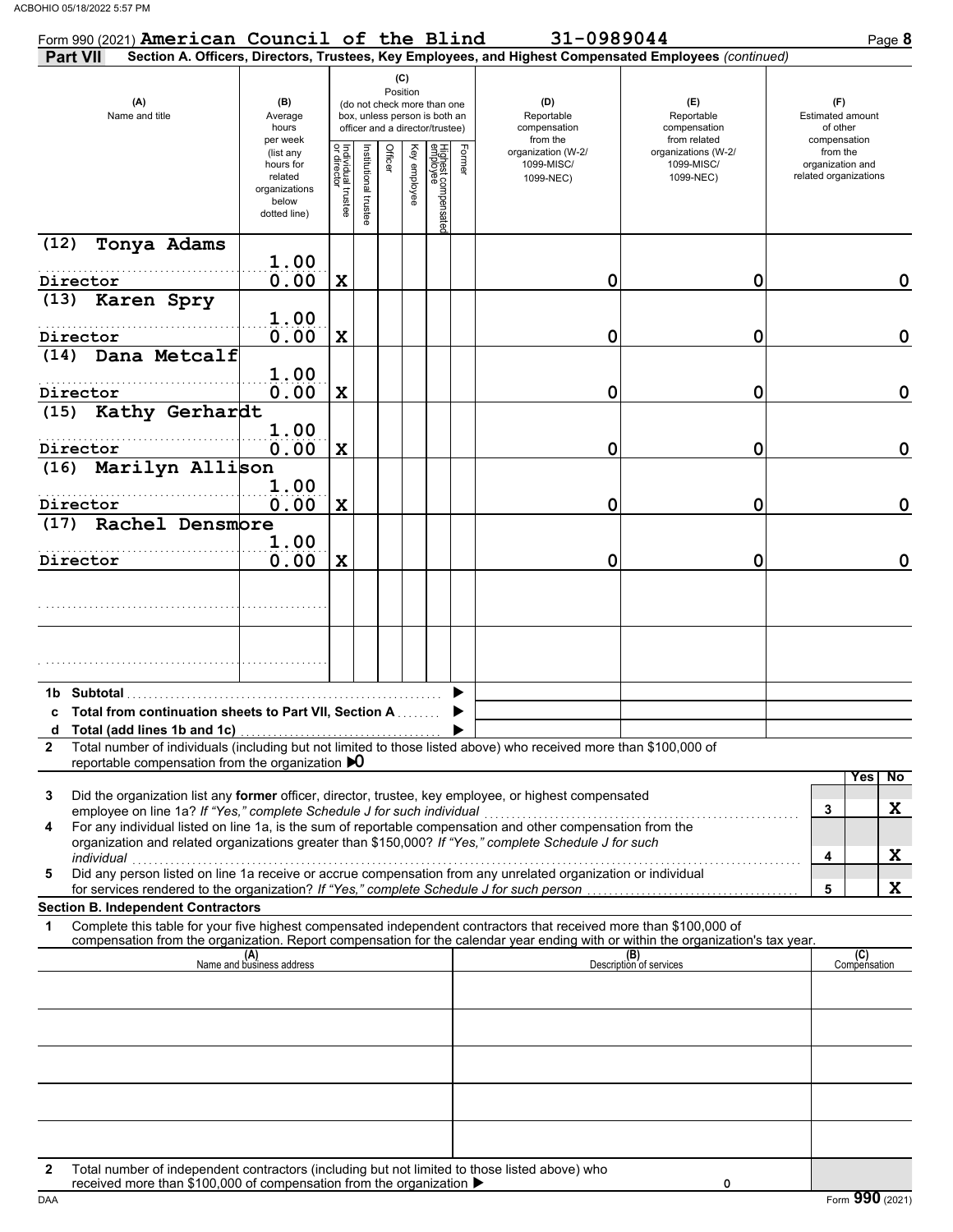### Form 990 (2021) **American Council of the Blind 31-0989044** Page 9 **Part VIII Statement of Revenue**

#### Check if Schedule O contains a response or note to any line in this Part VIII. **(A) (B) (C) (D)** Total revenue Related or exempt Unrelated Revenue excluded function revenue business revenue from tax under sections 512-514 **Contributions, Gifts, Grants and Other Similar Amounts** Grant **1a 1a** Federated campaigns . . . . . . . . . . . , Gifts, Gra<br>illar Amou **2,284 1b b** Membership dues  $\ldots$  . . . . . . . . . . . . **1c c** Fundraising events . . . . . . . . . . . . . . . . **1d d** Related organizations <sub>.</sub> . . . . . . . . . . **Contributions,<br>and Other Simi 1e e** Government grants (contributions) . . . . . . . . . . **f** All other contributions, gifts, grants, **60,366 1f** and similar amounts not included above . . . . . . **g** Noncash contributions included in lines 1a-1f . . . . . . . . . . . . . . . . . . . . . . . . . . . . **1g**  $\frac{1}{2}$ **62,650**  $\blacktriangleright$ **h Total.** Add lines 1a–1f . . . . . . . . . . . . . . . . . . . . . . . . . . . . . . . . . . . . . **Business Code** Program Service<br>Revenue . . . . . . . . . . . . . . . . . . . . . . . . . . . . . . . . . . . . . . . . . . . . . . . . . . . . . **State Convention 900099 3,093 3,093 Program Service 2a b** . . . . . . . . . . . . . . . . . . . . . . . . . . . . . . . . . . . . . . . . . . . . . . . . . . . . . **c** . . . . . . . . . . . . . . . . . . . . . . . . . . . . . . . . . . . . . . . . . . . . . . . . . . . . . **d** . . . . . . . . . . . . . . . . . . . . . . . . . . . . . . . . . . . . . . . . . . . . . . . . . . . . . **e** . . . . . . . . . . . . . . . . . . . . . . . . . . . . . . . . . . . . . . . . . . . . . . . . . . . . . **f** All other program service revenue . . . . . . . . . . . . . . . . . **3,093 g Total.** Add lines 2a–2f . . . . . . . . . . . . . . . . . . . . . . . . . . . . . . . . . . . . . **3** Investment income (including dividends, interest, and other similar amounts) .......... **20,413 20,413** ь Income from investment of tax-exempt bond proceeds **4**  $\blacktriangleright$ **5** Royalties .... ▶ (i) Real (ii) Personal **6a** Gross rents **6a 6b b** Less: rental expenses **c** Rental inc. or (loss) **6c** ь **d** Net rental income or (loss) . . . . . . . . . . . . . . . . . . . . . . . . . . . . . . . . . **7a** Gross amount from (i) Securities (ii) Other sales of assets **7a** other than inventory **Other Revenue Other Revenue b** Less: cost or other **7b** basis and sales exps. **7c c** Gain or (loss) **d** Net gain or (loss) . . . . . . . . . . . . . . . . . . . . . . . . . . . . . . . . . . . . . . . . . . . **8a** Gross income from fundraising events (not including \$ . . . . . . . . . . . . . . . . . . . . of contributions reported on line 1c). See Part IV, line 18 **8a 8b b** Less: direct expenses <sub>.</sub> . . . . . . . . . . **c** Net income or (loss) from fundraising events . . . . . . . . . . . . . . ▶ **9a** Gross income from gaming activities. See Part IV, line 19 **9a 9b b** Less: direct expenses  $\ldots$  $\blacktriangleright$ Net income or (loss) from gaming activities . . . . . . . . . . . . . . . **c** 10a Gross sales of inventory, less returns and allowances **10a 10b b** Less:  $\cosh$  of goods  $\sinh$  $\blacktriangleright$ Net income or (loss) from sales of inventory . . . . . . . . . . . . . . . **c** Miscellaneous<br>Revenue Business Code **Miscellaneous 11a Revenue** . . . . . . . . . . . . . . . . . . . . . . . . . . . . . . . . . . . . . . . . . . . . . . . . . . . . . **b** . . . . . . . . . . . . . . . . . . . . . . . . . . . . . . . . . . . . . . . . . . . . . . . . . . . . . **c** . . . . . . . . . . . . . . . . . . . . . . . . . . . . . . . . . . . . . . . . . . . . . . . . . . . . . **d** All other revenue . . . . . . . . . . . . . . . . . . . . . . . . . . . . . . . . . . . ь **Total.** Add lines 11a-11d **e 86,156 23,506 0 0 Total revenue.** See instructions  $\blacktriangleright$

**12**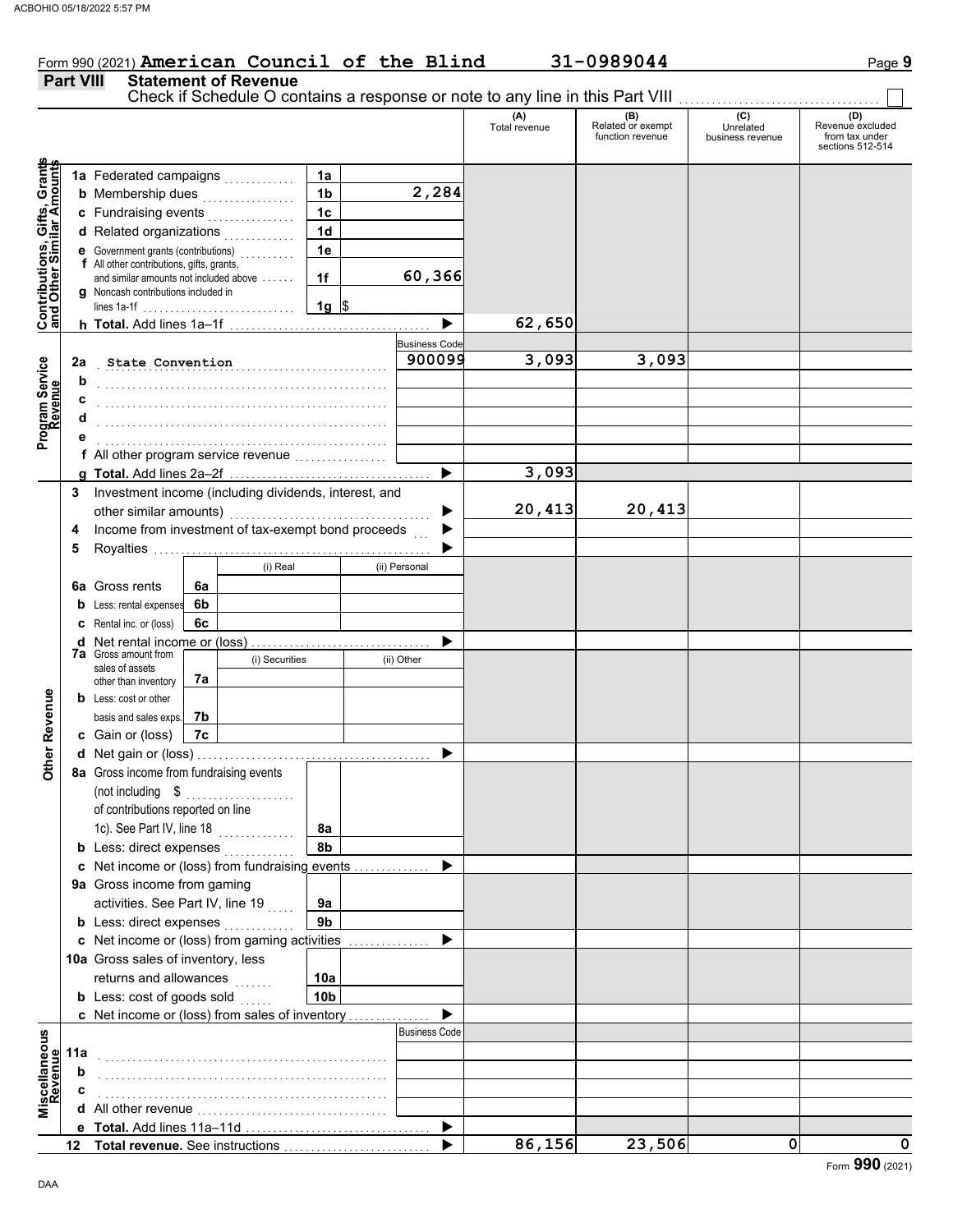### Form 990 (2021) **American Council of the Blind 31-0989044** Page 10

**Part IX Statement of Functional Expenses**

*Section 501(c)(3) and 501(c)(4) organizations must complete all columns. All other organizations must complete column (A). Do not include amounts reported on lines 6b, 7b, 8b, 9b, and 10b of Part VIII.* **1 2 3 4 5 6 7 8 9 10 11 a** Management .............................. **b** Legal **c** Accounting . . . . . . . . . . . . . . . . . . . . . . . . . . . . . . . . **d** Lobbying . . . . . . . . . . . . . . . . . . . . . . . . . . . . . . . . . . . **e** Professional fundraising services. See Part IV, line 17 **f g** Other. (If line 11g amount exceeds 10% of line 25, column **12** Advertising and promotion **. . . . . . . . . . . .** . . **13 14 15 16 17 18 19 20 21 22 23 24 a b c d e** All other expenses . . . . . . . . . . . . . . . . . . . . . . . . **25 Total functional expenses.** Add lines 1 through 24e . . . **26** Grants and other assistance to domestic organizations and domestic governments. See Part IV, line 21 Grants and other assistance to domestic individuals. See Part IV, line 22 Grants and other assistance to foreign organizations, foreign governments, and foreign individuals. See Part IV, lines 15 and 16 Benefits paid to or for members . . . . . . . . . . Compensation of current officers, directors, trustees, and key employees Compensation not included above to disqualified persons (as defined under section 4958(f)(1)) and persons described in section 4958(c)(3)(B) Other salaries and wages .................. Pension plan accruals and contributions (include section 401(k) and 403(b) employer contributions) Other employee benefits ................... Payroll taxes . . . . . . . . . . . . . . . . . . . . . . . . . . . . . . Fees for services (nonemployees): Legal . . . . . . . . . . . . . . . . . . . . . . . . . . . . . . . . . . . . . . Investment management fees ............. Office expenses . . . . . . . . . . . . . . . . . . . . . . . . . . . Information technology . . . . . . . . . . . . . . . . . . . . Royalties . . . . . . . . . . . . . . . . . . . . . . . . . . . . . . . . . . Occupancy . . . . . . . . . . . . . . . . . . . . . . . . . . . . . . . . Travel . . . . . . . . . . . . . . . . . . . . . . . . . . . . . . . . . . . . . . Payments of travel or entertainment expenses for any federal, state, or local public officials Conferences, conventions, and meetings . Interest . . . . . . . . . . . . . . . . . . . . . . . . . . . . . . . . . . . . Payments to affiliates . . . . . . . . . . . . . . . Depreciation, depletion, and amortization . Insurance . . . . . . . . . . . . . . . . . . . . . . . . . . . . . . . . . . Other expenses. Itemize expenses not covered above (List miscellaneous expenses on line 24e. If line 24e amount exceeds 10% of line 25, column (A) amount, list line 24e expenses on Schedule O.) fundraising solicitation. Check here  $\blacktriangleright$  | if organization reported in column (B) joint costs from a combined educational campaign and following SOP 98-2 (ASC 958-720) **(A) (B)** (B) (B) (C) (C) (A) (D)<br>Total expenses Program service Management and Fundrai expenses and general expenses (D)<br>Fundraising expenses . . . . . . . . . . . . . . . . . . . . . . . . . . . . . . . . . . . . . . . . . . . . . . . . . . . . . . . . . . . . . . . . . . . . . . . . . . . . . . . . . . . . . . . . . . **Contributions 2,005 2,005 Dues & Subscriptions 1,750 1,750** <u>. Daiin fees</u> Check if Schedule O contains a response or note to any line in this Part IX **Joint costs.** Complete this line only if the (A) amount, list line 11g expenses on Schedule O.) . . . . . . . **7,050 7,050 18,264 16,438 1,826 2,236 2,013 223 950 950 3,288 3,288 1,100 1,100 552 552 1,959 1,567 392 125 125 4,125 3,300 825 13,466 13,466 4,532 3,626 906 Operations**<br> **48,500 38,964 9,536**<br> **2,005 2,005 Bank Fees** 668 **668 668 668 99 60 39 110,669 88,911 21,758 0**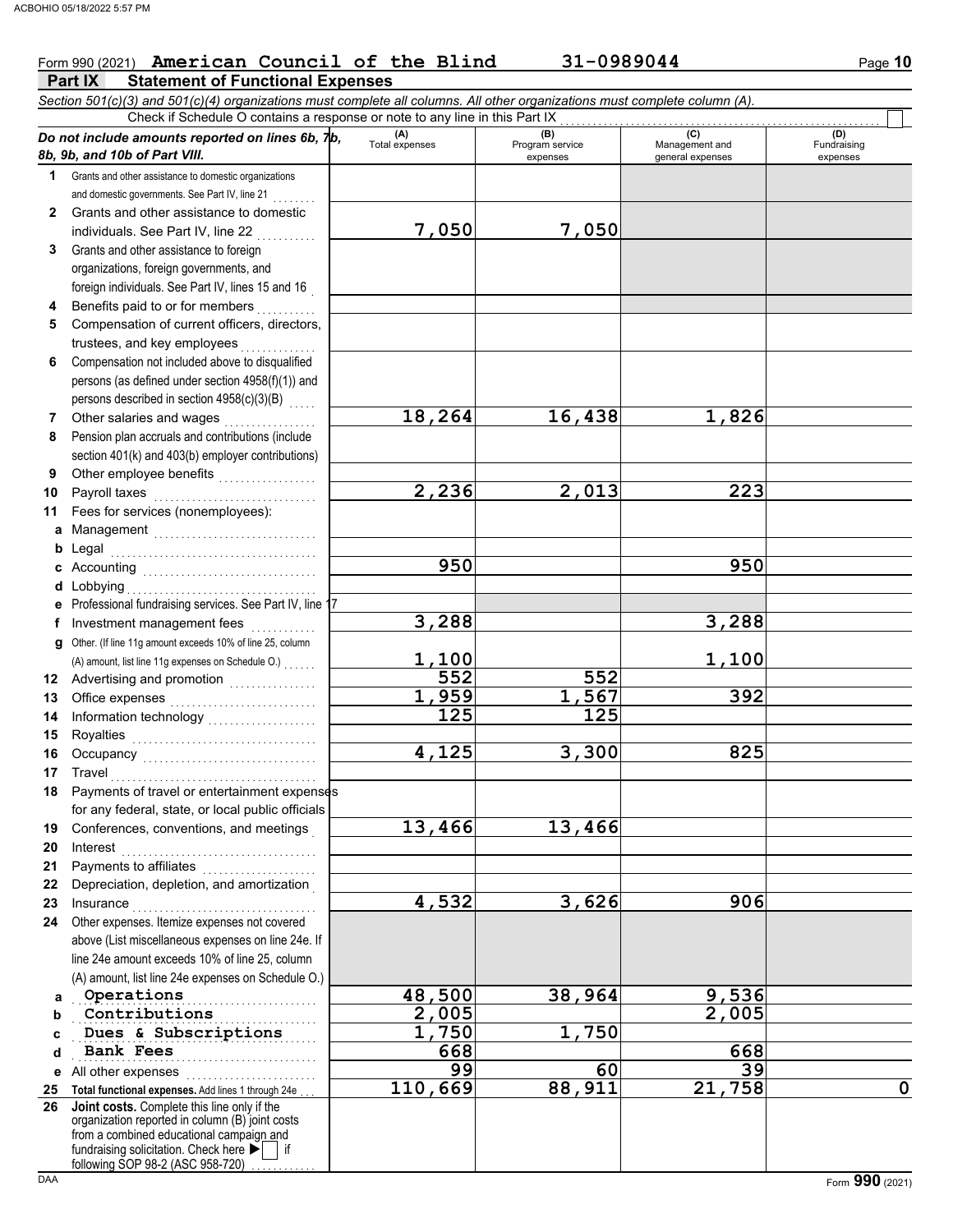#### Form 990 (2021) **American Council of the Blind 31-0989044** Page **11 American Council of the Blind 31-0989044**

|                             | Part X | <b>Balance Sheet</b>                                                                                                                                                                                                                                               |                 |                          |                |                        |
|-----------------------------|--------|--------------------------------------------------------------------------------------------------------------------------------------------------------------------------------------------------------------------------------------------------------------------|-----------------|--------------------------|----------------|------------------------|
|                             |        | Check if Schedule O contains a response or note to any line in this Part X                                                                                                                                                                                         |                 |                          |                |                        |
|                             |        |                                                                                                                                                                                                                                                                    |                 | (A)<br>Beginning of year |                | (B)<br>End of year     |
|                             |        |                                                                                                                                                                                                                                                                    |                 | 15,827                   | $\mathbf{1}$   | 43,495                 |
|                             | 1.     | Cash-non-interest-bearing                                                                                                                                                                                                                                          |                 | 25,968                   | $\overline{2}$ | 5,750                  |
|                             | 2      |                                                                                                                                                                                                                                                                    |                 |                          | 3              |                        |
|                             | 3      |                                                                                                                                                                                                                                                                    |                 | 247                      | 4              | 262                    |
|                             | 4      | Accounts receivable, net<br>Loans and other receivables from any current or former officer, director,                                                                                                                                                              |                 |                          |                |                        |
|                             | 5      | trustee, key employee, creator or founder, substantial contributor, or 35%                                                                                                                                                                                         |                 |                          |                |                        |
|                             |        | controlled entity or family member of any of these persons                                                                                                                                                                                                         |                 |                          | 5              |                        |
|                             | 6      | Loans and other receivables from other disqualified persons (as defined                                                                                                                                                                                            |                 |                          |                |                        |
| Assets                      |        | under section 4958(f)(1)), and persons described in section 4958(c)(3)(B)                                                                                                                                                                                          |                 | 6                        |                |                        |
|                             | 7      |                                                                                                                                                                                                                                                                    |                 |                          | $\overline{7}$ |                        |
|                             | 8      | Notes and loans receivable, net <b>construction</b> and construction of the set of the set of the set of the set of the set of the set of the set of the set of the set of the set of the set of the set of the set of the set of t<br>Inventories for sale or use |                 | 8                        |                |                        |
|                             | 9      | Prepaid expenses and deferred charges                                                                                                                                                                                                                              |                 | 9                        |                |                        |
|                             |        | 10a Land, buildings, and equipment: cost or other                                                                                                                                                                                                                  |                 |                          |                |                        |
|                             |        | basis. Complete Part VI of Schedule D                                                                                                                                                                                                                              | 10a             |                          |                |                        |
|                             |        | <b>b</b> Less: accumulated depreciation                                                                                                                                                                                                                            | 10 <sub>b</sub> |                          | 10c            |                        |
|                             | 11     | .<br>Investments-publicly traded securities                                                                                                                                                                                                                        |                 |                          | 11             |                        |
|                             | 12     |                                                                                                                                                                                                                                                                    |                 | 12                       |                |                        |
|                             | 13     |                                                                                                                                                                                                                                                                    |                 | 1,068,070                | 13             | $\overline{1,220,469}$ |
|                             | 14     | Intangible assets                                                                                                                                                                                                                                                  |                 | 14                       |                |                        |
|                             | 15     | Other assets. See Part IV. line 11                                                                                                                                                                                                                                 |                 | 350                      | 15             | 350                    |
|                             | 16     |                                                                                                                                                                                                                                                                    |                 | 1,110,462                | 16             | 1,270,326              |
|                             | 17     | Accounts payable and accrued expenses [[11] matter contracts and accrued a series and accrued a series and accrued a series and accrued a series and accrued a series and accrued a series and accrued a series and accrued a                                      |                 | 692                      | 17             | 4,820                  |
|                             | 18     | Grants payable                                                                                                                                                                                                                                                     |                 |                          | 18             |                        |
|                             | 19     | Deferred revenue                                                                                                                                                                                                                                                   |                 | 63                       | 19             | 63                     |
|                             | 20     | Tax-exempt bond liabilities                                                                                                                                                                                                                                        |                 |                          | 20             |                        |
|                             | 21     | Escrow or custodial account liability. Complete Part IV of Schedule D                                                                                                                                                                                              |                 | 21                       |                |                        |
|                             | 22     | Loans and other payables to any current or former officer, director,                                                                                                                                                                                               |                 |                          |                |                        |
| Liabilities                 |        | trustee, key employee, creator or founder, substantial contributor, or 35%                                                                                                                                                                                         |                 |                          |                |                        |
|                             |        | controlled entity or family member of any of these persons                                                                                                                                                                                                         |                 |                          | 22             |                        |
|                             | 23     | Secured mortgages and notes payable to unrelated third parties                                                                                                                                                                                                     |                 |                          | 23             |                        |
|                             | 24     | Unsecured notes and loans payable to unrelated third parties                                                                                                                                                                                                       |                 | 6,727                    | 24             |                        |
|                             | 25     | Other liabilities (including federal income tax, payables to related third                                                                                                                                                                                         |                 |                          |                |                        |
|                             |        | parties, and other liabilities not included on lines 17-24). Complete Part X                                                                                                                                                                                       |                 |                          |                |                        |
|                             |        | of Schedule D                                                                                                                                                                                                                                                      |                 |                          | 25             |                        |
|                             | 26     |                                                                                                                                                                                                                                                                    |                 | 7,482                    | 26             | 4,883                  |
|                             |        | Organizations that follow FASB ASC 958, check here X                                                                                                                                                                                                               |                 |                          |                |                        |
|                             |        | and complete lines 27, 28, 32, and 33.                                                                                                                                                                                                                             |                 |                          |                |                        |
|                             | 27     | Net assets without donor restrictions                                                                                                                                                                                                                              |                 | 1,102,980                | 27             | 1, 252, 339            |
|                             | 28     | Net assets with donor restrictions                                                                                                                                                                                                                                 |                 |                          | 28             | 13,104                 |
|                             |        | Organizations that do not follow FASB ASC 958, check here ▶                                                                                                                                                                                                        |                 |                          |                |                        |
|                             |        | and complete lines 29 through 33.                                                                                                                                                                                                                                  |                 |                          |                |                        |
|                             | 29     | Capital stock or trust principal, or current funds                                                                                                                                                                                                                 |                 |                          | 29             |                        |
|                             | 30     | Paid-in or capital surplus, or land, building, or equipment fund                                                                                                                                                                                                   |                 |                          | 30             |                        |
|                             | 31     | Retained earnings, endowment, accumulated income, or other funds                                                                                                                                                                                                   | .               |                          | 31             |                        |
| Net Assets or Fund Balances | 32     | Total net assets or fund balances                                                                                                                                                                                                                                  |                 | $\overline{1,102,980}$   | 32             | 1,265,443              |
|                             | 33     |                                                                                                                                                                                                                                                                    | 1,110,462       | 33                       | 1,270,326      |                        |

Form **990** (2021)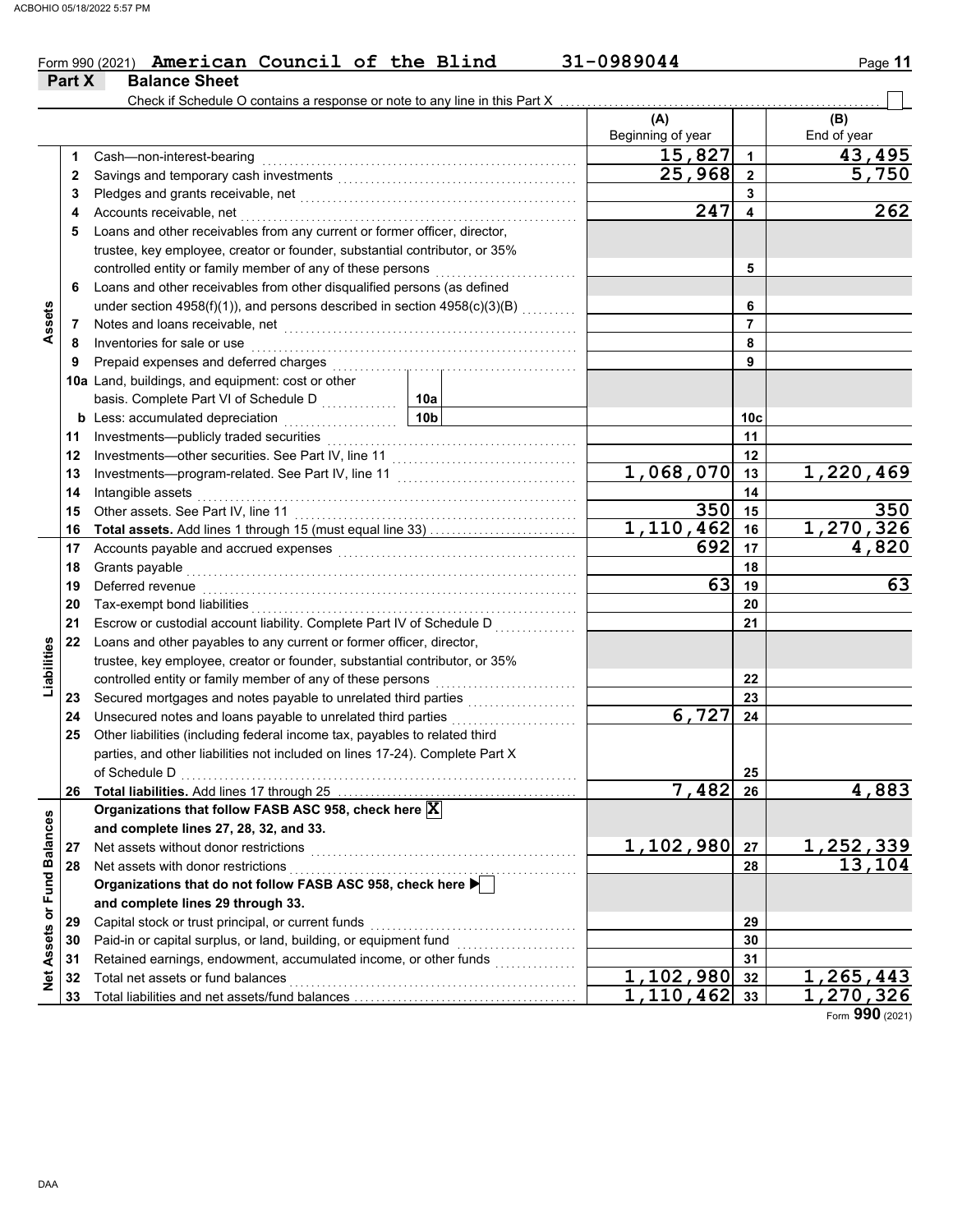|    | Form 990 (2021) American Council of the Blind<br>31-0989044                                                                                                                                                                    |                         |                | Page 12     |
|----|--------------------------------------------------------------------------------------------------------------------------------------------------------------------------------------------------------------------------------|-------------------------|----------------|-------------|
|    | <b>Part XI</b><br><b>Reconciliation of Net Assets</b>                                                                                                                                                                          |                         |                |             |
|    |                                                                                                                                                                                                                                |                         |                |             |
| 1  |                                                                                                                                                                                                                                | $\overline{1}$          |                | 86,156      |
| 2  |                                                                                                                                                                                                                                | $\overline{2}$          |                | 110,669     |
| 3  | Revenue less expenses. Subtract line 2 from line 1                                                                                                                                                                             | $\overline{\mathbf{3}}$ |                | $-24,513$   |
| 4  | Net assets or fund balances at beginning of year (must equal Part X, line 32, column (A)) [[[[[[[[[[[[[[[[[[[                                                                                                                  | $\overline{\mathbf{4}}$ |                | 1,102,980   |
| 5  | Net unrealized gains (losses) on investments [11] with the content of the content of the content of the content of the content of the content of the content of the content of the content of the content of the content of th | 5                       |                | 183,778     |
| 6  | Donated services and use of facilities <b>constructs</b> and the service of the service of the services and use of facilities                                                                                                  | 6                       |                |             |
| 7  | Investment expenses                                                                                                                                                                                                            | $\overline{7}$          |                |             |
| 8  | Prior period adjustments entertainments and a series of the contract of the contract of the contract of the contract of the contract of the contract of the contract of the contract of the contract of the contract of the co | 8                       |                | 3,198       |
| 9  |                                                                                                                                                                                                                                | $\mathbf{9}$            |                |             |
| 10 | Net assets or fund balances at end of year. Combine lines 3 through 9 (must equal Part X, line                                                                                                                                 |                         |                |             |
|    | $32$ , column $(B)$ )                                                                                                                                                                                                          | 10                      |                | 1,265,443   |
|    | <b>Financial Statements and Reporting</b><br><b>Part XII</b>                                                                                                                                                                   |                         |                |             |
|    |                                                                                                                                                                                                                                |                         |                |             |
|    |                                                                                                                                                                                                                                |                         |                | Yes<br>No   |
| 1  | $ \mathbf{X} $ Accrual<br>Accounting method used to prepare the Form 990:     Cash<br>Other                                                                                                                                    |                         |                |             |
|    | If the organization changed its method of accounting from a prior year or checked "Other," explain on                                                                                                                          |                         |                |             |
|    | Schedule O.                                                                                                                                                                                                                    |                         |                |             |
|    | 2a Were the organization's financial statements compiled or reviewed by an independent accountant?                                                                                                                             |                         | 2a             | X           |
|    | If "Yes," check a box below to indicate whether the financial statements for the year were compiled or                                                                                                                         |                         |                |             |
|    | reviewed on a separate basis, consolidated basis, or both:                                                                                                                                                                     |                         |                |             |
|    | Both consolidated and separate basis<br>Separate basis<br>Consolidated basis                                                                                                                                                   |                         |                |             |
|    | b Were the organization's financial statements audited by an independent accountant?                                                                                                                                           |                         | 2 <sub>b</sub> | $\mathbf x$ |
|    | If "Yes," check a box below to indicate whether the financial statements for the year were audited on a                                                                                                                        |                         |                |             |
|    | separate basis, consolidated basis, or both:                                                                                                                                                                                   |                         |                |             |
|    | Separate basis<br><b>Consolidated basis</b><br>  Both consolidated and separate basis                                                                                                                                          |                         |                |             |
|    | c If "Yes" to line 2a or 2b, does the organization have a committee that assumes responsibility for oversight of                                                                                                               |                         |                |             |
|    | the audit, review, or compilation of its financial statements and selection of an independent accountant?                                                                                                                      |                         | 2c             |             |
|    | If the organization changed either its oversight process or selection process during the tax year, explain on                                                                                                                  |                         |                |             |
|    | Schedule O.                                                                                                                                                                                                                    |                         |                |             |
|    | 3a As a result of a federal award, was the organization required to undergo an audit or audits as set forth in the                                                                                                             |                         |                |             |
|    | Single Audit Act and OMB Circular A-133?                                                                                                                                                                                       |                         | 3a             | X           |
|    | <b>b</b> If "Yes," did the organization undergo the required audit or audits? If the organization did not undergo the                                                                                                          |                         |                |             |
|    | required audit or audits, explain why on Schedule O and describe any steps taken to undergo such audits                                                                                                                        |                         | 3 <sub>b</sub> |             |

Form **990** (2021)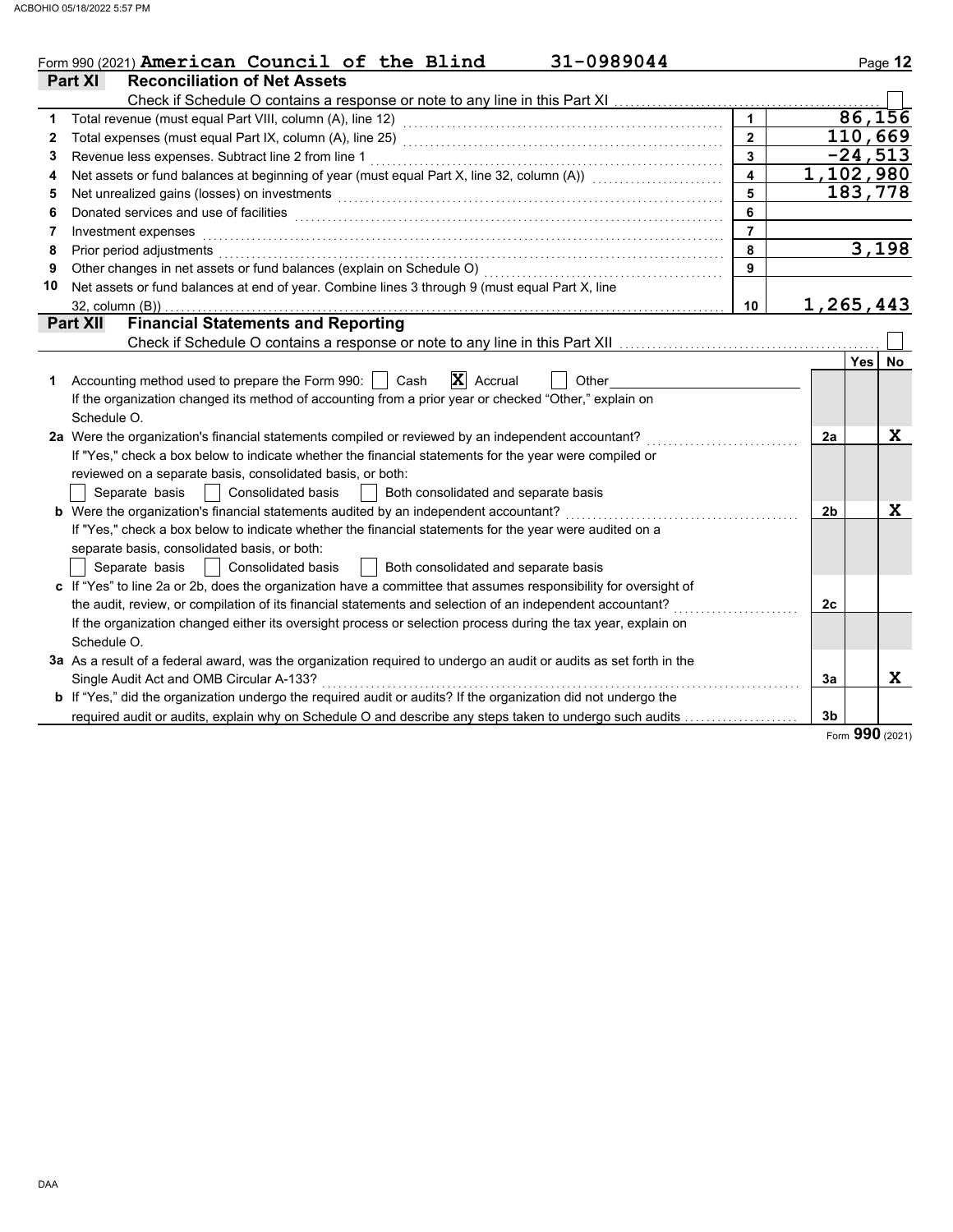| <b>SCHEDULE A</b>                                                                                         |                                                                                                      |                                                        |                                    |                                                      | <b>Public Charity Status and Public Support</b>                                                                                                                                                                                                     | OMB No. 1545-0047                     |
|-----------------------------------------------------------------------------------------------------------|------------------------------------------------------------------------------------------------------|--------------------------------------------------------|------------------------------------|------------------------------------------------------|-----------------------------------------------------------------------------------------------------------------------------------------------------------------------------------------------------------------------------------------------------|---------------------------------------|
| (Form 990)                                                                                                |                                                                                                      |                                                        |                                    |                                                      | Complete if the organization is a section 501(c)(3) organization or a section 4947(a)(1) nonexempt charitable trust.                                                                                                                                | 2021                                  |
| Department of the Treasury                                                                                |                                                                                                      |                                                        | Attach to Form 990 or Form 990-EZ. |                                                      |                                                                                                                                                                                                                                                     |                                       |
| <b>Internal Revenue Service</b>                                                                           |                                                                                                      |                                                        |                                    |                                                      | Go to www.irs.gov/Form990 for instructions and the latest information.                                                                                                                                                                              | <b>Open to Public</b><br>Inspection   |
| Name of the organization                                                                                  | American Council of the Blind                                                                        |                                                        |                                    |                                                      |                                                                                                                                                                                                                                                     | <b>Employer identification number</b> |
|                                                                                                           | Ohio Chapter                                                                                         |                                                        |                                    |                                                      | 31-0989044                                                                                                                                                                                                                                          |                                       |
| Part I                                                                                                    |                                                                                                      |                                                        |                                    |                                                      | Reason for Public Charity Status. (All organizations must complete this part.) See instructions.                                                                                                                                                    |                                       |
| The organization is not a private foundation because it is: (For lines 1 through 12, check only one box.) |                                                                                                      |                                                        |                                    |                                                      |                                                                                                                                                                                                                                                     |                                       |
| 1                                                                                                         | A church, convention of churches, or association of churches described in section 170(b)(1)(A)(i).   |                                                        |                                    |                                                      |                                                                                                                                                                                                                                                     |                                       |
| 2                                                                                                         | A school described in section 170(b)(1)(A)(ii). (Attach Schedule E (Form 990).)                      |                                                        |                                    |                                                      |                                                                                                                                                                                                                                                     |                                       |
| 3                                                                                                         | A hospital or a cooperative hospital service organization described in section 170(b)(1)(A)(iii).    |                                                        |                                    |                                                      |                                                                                                                                                                                                                                                     |                                       |
| 4<br>city, and state:                                                                                     |                                                                                                      |                                                        |                                    |                                                      | A medical research organization operated in conjunction with a hospital described in section 170(b)(1)(A)(iii). Enter the hospital's name,                                                                                                          |                                       |
| 5                                                                                                         |                                                                                                      |                                                        |                                    |                                                      | An organization operated for the benefit of a college or university owned or operated by a governmental unit described in                                                                                                                           |                                       |
|                                                                                                           | section 170(b)(1)(A)(iv). (Complete Part II.)                                                        |                                                        |                                    |                                                      |                                                                                                                                                                                                                                                     |                                       |
| 6                                                                                                         | A federal, state, or local government or governmental unit described in section 170(b)(1)(A)(v).     |                                                        |                                    |                                                      |                                                                                                                                                                                                                                                     |                                       |
| 7                                                                                                         | described in section 170(b)(1)(A)(vi). (Complete Part II.)                                           |                                                        |                                    |                                                      | An organization that normally receives a substantial part of its support from a governmental unit or from the general public                                                                                                                        |                                       |
| 8                                                                                                         | A community trust described in section 170(b)(1)(A)(vi). (Complete Part II.)                         |                                                        |                                    |                                                      |                                                                                                                                                                                                                                                     |                                       |
| 9                                                                                                         |                                                                                                      |                                                        |                                    |                                                      | An agricultural research organization described in section 170(b)(1)(A)(ix) operated in conjunction with a land-grant college                                                                                                                       |                                       |
| university:                                                                                               |                                                                                                      |                                                        |                                    |                                                      | or university or a non-land-grant college of agriculture (see instructions). Enter the name, city, and state of the college or                                                                                                                      |                                       |
| $ \mathbf{X} $<br>10                                                                                      |                                                                                                      |                                                        |                                    |                                                      | An organization that normally receives (1) more than 33 1/3% of its support from contributions, membership fees, and gross                                                                                                                          |                                       |
|                                                                                                           |                                                                                                      |                                                        |                                    |                                                      | receipts from activities related to its exempt functions, subject to certain exceptions; and (2) no more than 331/3% of its                                                                                                                         |                                       |
|                                                                                                           | acquired by the organization after June 30, 1975. See section 509(a)(2). (Complete Part III.)        |                                                        |                                    |                                                      | support from gross investment income and unrelated business taxable income (less section 511 tax) from businesses                                                                                                                                   |                                       |
| 11                                                                                                        | An organization organized and operated exclusively to test for public safety. See section 509(a)(4). |                                                        |                                    |                                                      |                                                                                                                                                                                                                                                     |                                       |
| 12                                                                                                        |                                                                                                      |                                                        |                                    |                                                      | An organization organized and operated exclusively for the benefit of, to perform the functions of, or to carry out the purposes of                                                                                                                 |                                       |
|                                                                                                           |                                                                                                      |                                                        |                                    |                                                      | one or more publicly supported organizations described in section 509(a)(1) or section 509(a)(2). See section 509(a)(3). Check                                                                                                                      |                                       |
|                                                                                                           |                                                                                                      |                                                        |                                    |                                                      | the box on lines 12a through 12d that describes the type of supporting organization and complete lines 12e, 12f, and 12g.                                                                                                                           |                                       |
| a                                                                                                         |                                                                                                      |                                                        |                                    |                                                      | Type I. A supporting organization operated, supervised, or controlled by its supported organization(s), typically by giving<br>the supported organization(s) the power to regularly appoint or elect a majority of the directors or trustees of the |                                       |
|                                                                                                           | supporting organization. You must complete Part IV, Sections A and B.                                |                                                        |                                    |                                                      |                                                                                                                                                                                                                                                     |                                       |
| b                                                                                                         |                                                                                                      |                                                        |                                    |                                                      | Type II. A supporting organization supervised or controlled in connection with its supported organization(s), by having                                                                                                                             |                                       |
|                                                                                                           |                                                                                                      |                                                        |                                    |                                                      | control or management of the supporting organization vested in the same persons that control or manage the supported                                                                                                                                |                                       |
|                                                                                                           | organization(s). You must complete Part IV, Sections A and C.                                        |                                                        |                                    |                                                      |                                                                                                                                                                                                                                                     |                                       |
| c                                                                                                         | its supported organization(s) (see instructions). You must complete Part IV, Sections A, D, and E.   |                                                        |                                    |                                                      | Type III functionally integrated. A supporting organization operated in connection with, and functionally integrated with,                                                                                                                          |                                       |
| d                                                                                                         |                                                                                                      |                                                        |                                    |                                                      | Type III non-functionally integrated. A supporting organization operated in connection with its supported organization(s)                                                                                                                           |                                       |
|                                                                                                           |                                                                                                      |                                                        |                                    |                                                      | that is not functionally integrated. The organization generally must satisfy a distribution requirement and an attentiveness                                                                                                                        |                                       |
|                                                                                                           | requirement (see instructions). You must complete Part IV, Sections A and D, and Part V.             |                                                        |                                    |                                                      |                                                                                                                                                                                                                                                     |                                       |
| е                                                                                                         | functionally integrated, or Type III non-functionally integrated supporting organization.            |                                                        |                                    |                                                      | Check this box if the organization received a written determination from the IRS that it is a Type I, Type II, Type III                                                                                                                             |                                       |
| f                                                                                                         | Enter the number of supported organizations                                                          |                                                        |                                    |                                                      |                                                                                                                                                                                                                                                     |                                       |
| g                                                                                                         | Provide the following information about the supported organization(s).                               |                                                        |                                    |                                                      |                                                                                                                                                                                                                                                     |                                       |
| (i) Name of supported<br>organization                                                                     | (ii) EIN                                                                                             | (iii) Type of organization<br>(described on lines 1-10 |                                    | (iv) Is the organization<br>listed in your governing | (v) Amount of monetary<br>support (see                                                                                                                                                                                                              | (vi) Amount of<br>other support (see  |
|                                                                                                           |                                                                                                      | above (see instructions))                              |                                    | document?                                            | instructions)                                                                                                                                                                                                                                       | instructions)                         |
|                                                                                                           |                                                                                                      |                                                        | Yes                                | No                                                   |                                                                                                                                                                                                                                                     |                                       |
| (A)                                                                                                       |                                                                                                      |                                                        |                                    |                                                      |                                                                                                                                                                                                                                                     |                                       |
|                                                                                                           |                                                                                                      |                                                        |                                    |                                                      |                                                                                                                                                                                                                                                     |                                       |
| (B)                                                                                                       |                                                                                                      |                                                        |                                    |                                                      |                                                                                                                                                                                                                                                     |                                       |
| (C)                                                                                                       |                                                                                                      |                                                        |                                    |                                                      |                                                                                                                                                                                                                                                     |                                       |
|                                                                                                           |                                                                                                      |                                                        |                                    |                                                      |                                                                                                                                                                                                                                                     |                                       |
| (D)                                                                                                       |                                                                                                      |                                                        |                                    |                                                      |                                                                                                                                                                                                                                                     |                                       |
|                                                                                                           |                                                                                                      |                                                        |                                    |                                                      |                                                                                                                                                                                                                                                     |                                       |
| (E)                                                                                                       |                                                                                                      |                                                        |                                    |                                                      |                                                                                                                                                                                                                                                     |                                       |
| <b>Total</b>                                                                                              |                                                                                                      |                                                        |                                    |                                                      |                                                                                                                                                                                                                                                     |                                       |

**For Paperwork Reduction Act Notice, see the Instructions for Form 990 or 990-EZ.**

**Schedule A (Form 990) 2021**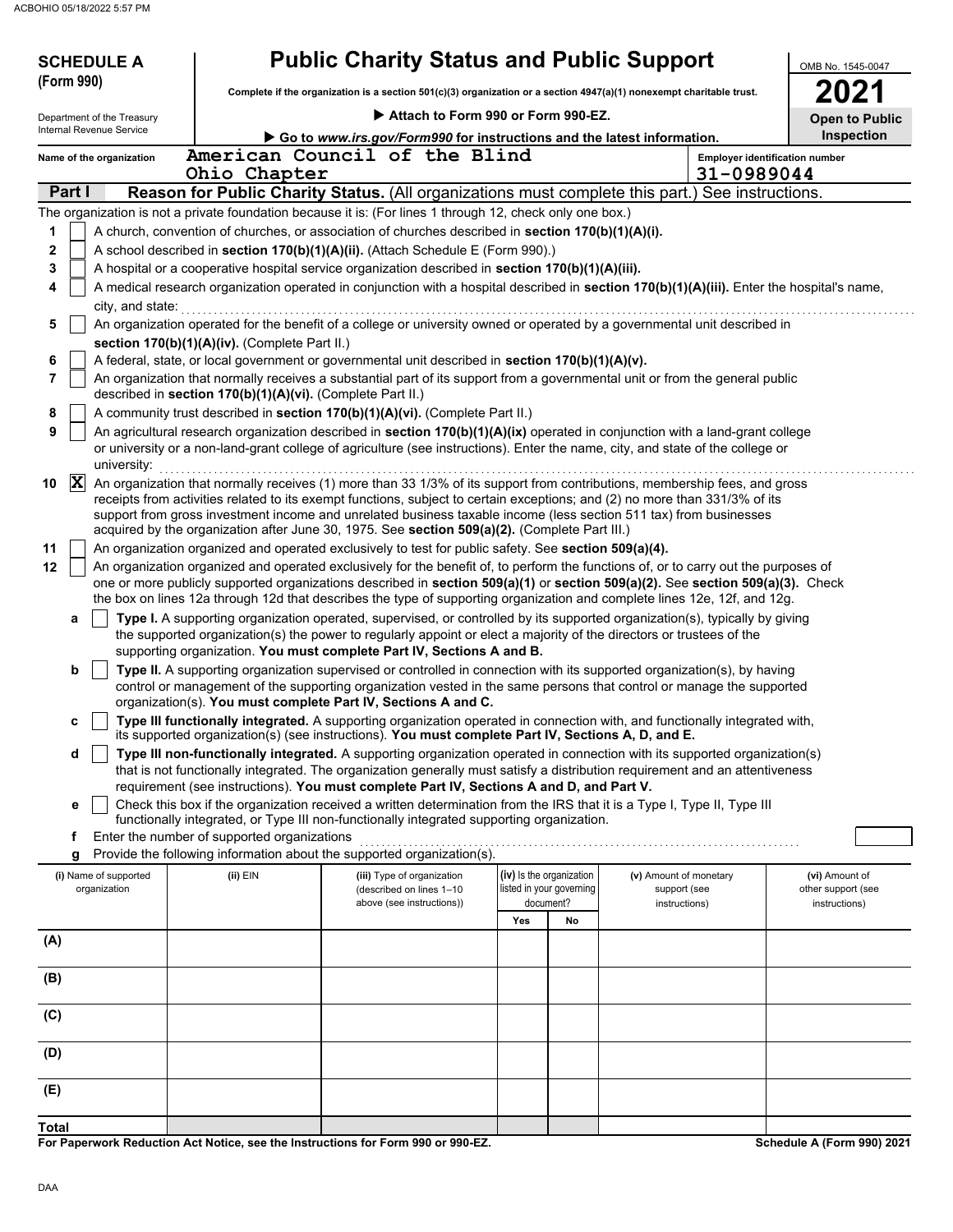|              | Schedule A (Form 990) 2021                                                                                                                                                                                                              |          |          | American Council of the Blind |          | 31-0989044 | Page 2    |  |
|--------------|-----------------------------------------------------------------------------------------------------------------------------------------------------------------------------------------------------------------------------------------|----------|----------|-------------------------------|----------|------------|-----------|--|
|              | Support Schedule for Organizations Described in Sections 170(b)(1)(A)(iv) and 170(b)(1)(A)(vi)<br>Part II                                                                                                                               |          |          |                               |          |            |           |  |
|              | (Complete only if you checked the box on line 5, 7, or 8 of Part I or if the organization failed to qualify under                                                                                                                       |          |          |                               |          |            |           |  |
|              | Part III. If the organization fails to qualify under the tests listed below, please complete Part III.)                                                                                                                                 |          |          |                               |          |            |           |  |
|              | <b>Section A. Public Support</b>                                                                                                                                                                                                        |          |          |                               |          |            |           |  |
|              | Calendar year (or fiscal year beginning in)                                                                                                                                                                                             | (a) 2017 | (b) 2018 | $(c)$ 2019                    | (d) 2020 | (e) 2021   | (f) Total |  |
| 1            | Gifts, grants, contributions, and<br>membership fees received. (Do not<br>include any "unusual grants.")                                                                                                                                |          |          |                               |          |            |           |  |
| $\mathbf{2}$ | Tax revenues levied for the<br>organization's benefit and either paid<br>to or expended on its behalf                                                                                                                                   |          |          |                               |          |            |           |  |
| 3            | The value of services or facilities<br>furnished by a governmental unit to the<br>organization without charge                                                                                                                           |          |          |                               |          |            |           |  |
| 4            | Total. Add lines 1 through 3                                                                                                                                                                                                            |          |          |                               |          |            |           |  |
| 5            | The portion of total contributions by<br>each person (other than a<br>governmental unit or publicly<br>supported organization) included on<br>line 1 that exceeds 2% of the amount<br>shown on line 11, column (f)<br>a dia a dia a dia |          |          |                               |          |            |           |  |
| 6            | Public support. Subtract line 5 from line 4                                                                                                                                                                                             |          |          |                               |          |            |           |  |
|              | <b>Section B. Total Support</b>                                                                                                                                                                                                         |          |          |                               |          |            |           |  |
|              | Calendar year (or fiscal year beginning in) $\blacktriangleright$                                                                                                                                                                       | (a) 2017 | (b) 2018 | $(c)$ 2019                    | (d) 2020 | (e) 2021   | (f) Total |  |
| 7<br>8       | Amounts from line 4<br>.<br>Gross income from interest, dividends,<br>payments received on securities loans,<br>rents, royalties, and income from<br>similar sources                                                                    |          |          |                               |          |            |           |  |
| 9            | Net income from unrelated business<br>activities, whether or not the business<br>is regularly carried on                                                                                                                                |          |          |                               |          |            |           |  |
| 10           | Other income. Do not include gain or<br>loss from the sale of capital assets<br>(Explain in Part VI.)                                                                                                                                   |          |          |                               |          |            |           |  |
| 11           | Total support. Add lines 7 through 10                                                                                                                                                                                                   |          |          |                               |          |            |           |  |
| 12           |                                                                                                                                                                                                                                         |          |          |                               |          | 12         |           |  |
| 13           | First 5 years. If the Form 990 is for the organization's first, second, third, fourth, or fifth tax year as a section 501(c)(3)                                                                                                         |          |          |                               |          |            |           |  |
|              | organization, check this box and stop here                                                                                                                                                                                              |          |          |                               |          |            |           |  |
|              | <b>Section C. Computation of Public Support Percentage</b>                                                                                                                                                                              |          |          |                               |          |            |           |  |
| 14           |                                                                                                                                                                                                                                         |          |          |                               |          | 14         | %         |  |
| 15           | Public support percentage from 2020 Schedule A, Part II, line 14                                                                                                                                                                        |          |          |                               |          | 15         | $\%$      |  |
| 16a          | 33 1/3% support test-2021. If the organization did not check the box on line 13, and line 14 is 33 1/3% or more, check this                                                                                                             |          |          |                               |          |            |           |  |
| b            | box and stop here. The organization qualifies as a publicly supported organization                                                                                                                                                      |          |          |                               |          |            |           |  |
|              | 33 1/3% support test-2020. If the organization did not check a box on line 13 or 16a, and line 15 is 33 1/3% or more, check                                                                                                             |          |          |                               |          |            |           |  |
|              | this box and stop here. The organization qualifies as a publicly supported organization<br>17a 10%-facts-and-circumstances test-2021. If the organization did not check a box on line 13, 16a, or 16b, and line 14 is                   |          |          |                               |          |            |           |  |
|              | 10% or more, and if the organization meets the facts-and-circumstances test, check this box and stop here. Explain in                                                                                                                   |          |          |                               |          |            |           |  |
|              | Part VI how the organization meets the facts-and-circumstances test. The organization qualifies as a publicly supported                                                                                                                 |          |          |                               |          |            |           |  |
|              | organization                                                                                                                                                                                                                            |          |          |                               |          |            |           |  |
| b            | 10%-facts-and-circumstances test-2020. If the organization did not check a box on line 13, 16a, 16b, or 17a, and line                                                                                                                   |          |          |                               |          |            |           |  |
|              | 15 is 10% or more, and if the organization meets the facts-and-circumstances test, check this box and stop here. Explain                                                                                                                |          |          |                               |          |            |           |  |
|              | in Part VI how the organization meets the facts-and-circumstances test. The organization qualifies as a publicly supported                                                                                                              |          |          |                               |          |            |           |  |
|              | organization                                                                                                                                                                                                                            |          |          |                               |          |            |           |  |
| 18           | Private foundation. If the organization did not check a box on line 13, 16a, 16b, 17a, or 17b, check this box and see                                                                                                                   |          |          |                               |          |            |           |  |
|              |                                                                                                                                                                                                                                         |          |          |                               |          |            |           |  |

**Schedule A (Form 990) 2021**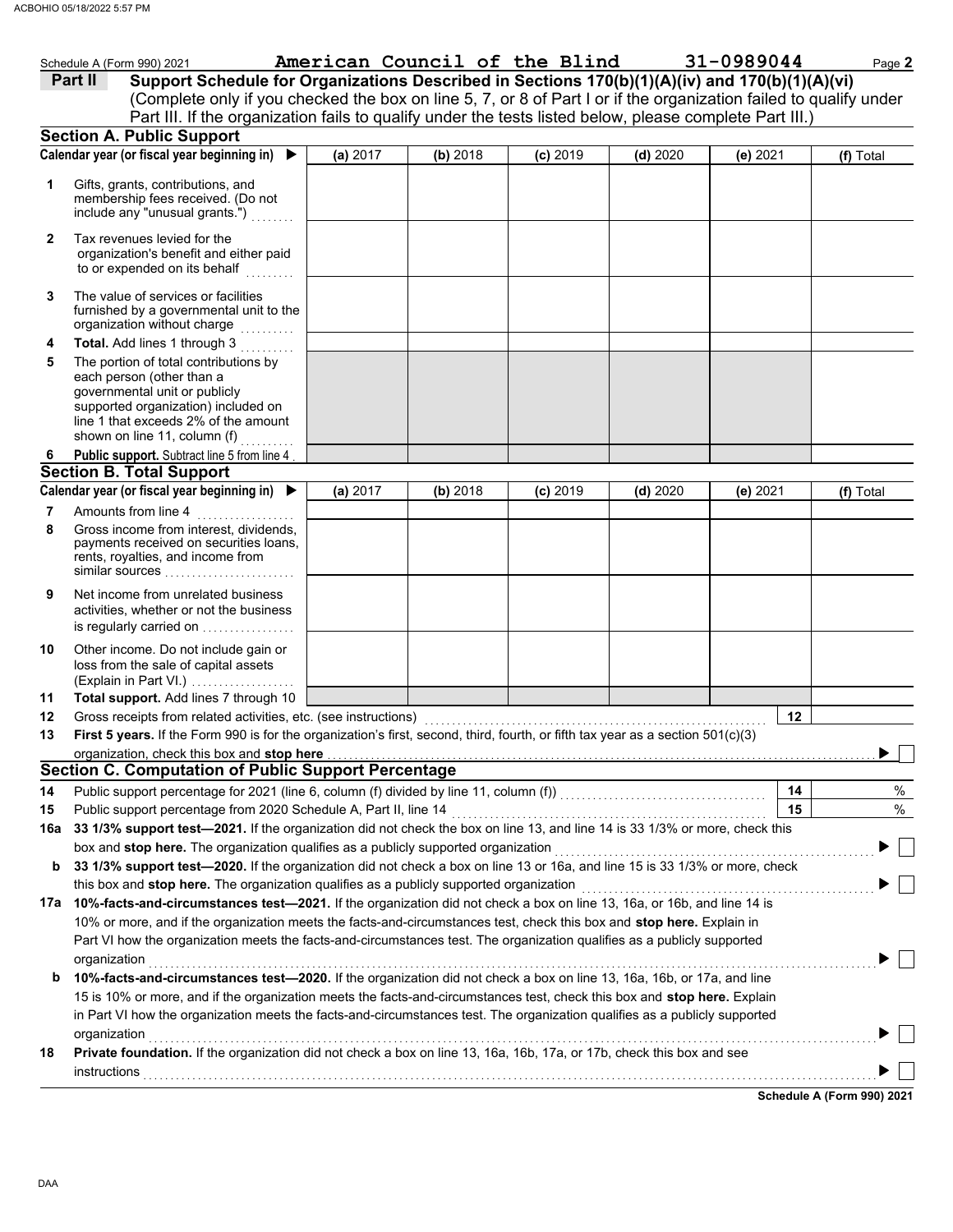|              | Schedule A (Form 990) 2021                                                                                                                                                        | American Council of the Blind |          |            |            | 31-0989044 | Page 3             |
|--------------|-----------------------------------------------------------------------------------------------------------------------------------------------------------------------------------|-------------------------------|----------|------------|------------|------------|--------------------|
|              | Support Schedule for Organizations Described in Section 509(a)(2)<br>Part III                                                                                                     |                               |          |            |            |            |                    |
|              | (Complete only if you checked the box on line 10 of Part I or if the organization failed to qualify under Part II.                                                                |                               |          |            |            |            |                    |
|              | If the organization fails to qualify under the tests listed below, please complete Part II.)                                                                                      |                               |          |            |            |            |                    |
|              | <b>Section A. Public Support</b>                                                                                                                                                  |                               |          |            |            |            |                    |
|              | Calendar year (or fiscal year beginning in)<br>▶                                                                                                                                  | (a) 2017                      | (b) 2018 | $(c)$ 2019 | $(d)$ 2020 | (e) 2021   | (f) Total          |
| 1            | Gifts, grants, contributions, and membership fees<br>received. (Do not include any "unusual grants.")                                                                             | 17,341                        | 10,294   | 15,372     | 10,967     | 62,650     | 116,624            |
| $\mathbf{2}$ | Gross receipts from admissions, merchandise<br>sold or services performed, or facilities<br>furnished in any activity that is related to the<br>organization's tax-exempt purpose | 12,694                        | 10,758   | 11,627     | 7,910      | 3,093      | 46,082             |
| 3            | Gross receipts from activities that are not an<br>unrelated trade or business under section 513                                                                                   |                               |          |            |            |            |                    |
| 4            | Tax revenues levied for the<br>organization's benefit and either paid<br>to or expended on its behalf                                                                             |                               |          |            |            |            |                    |
| 5            | The value of services or facilities<br>furnished by a governmental unit to the<br>organization without charge                                                                     |                               |          |            |            |            |                    |
| 6            | Total. Add lines 1 through 5                                                                                                                                                      | 30,035                        | 21,052   | 26,999     | 18,877     | 65,743     | 162,706            |
|              | 7a Amounts included on lines 1, 2, and 3<br>received from disqualified persons                                                                                                    |                               |          |            |            |            |                    |
| b            | Amounts included on lines 2 and 3<br>received from other than disqualified<br>persons that exceed the greater of \$5,000<br>or 1% of the amount on line 13 for the year           |                               |          |            |            |            |                    |
| C            | Add lines 7a and 7b                                                                                                                                                               |                               |          |            |            |            |                    |
| 8            | Public support. (Subtract line 7c from<br>line $6.$ )                                                                                                                             |                               |          |            |            |            | 162,706            |
|              | <b>Section B. Total Support</b>                                                                                                                                                   |                               |          |            |            |            |                    |
|              | Calendar year (or fiscal year beginning in)<br>▶                                                                                                                                  | (a) 2017                      | (b) 2018 | $(c)$ 2019 | $(d)$ 2020 | (e) 2021   | (f) Total          |
| 9            | Amounts from line 6                                                                                                                                                               | 30,035                        | 21,052   | 26,999     | 18,877     | 65,743     | 162,706            |
| 10a          | Gross income from interest, dividends,<br>payments received on securities loans, rents,<br>royalties, and income from similar sources                                             | 23,008                        | 23,769   | 24,947     | 20,718     | 20,413     | 112,855            |
|              | <b>b</b> Unrelated business taxable income (less<br>section 511 taxes) from businesses<br>acquired after June 30, 1975                                                            |                               |          |            |            |            |                    |
|              | c Add lines 10a and 10b                                                                                                                                                           | 23,008                        | 23,769   | 24,947     | 20,718     | 20,413     | 112,855            |
| 11           | Net income from unrelated business<br>activities not included on line 10b, whether<br>or not the business is regularly carried on.                                                |                               |          |            |            |            |                    |
| 12           | Other income. Do not include gain or<br>loss from the sale of capital assets<br>(Explain in Part VI.)                                                                             |                               |          |            |            |            |                    |
| 13           | Total support. (Add lines 9, 10c, 11,<br>and $12.$ )                                                                                                                              | 53,043                        | 44,821   | 51,946     | 39,595     | 86,156     | 275,561            |
| 14           | First 5 years. If the Form 990 is for the organization's first, second, third, fourth, or fifth tax year as a section 501(c)(3)<br>organization, check this box and stop here     |                               |          |            |            |            |                    |
|              | <b>Section C. Computation of Public Support Percentage</b>                                                                                                                        |                               |          |            |            |            |                    |
| 15           | Public support percentage for 2021 (line 8, column (f), divided by line 13, column (f)) [[[[[[[[[[[[[[[[[[[[[                                                                     |                               |          |            |            | 15         | 59.05 $%$          |
| 16           |                                                                                                                                                                                   |                               |          |            |            | 16         | $50.48\%$          |
|              | Section D. Computation of Investment Income Percentage                                                                                                                            |                               |          |            |            |            |                    |
| 17           | Investment income percentage for 2021 (line 10c, column (f), divided by line 13, column (f)) [[[[[[[[[[[[[[[[[                                                                    |                               |          |            |            | 17         | 41%                |
|              | 18 Investment income percentage from 2020 Schedule A, Part III, line 17                                                                                                           |                               |          |            |            | 18         | 48%                |
|              | 19a 33 1/3% support tests-2021. If the organization did not check the box on line 14, and line 15 is more than 33 1/3%, and line                                                  |                               |          |            |            |            |                    |
|              | 17 is not more than 33 1/3%, check this box and stop here. The organization qualifies as a publicly supported organization.                                                       |                               |          |            |            |            |                    |
| b            | 33 1/3% support tests-2020. If the organization did not check a box on line 14 or line 19a, and line 16 is more than 33 1/3%, and                                                 |                               |          |            |            |            |                    |
|              | line 18 is not more than 33 1/3%, check this box and stop here. The organization qualifies as a publicly supported organization                                                   |                               |          |            |            |            | $\triangleright$ X |
| 20           | Private foundation. If the organization did not check a box on line 14, 19a, or 19b, check this box and see instructions <i>community</i>                                         |                               |          |            |            |            |                    |

|  | Schedule A (Form 990) 2021 |  |  |
|--|----------------------------|--|--|
|--|----------------------------|--|--|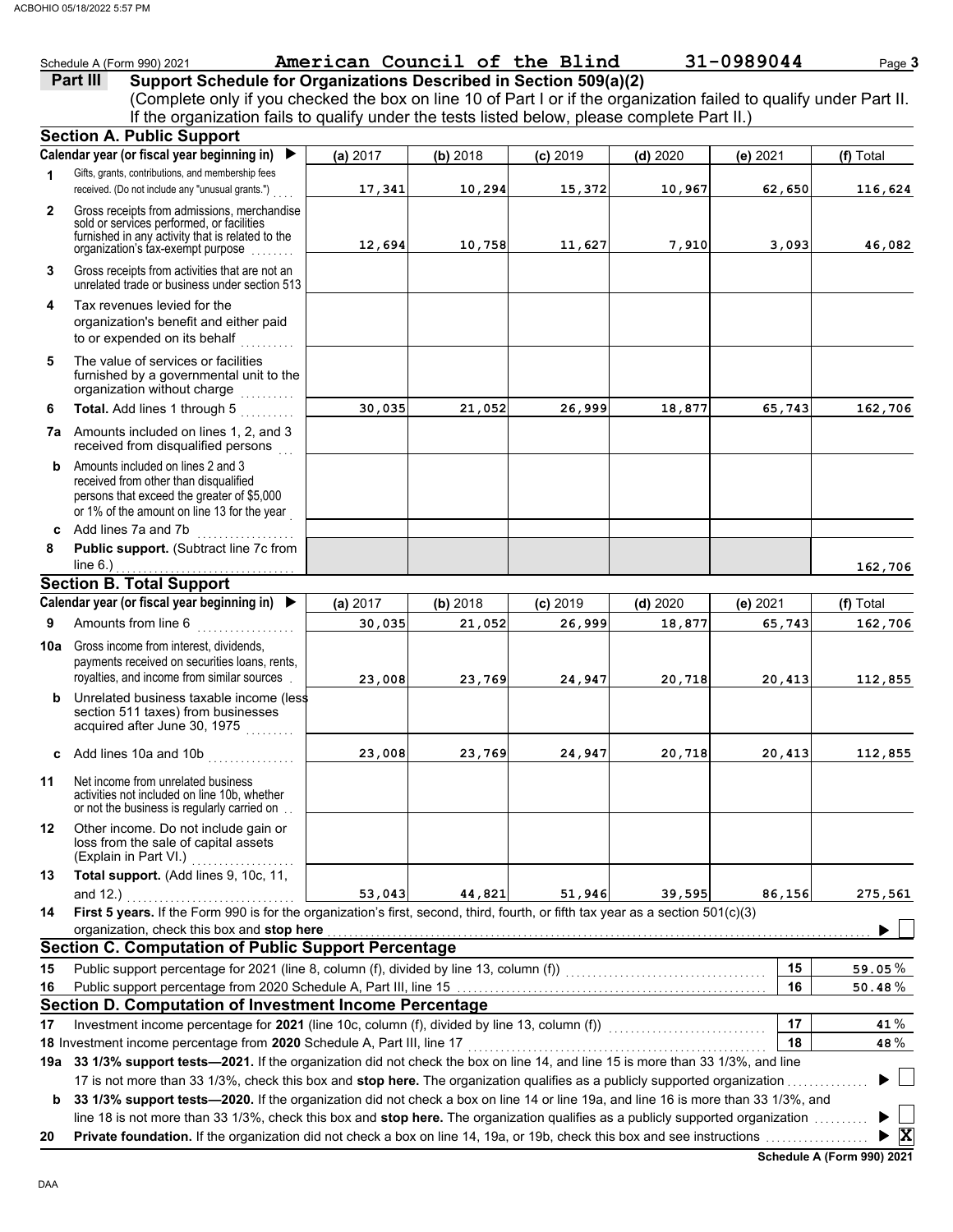|     | American Council of the Blind<br>31-0989044<br>Schedule A (Form 990) 2021                                           |                            |     | Page 4 |
|-----|---------------------------------------------------------------------------------------------------------------------|----------------------------|-----|--------|
|     | <b>Supporting Organizations</b><br><b>Part IV</b>                                                                   |                            |     |        |
|     | (Complete only if you checked a box in line 12 on Part I. If you checked box 12a, Part I, complete Sections A       |                            |     |        |
|     | and B. If you checked box 12b, Part I, complete Sections A and C. If you checked box 12c, Part I, complete          |                            |     |        |
|     | Sections A, D, and E. If you checked box 12d, Part I, complete Sections A and D, and complete Part V.)              |                            |     |        |
|     | <b>Section A. All Supporting Organizations</b>                                                                      |                            |     |        |
|     |                                                                                                                     |                            | Yes | No     |
| 1   | Are all of the organization's supported organizations listed by name in the organization's governing                |                            |     |        |
|     | documents? If "No," describe in Part VI how the supported organizations are designated. If designated by            |                            |     |        |
|     | class or purpose, describe the designation. If historic and continuing relationship, explain.                       | 1                          |     |        |
| 2   | Did the organization have any supported organization that does not have an IRS determination of status              |                            |     |        |
|     | under section 509(a)(1) or (2)? If "Yes," explain in Part VI how the organization determined that the supported     |                            |     |        |
|     | organization was described in section 509(a)(1) or (2).                                                             | $\mathbf{2}$               |     |        |
| За  | Did the organization have a supported organization described in section 501(c)(4), (5), or (6)? If "Yes," answer    |                            |     |        |
|     | lines 3b and 3c below.                                                                                              | Зa                         |     |        |
| b   | Did the organization confirm that each supported organization qualified under section 501(c)(4), (5), or (6) and    |                            |     |        |
|     | satisfied the public support tests under section $509(a)(2)$ ? If "Yes," describe in Part VI when and how the       |                            |     |        |
|     | organization made the determination.                                                                                | 3b                         |     |        |
| c   | Did the organization ensure that all support to such organizations was used exclusively for section 170(c)(2)(B)    |                            |     |        |
|     | purposes? If "Yes," explain in Part VI what controls the organization put in place to ensure such use.              | 3c                         |     |        |
| 4a  | Was any supported organization not organized in the United States ("foreign supported organization")? If            |                            |     |        |
|     | "Yes," and if you checked box 12a or 12b in Part I, answer lines 4b and 4c below.                                   | 4a                         |     |        |
| b   | Did the organization have ultimate control and discretion in deciding whether to make grants to the foreign         |                            |     |        |
|     | supported organization? If "Yes," describe in Part VI how the organization had such control and discretion          |                            |     |        |
|     | despite being controlled or supervised by or in connection with its supported organizations.                        | 4b                         |     |        |
| c   | Did the organization support any foreign supported organization that does not have an IRS determination             |                            |     |        |
|     | under sections $501(c)(3)$ and $509(a)(1)$ or (2)? If "Yes," explain in Part VI what controls the organization used |                            |     |        |
|     | to ensure that all support to the foreign supported organization was used exclusively for section 170(c)(2)(B)      |                            |     |        |
|     | purposes.                                                                                                           | 4с                         |     |        |
| 5a  | Did the organization add, substitute, or remove any supported organizations during the tax year? If "Yes,"          |                            |     |        |
|     | answer lines 5b and 5c below (if applicable). Also, provide detail in Part VI, including (i) the names and EIN      |                            |     |        |
|     | numbers of the supported organizations added, substituted, or removed; (ii) the reasons for each such action;       |                            |     |        |
|     | (iii) the authority under the organization's organizing document authorizing such action; and (iv) how the action   |                            |     |        |
|     | was accomplished (such as by amendment to the organizing document).                                                 | 5a                         |     |        |
| b   | Type I or Type II only. Was any added or substituted supported organization part of a class already                 |                            |     |        |
|     | designated in the organization's organizing document?                                                               | 5b                         |     |        |
|     | Substitutions only. Was the substitution the result of an event beyond the organization's control?                  | 5c                         |     |        |
|     | Did the organization provide support (whether in the form of grants or the provision of services or facilities) to  |                            |     |        |
|     | anyone other than (i) its supported organizations, (ii) individuals that are part of the charitable class benefited |                            |     |        |
|     | by one or more of its supported organizations, or (iii) other supporting organizations that also support or         |                            |     |        |
|     | benefit one or more of the filing organization's supported organizations? If "Yes," provide detail in Part VI.      | 6                          |     |        |
| 7   | Did the organization provide a grant, loan, compensation, or other similar payment to a substantial contributor     |                            |     |        |
|     | (as defined in section $4958(c)(3)(C)$ ), a family member of a substantial contributor, or a 35% controlled entity  |                            |     |        |
|     | with regard to a substantial contributor? If "Yes," complete Part I of Schedule L (Form 990).                       | 7                          |     |        |
| 8   | Did the organization make a loan to a disqualified person (as defined in section 4958) not described on line        |                            |     |        |
|     | 7? If "Yes," complete Part I of Schedule L (Form 990).                                                              | 8                          |     |        |
| 9а  | Was the organization controlled directly or indirectly at any time during the tax year by one or more               |                            |     |        |
|     | disqualified persons, as defined in section 4946 (other than foundation managers and organizations                  |                            |     |        |
|     | described in section 509(a)(1) or (2))? If "Yes," provide detail in Part VI.                                        | 9а                         |     |        |
| b   | Did one or more disqualified persons (as defined on line 9a) hold a controlling interest in any entity in which     |                            |     |        |
|     | the supporting organization had an interest? If "Yes," provide detail in Part VI.                                   | 9b                         |     |        |
| c   | Did a disqualified person (as defined on line 9a) have an ownership interest in, or derive any personal benefit     |                            |     |        |
|     | from, assets in which the supporting organization also had an interest? If "Yes," provide detail in Part VI.        | 9с                         |     |        |
| 10a | Was the organization subject to the excess business holdings rules of section 4943 because of section               |                            |     |        |
|     | 4943(f) (regarding certain Type II supporting organizations, and all Type III non-functionally integrated           |                            |     |        |
|     | supporting organizations)? If "Yes," answer line 10b below.                                                         | 10a                        |     |        |
| b   | Did the organization have any excess business holdings in the tax year? (Use Schedule C, Form 4720, to              |                            |     |        |
|     | determine whether the organization had excess business holdings.)                                                   | 10 <sub>b</sub>            |     |        |
|     |                                                                                                                     | Schedule A (Form 990) 2021 |     |        |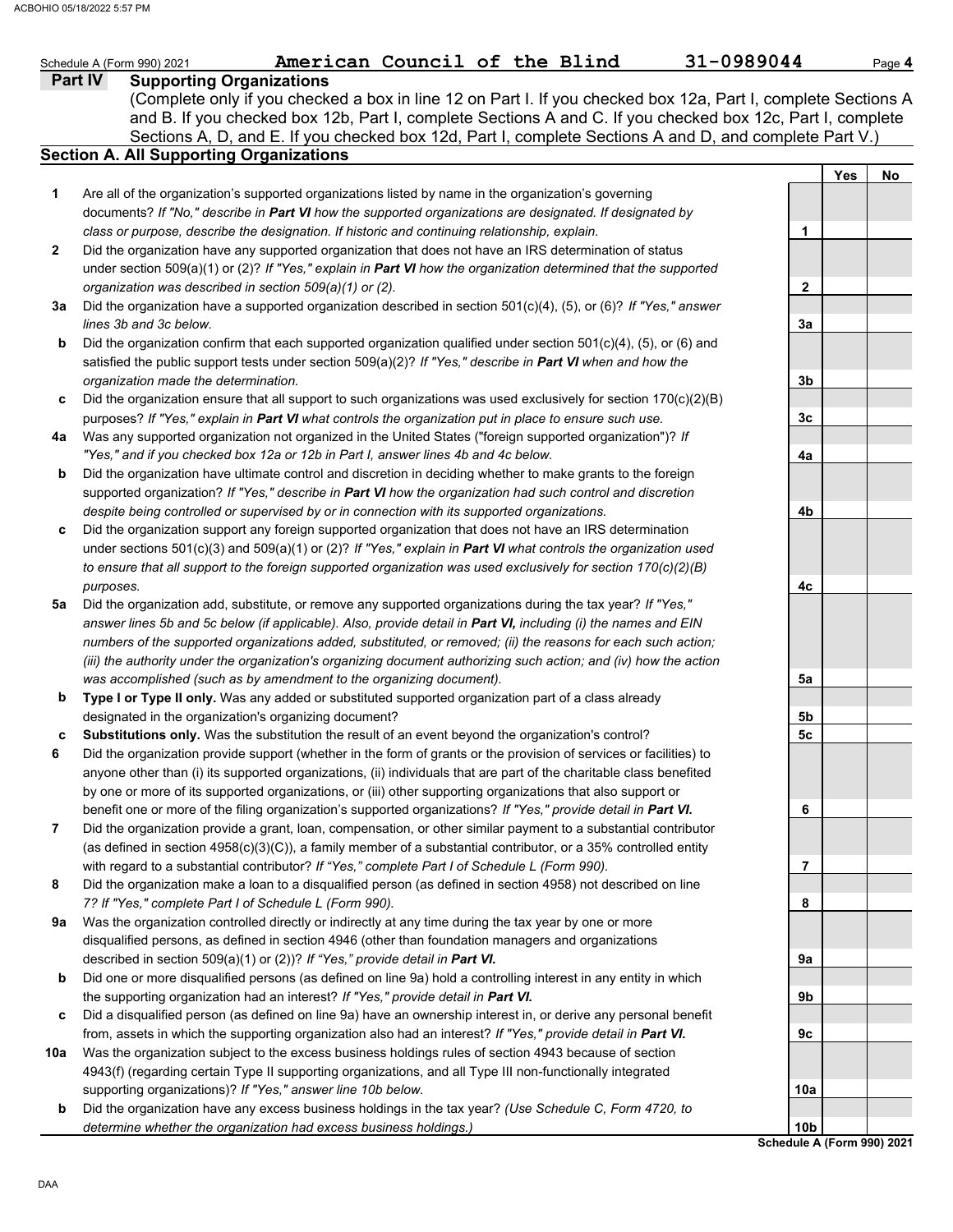|    | American Council of the Blind<br>31-0989044<br>Schedule A (Form 990) 2021<br><b>Supporting Organizations (continued)</b><br>Part IV |                 |     | Page 5 |
|----|-------------------------------------------------------------------------------------------------------------------------------------|-----------------|-----|--------|
|    |                                                                                                                                     |                 | Yes | No     |
| 11 | Has the organization accepted a gift or contribution from any of the following persons?                                             |                 |     |        |
| а  | A person who directly or indirectly controls, either alone or together with persons described on lines 11b and                      |                 |     |        |
|    | 11c below, the governing body of a supported organization?                                                                          | 11a             |     |        |
|    | <b>b</b> A family member of a person described on line 11a above?                                                                   | 11 <sub>b</sub> |     |        |
|    | c A 35% controlled entity of a person described on line 11a or 11b above? If "Yes" to line 11a, 11b, or 11c,                        |                 |     |        |
|    | provide detail in Part VI.                                                                                                          | 11c             |     |        |
|    | <b>Section B. Type I Supporting Organizations</b>                                                                                   |                 |     |        |
|    |                                                                                                                                     |                 | Yes | No     |
| 1  | Did the governing body, members of the governing body, officers acting in their official capacity, or membership of one or          |                 |     |        |
|    | more supported organizations have the power to regularly appoint or elect at least a majority of the organization's officers,       |                 |     |        |
|    | directors, or trustees at all times during the tax year? If "No," describe in Part VI how the supported organization(s)             |                 |     |        |
|    | effectively operated, supervised, or controlled the organization's activities. If the organization had more than one supported      |                 |     |        |
|    | organization, describe how the powers to appoint and/or remove officers, directors, or trustees were allocated among the            |                 |     |        |
|    | supported organizations and what conditions or restrictions, if any, applied to such powers during the tax year.                    | 1               |     |        |
| 2  | Did the organization operate for the benefit of any supported organization other than the supported                                 |                 |     |        |
|    | organization(s) that operated, supervised, or controlled the supporting organization? If "Yes," explain in Part                     |                 |     |        |
|    | VI how providing such benefit carried out the purposes of the supported organization(s) that operated,                              |                 |     |        |
|    | supervised, or controlled the supporting organization.                                                                              | 2               |     |        |
|    | <b>Section C. Type II Supporting Organizations</b>                                                                                  |                 |     |        |
|    |                                                                                                                                     |                 | Yes | No     |
| 1  | Were a majority of the organization's directors or trustees during the tax year also a majority of the directors                    |                 |     |        |
|    | or trustees of each of the organization's supported organization(s)? If "No," describe in Part VI how control                       |                 |     |        |
|    | or management of the supporting organization was vested in the same persons that controlled or managed                              |                 |     |        |
|    | the supported organization(s).                                                                                                      | 1               |     |        |
|    | <b>Section D. All Type III Supporting Organizations</b>                                                                             |                 |     |        |
|    |                                                                                                                                     |                 | Yes | No     |
| 1  | Did the organization provide to each of its supported organizations, by the last day of the fifth month of the                      |                 |     |        |
|    | organization's tax year, (i) a written notice describing the type and amount of support provided during the prior tax               |                 |     |        |
|    | year, (ii) a copy of the Form 990 that was most recently filed as of the date of notification, and (iii) copies of the              |                 |     |        |
|    | organization's governing documents in effect on the date of notification, to the extent not previously provided?                    | 1               |     |        |
| 2  | Were any of the organization's officers, directors, or trustees either (i) appointed or elected by the supported                    |                 |     |        |
|    | organization(s) or (ii) serving on the governing body of a supported organization? If "No," explain in Part VI how                  |                 |     |        |
|    | the organization maintained a close and continuous working relationship with the supported organization(s).                         |                 |     |        |
|    |                                                                                                                                     | 2               |     |        |
| 3  | By reason of the relationship described on line 2, above, did the organization's supported organizations have                       |                 |     |        |
|    | a significant voice in the organization's investment policies and in directing the use of the organization's                        |                 |     |        |
|    | income or assets at all times during the tax year? If "Yes," describe in Part VI the role the organization's                        |                 |     |        |
|    | supported organizations played in this regard.                                                                                      | 3               |     |        |
|    | Section E. Type III Functionally Integrated Supporting Organizations                                                                |                 |     |        |
| 1  | Check the box next to the method that the organization used to satisfy the Integral Part Test during the year (see instructions).   |                 |     |        |
| а  | The organization satisfied the Activities Test. Complete line 2 below.                                                              |                 |     |        |
| b  | The organization is the parent of each of its supported organizations. Complete line 3 below.                                       |                 |     |        |
| c  | The organization supported a governmental entity. Describe in Part VI how you supported a governmental entity (see instructions).   |                 |     |        |
| 2  | Activities Test. Answer lines 2a and 2b below.                                                                                      |                 | Yes | No     |
| а  | Did substantially all of the organization's activities during the tax year directly further the exempt purposes of                  |                 |     |        |
|    | the supported organization(s) to which the organization was responsive? If "Yes," then in Part VI identify                          |                 |     |        |
|    | those supported organizations and explain how these activities directly furthered their exempt purposes,                            |                 |     |        |
|    | how the organization was responsive to those supported organizations, and how the organization determined                           |                 |     |        |
|    | that these activities constituted substantially all of its activities.                                                              | 2a              |     |        |
| b  | Did the activities described on line 2a, above, constitute activities that, but for the organization's                              |                 |     |        |
|    | involvement, one or more of the organization's supported organization(s) would have been engaged in? If                             |                 |     |        |
|    | "Yes," explain in Part VI the reasons for the organization's position that its supported organization(s) would                      |                 |     |        |
|    | have engaged in these activities but for the organization's involvement.                                                            | 2b              |     |        |

**3a**

**3b**

DAA **Schedule A (Form 990) 2021 b** Did the organization exercise a substantial degree of direction over the policies, programs, and activities of each of its supported organizations? *If "Yes," describe in Part VI the role played by the organization in this regard.*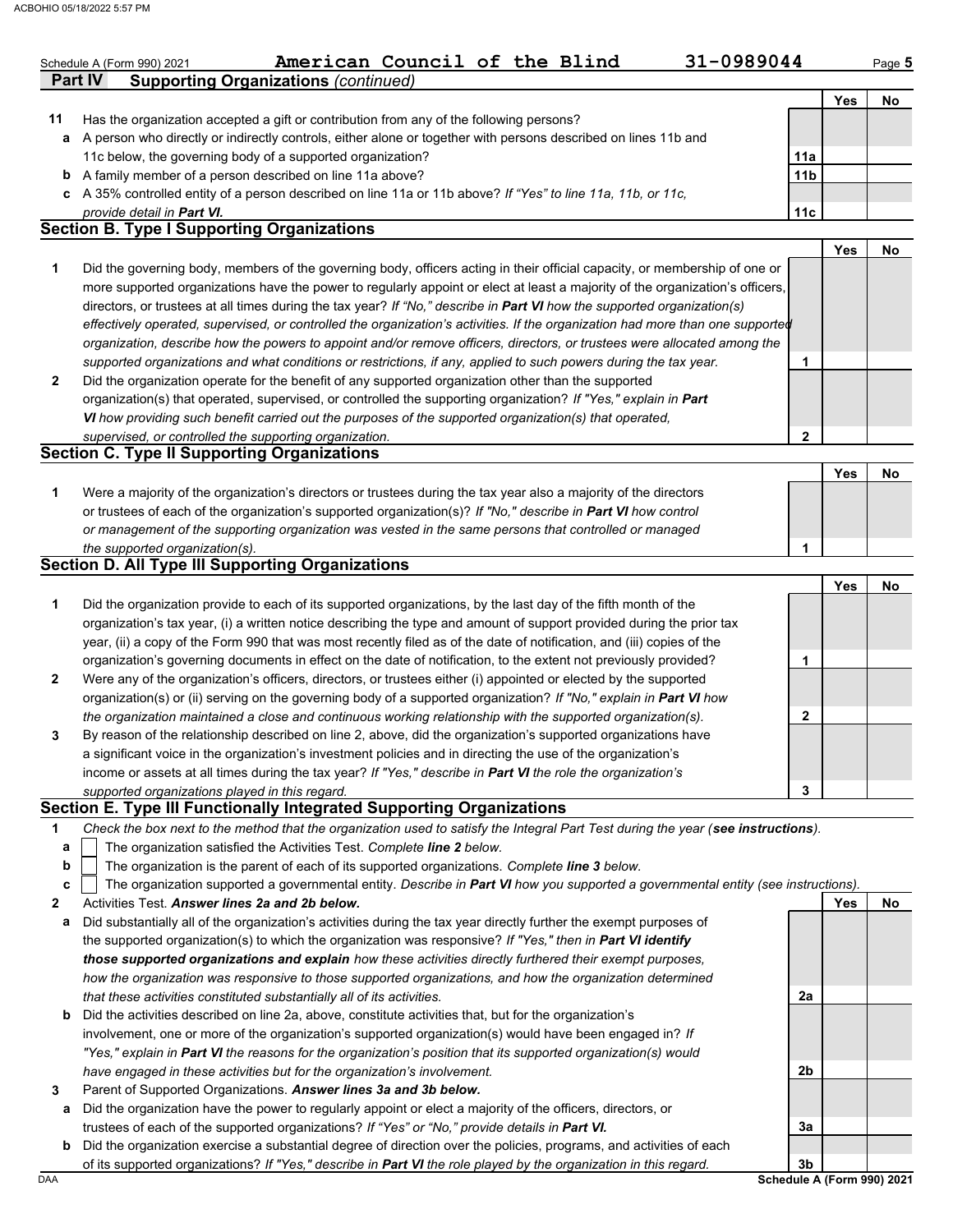|                             | American Council of the Blind<br>Schedule A (Form 990) 2021                                                                      |                | 31-0989044     | Page 6                         |
|-----------------------------|----------------------------------------------------------------------------------------------------------------------------------|----------------|----------------|--------------------------------|
|                             | <b>Part V</b><br>Type III Non-Functionally Integrated 509(a)(3) Supporting Organizations                                         |                |                |                                |
| 1                           | Check here if the organization satisfied the Integral Part Test as a qualifying trust on Nov. 20, 1970 (explain in Part VI). See |                |                |                                |
|                             | instructions. All other Type III non-functionally integrated supporting organizations must complete Sections A through E.        |                |                |                                |
|                             | Section A - Adjusted Net Income                                                                                                  |                | (A) Prior Year | (B) Current Year<br>(optional) |
| 1                           | Net short-term capital gain                                                                                                      | 1              |                |                                |
| $\mathbf{2}$                | Recoveries of prior-year distributions                                                                                           | $\overline{2}$ |                |                                |
| 3                           | Other gross income (see instructions)                                                                                            | 3              |                |                                |
| 4                           | Add lines 1 through 3.                                                                                                           | 4              |                |                                |
| 5                           | Depreciation and depletion                                                                                                       | 5              |                |                                |
| 6                           | Portion of operating expenses paid or incurred for production or collection                                                      |                |                |                                |
|                             | of gross income or for management, conservation, or maintenance of                                                               |                |                |                                |
|                             | property held for production of income (see instructions)                                                                        | 6              |                |                                |
| 7                           | Other expenses (see instructions)                                                                                                | $\overline{7}$ |                |                                |
| 8                           | <b>Adjusted Net Income</b> (subtract lines 5, 6, and 7 from line 4)                                                              | 8              |                |                                |
|                             | <b>Section B - Minimum Asset Amount</b>                                                                                          |                | (A) Prior Year | (B) Current Year<br>(optional) |
| 1                           | Aggregate fair market value of all non-exempt-use assets (see                                                                    |                |                |                                |
|                             | instructions for short tax year or assets held for part of year):                                                                |                |                |                                |
|                             | <b>a</b> Average monthly value of securities                                                                                     | 1a             |                |                                |
|                             | <b>b</b> Average monthly cash balances                                                                                           | 1 <sub>b</sub> |                |                                |
|                             | c Fair market value of other non-exempt-use assets                                                                               | 1 <sub>c</sub> |                |                                |
|                             | d Total (add lines 1a, 1b, and 1c)                                                                                               | 1d             |                |                                |
|                             | <b>e</b> Discount claimed for blockage or other factors                                                                          |                |                |                                |
|                             | (explain in detail in <b>Part VI</b> ):                                                                                          |                |                |                                |
|                             | 2 Acquisition indebtedness applicable to non-exempt-use assets                                                                   | $\mathbf{2}$   |                |                                |
| 3                           | Subtract line 2 from line 1d.                                                                                                    | 3              |                |                                |
| 4                           | Cash deemed held for exempt use. Enter 0.015 of line 3 (for greater amount,                                                      |                |                |                                |
|                             | see instructions).                                                                                                               | 4              |                |                                |
| 5                           | Net value of non-exempt-use assets (subtract line 4 from line 3)                                                                 | 5              |                |                                |
| 6                           | Multiply line 5 by 0.035.                                                                                                        | 6              |                |                                |
| 7                           | Recoveries of prior-year distributions                                                                                           | $\overline{7}$ |                |                                |
| 8                           | Minimum Asset Amount (add line 7 to line 6)                                                                                      | 8              |                |                                |
|                             | Section C - Distributable Amount                                                                                                 |                |                | <b>Current Year</b>            |
| 1                           | Adjusted net income for prior year (from Section A, line 8, column A)                                                            | 1              |                |                                |
| $\mathbf{2}$                | Enter 0.85 of line 1.                                                                                                            | $\mathbf{2}$   |                |                                |
| 3                           | Minimum asset amount for prior year (from Section B, line 8, column A)                                                           | 3              |                |                                |
| 4                           | Enter greater of line 2 or line 3.                                                                                               | 4              |                |                                |
| 5                           | Income tax imposed in prior year                                                                                                 | 5              |                |                                |
| 6                           | Distributable Amount. Subtract line 5 from line 4, unless subject to                                                             |                |                |                                |
|                             | emergency temporary reduction (see instructions).                                                                                | 6              |                |                                |
| $\rightarrow$ $\rightarrow$ | Obasic base if the summer uses in the association of first as a non-functionally integrated Tune III summarting association      |                |                |                                |

**7**  $\Box$  Check here if the current year is the organization's first as a non-functionally integrated Type III supporting organization (see instructions).

**Schedule A (Form 990) 2021**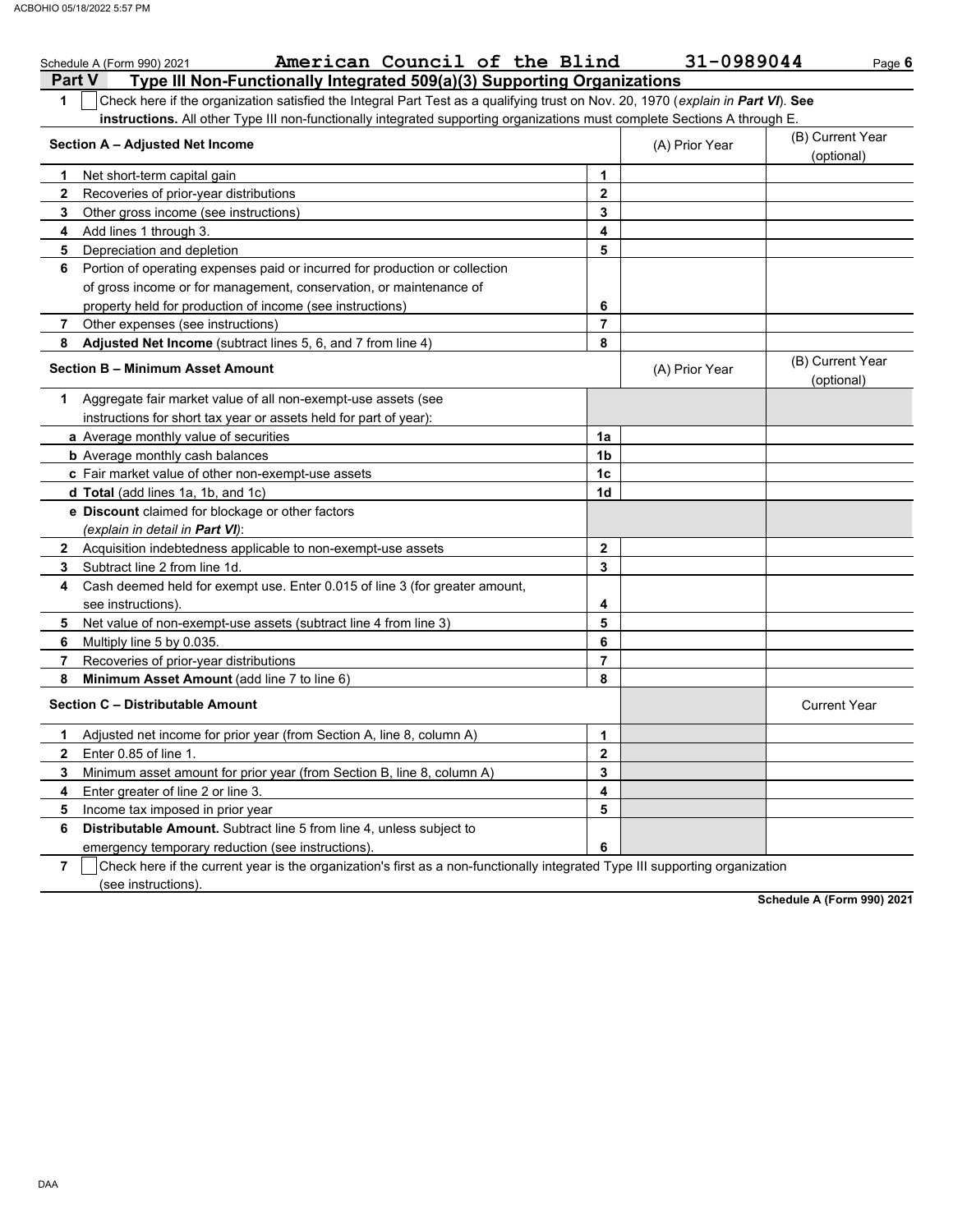|              | Schedule A (Form 990) 2021                                                                                                  | American Council of the Blind      | 31-0989044                                    | Page 7                                                  |
|--------------|-----------------------------------------------------------------------------------------------------------------------------|------------------------------------|-----------------------------------------------|---------------------------------------------------------|
| Part V       | Type III Non-Functionally Integrated 509(a)(3) Supporting Organizations (continued)                                         |                                    |                                               |                                                         |
|              | <b>Section D - Distributions</b>                                                                                            |                                    |                                               | <b>Current Year</b>                                     |
| 1            | Amounts paid to supported organizations to accomplish exempt purposes                                                       |                                    |                                               |                                                         |
| $\mathbf{2}$ | Amounts paid to perform activity that directly furthers exempt purposes of supported                                        |                                    |                                               |                                                         |
|              | organizations, in excess of income from activity                                                                            |                                    |                                               |                                                         |
| 3            | Administrative expenses paid to accomplish exempt purposes of supported organizations                                       |                                    |                                               |                                                         |
| 4            | Amounts paid to acquire exempt-use assets                                                                                   |                                    |                                               |                                                         |
| 5            | Qualified set-aside amounts (prior IRS approval required-provide details in Part VI)                                        |                                    |                                               |                                                         |
| 6            | Other distributions (describe in Part VI). See instructions.                                                                |                                    |                                               |                                                         |
| 7            | Total annual distributions. Add lines 1 through 6.                                                                          |                                    |                                               |                                                         |
| 8            | Distributions to attentive supported organizations to which the organization is responsive                                  |                                    |                                               |                                                         |
|              | (provide details in Part VI). See instructions.                                                                             |                                    |                                               |                                                         |
| 9            | Distributable amount for 2021 from Section C, line 6                                                                        |                                    |                                               |                                                         |
| 10           | Line 8 amount divided by line 9 amount                                                                                      |                                    |                                               |                                                         |
|              | <b>Section E - Distribution Allocations (see instructions)</b>                                                              | (i)<br><b>Excess Distributions</b> | (ii)<br><b>Underdistributions</b><br>Pre-2021 | (iii)<br><b>Distributable</b><br><b>Amount for 2021</b> |
| 1            | Distributable amount for 2021 from Section C, line 6                                                                        |                                    |                                               |                                                         |
| $\mathbf{2}$ | Underdistributions, if any, for years prior to 2021<br>(reasonable cause required-explain in Part VI). See<br>instructions. |                                    |                                               |                                                         |
| 3            | Excess distributions carryover, if any, to 2021                                                                             |                                    |                                               |                                                         |
|              | a From 2016                                                                                                                 |                                    |                                               |                                                         |
|              | $b$ From 2017                                                                                                               |                                    |                                               |                                                         |
|              | c From 2018                                                                                                                 |                                    |                                               |                                                         |
|              | <b>d</b> From 2019                                                                                                          |                                    |                                               |                                                         |
|              | e From 2020                                                                                                                 |                                    |                                               |                                                         |
|              | f Total of lines 3a through 3e                                                                                              |                                    |                                               |                                                         |
|              | g Applied to underdistributions of prior years                                                                              |                                    |                                               |                                                         |
|              | h Applied to 2021 distributable amount                                                                                      |                                    |                                               |                                                         |
|              | Carryover from 2016 not applied (see instructions)                                                                          |                                    |                                               |                                                         |
|              | Remainder. Subtract lines 3g, 3h, and 3i from line 3f.                                                                      |                                    |                                               |                                                         |
| 4            | Distributions for 2021 from                                                                                                 |                                    |                                               |                                                         |
|              | Section D, line 7:<br>\$                                                                                                    |                                    |                                               |                                                         |
|              | a Applied to underdistributions of prior years                                                                              |                                    |                                               |                                                         |
|              | <b>b</b> Applied to 2021 distributable amount                                                                               |                                    |                                               |                                                         |
|              | c Remainder. Subtract lines 4a and 4b from line 4.                                                                          |                                    |                                               |                                                         |
| 5            | Remaining underdistributions for years prior to 2021, if                                                                    |                                    |                                               |                                                         |
|              | any. Subtract lines 3g and 4a from line 2. For result                                                                       |                                    |                                               |                                                         |
|              | greater than zero, explain in Part VI. See instructions.                                                                    |                                    |                                               |                                                         |
| 6            | Remaining underdistributions for 2021 Subtract lines 3h                                                                     |                                    |                                               |                                                         |
|              | and 4b from line 1. For result greater than zero, explain in                                                                |                                    |                                               |                                                         |
|              | Part VI. See instructions.                                                                                                  |                                    |                                               |                                                         |
| 7            | Excess distributions carryover to 2022. Add lines 3j                                                                        |                                    |                                               |                                                         |
|              | and 4c.                                                                                                                     |                                    |                                               |                                                         |
| 8            | Breakdown of line 7:                                                                                                        |                                    |                                               |                                                         |
|              | a Excess from 2017.                                                                                                         |                                    |                                               |                                                         |
|              | <b>b</b> Excess from 2018                                                                                                   |                                    |                                               |                                                         |
|              | c Excess from 2019                                                                                                          |                                    |                                               |                                                         |
|              | d Excess from 2020.                                                                                                         |                                    |                                               |                                                         |
|              | e Excess from 2021                                                                                                          |                                    |                                               | Schedule A (Form 990) 2021                              |

DAA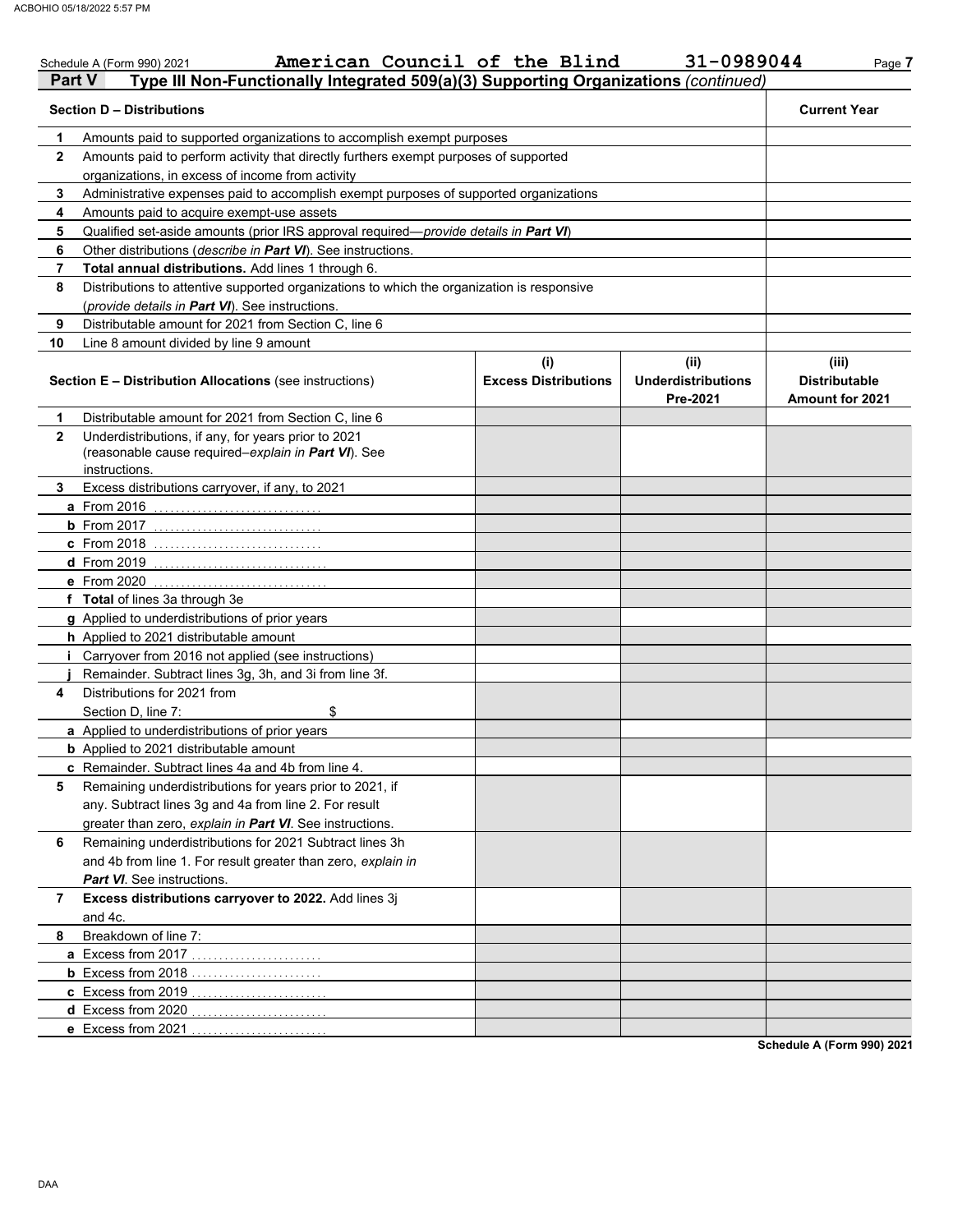| Schedule A (Form 990) 2021 | American Council of the Blind                                                                  |  | 31-0989044                                                                                                                                                                                                                                                                                                                                                                                                                                                                                | Page 8 |
|----------------------------|------------------------------------------------------------------------------------------------|--|-------------------------------------------------------------------------------------------------------------------------------------------------------------------------------------------------------------------------------------------------------------------------------------------------------------------------------------------------------------------------------------------------------------------------------------------------------------------------------------------|--------|
| Part VI                    | lines 2, 5, and 6. Also complete this part for any additional information. (See instructions.) |  | Supplemental Information. Provide the explanations required by Part II, line 10; Part II, line 17a or 17b; Part<br>III, line 12; Part IV, Section A, lines 1, 2, 3b, 3c, 4b, 4c, 5a, 6, 9a, 9b, 9c, 11a, 11b, and 11c; Part IV, Section<br>B, lines 1 and 2; Part IV, Section C, line 1; Part IV, Section D, lines 2 and 3; Part IV, Section E, lines 1c, 2a, 2b,<br>3a, and 3b; Part V, line 1; Part V, Section B, line 1e; Part V, Section D, lines 5, 6, and 8; and Part V, Section E, |        |
|                            |                                                                                                |  |                                                                                                                                                                                                                                                                                                                                                                                                                                                                                           |        |
|                            |                                                                                                |  |                                                                                                                                                                                                                                                                                                                                                                                                                                                                                           |        |
|                            |                                                                                                |  |                                                                                                                                                                                                                                                                                                                                                                                                                                                                                           |        |
|                            |                                                                                                |  |                                                                                                                                                                                                                                                                                                                                                                                                                                                                                           |        |
|                            |                                                                                                |  |                                                                                                                                                                                                                                                                                                                                                                                                                                                                                           |        |
|                            |                                                                                                |  |                                                                                                                                                                                                                                                                                                                                                                                                                                                                                           |        |
|                            |                                                                                                |  |                                                                                                                                                                                                                                                                                                                                                                                                                                                                                           |        |
|                            |                                                                                                |  |                                                                                                                                                                                                                                                                                                                                                                                                                                                                                           |        |
|                            |                                                                                                |  |                                                                                                                                                                                                                                                                                                                                                                                                                                                                                           |        |
|                            |                                                                                                |  |                                                                                                                                                                                                                                                                                                                                                                                                                                                                                           |        |
|                            |                                                                                                |  |                                                                                                                                                                                                                                                                                                                                                                                                                                                                                           |        |
|                            |                                                                                                |  |                                                                                                                                                                                                                                                                                                                                                                                                                                                                                           |        |
|                            |                                                                                                |  |                                                                                                                                                                                                                                                                                                                                                                                                                                                                                           |        |
|                            |                                                                                                |  |                                                                                                                                                                                                                                                                                                                                                                                                                                                                                           |        |
|                            |                                                                                                |  |                                                                                                                                                                                                                                                                                                                                                                                                                                                                                           |        |
|                            |                                                                                                |  |                                                                                                                                                                                                                                                                                                                                                                                                                                                                                           |        |
|                            |                                                                                                |  |                                                                                                                                                                                                                                                                                                                                                                                                                                                                                           |        |
|                            |                                                                                                |  |                                                                                                                                                                                                                                                                                                                                                                                                                                                                                           |        |
|                            |                                                                                                |  |                                                                                                                                                                                                                                                                                                                                                                                                                                                                                           |        |
|                            |                                                                                                |  |                                                                                                                                                                                                                                                                                                                                                                                                                                                                                           |        |
|                            |                                                                                                |  |                                                                                                                                                                                                                                                                                                                                                                                                                                                                                           |        |
|                            |                                                                                                |  |                                                                                                                                                                                                                                                                                                                                                                                                                                                                                           |        |
|                            |                                                                                                |  |                                                                                                                                                                                                                                                                                                                                                                                                                                                                                           |        |
|                            |                                                                                                |  |                                                                                                                                                                                                                                                                                                                                                                                                                                                                                           |        |
|                            |                                                                                                |  |                                                                                                                                                                                                                                                                                                                                                                                                                                                                                           |        |
|                            |                                                                                                |  |                                                                                                                                                                                                                                                                                                                                                                                                                                                                                           |        |
|                            |                                                                                                |  |                                                                                                                                                                                                                                                                                                                                                                                                                                                                                           |        |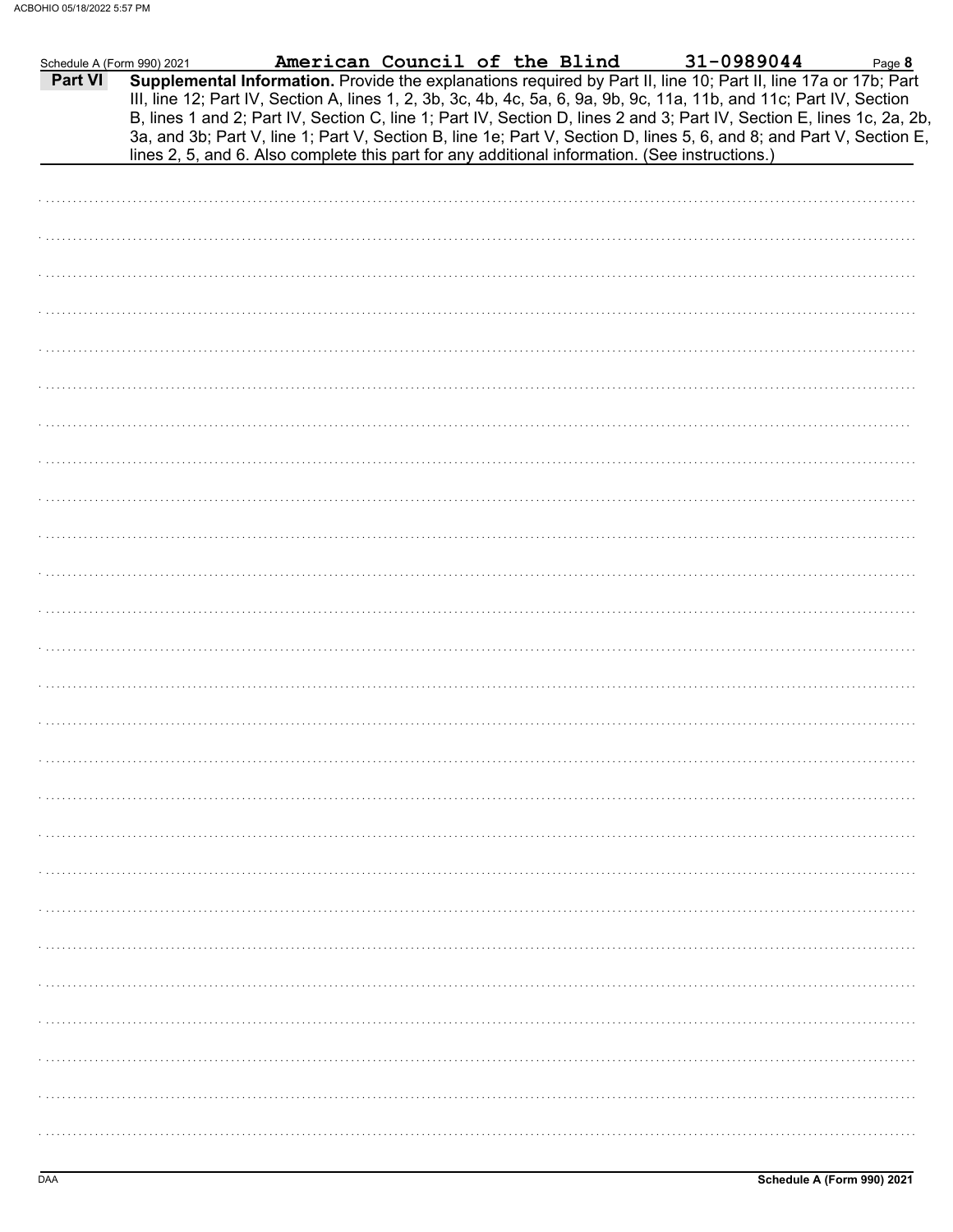| <b>Schedule B</b><br>(Form 990)                               | <b>Schedule of Contributors</b>                                                                                                                                                                                                               |            | OMB No. 1545-0047                     |
|---------------------------------------------------------------|-----------------------------------------------------------------------------------------------------------------------------------------------------------------------------------------------------------------------------------------------|------------|---------------------------------------|
| Department of the Treasury<br><b>Internal Revenue Service</b> | Attach to Form 990 or Form 990-PF.<br>Go to www.irs.gov/Form990 for the latest information.                                                                                                                                                   |            | 2021                                  |
| Name of the organization<br>Ohio Chapter                      | American Council of the Blind                                                                                                                                                                                                                 | 31-0989044 | <b>Employer identification number</b> |
| <b>Organization type (check one):</b>                         |                                                                                                                                                                                                                                               |            |                                       |
| Filers of:                                                    | Section:                                                                                                                                                                                                                                      |            |                                       |
| Form 990 or 990-EZ                                            | $ \mathbf{X} $ 501(c)(<br>3 ) (enter number) organization                                                                                                                                                                                     |            |                                       |
|                                                               | $4947(a)(1)$ nonexempt charitable trust <b>not</b> treated as a private foundation                                                                                                                                                            |            |                                       |
|                                                               | 527 political organization                                                                                                                                                                                                                    |            |                                       |
| Form 990-PF                                                   | 501(c)(3) exempt private foundation                                                                                                                                                                                                           |            |                                       |
|                                                               | 4947(a)(1) nonexempt charitable trust treated as a private foundation                                                                                                                                                                         |            |                                       |
|                                                               | 501(c)(3) taxable private foundation                                                                                                                                                                                                          |            |                                       |
|                                                               |                                                                                                                                                                                                                                               |            |                                       |
| instructions.                                                 | Check if your organization is covered by the General Rule or a Special Rule.<br>Note: Only a section 501(c)(7), (8), or (10) organization can check boxes for both the General Rule and a Special Rule. See                                   |            |                                       |
| <b>General Rule</b>                                           |                                                                                                                                                                                                                                               |            |                                       |
| $\mathbf{x}$<br>contributor's total contributions.            | For an organization filing Form 990, 990-EZ, or 990-PF that received, during the year, contributions totaling \$5,000<br>or more (in money or property) from any one contributor. Complete Parts I and II. See instructions for determining a |            |                                       |

### **Special Rules**

For an organization described in section 501(c)(3) filing Form 990 or 990-EZ that met the 33<sup>1</sup>/3% support test of the regulations under sections 509(a)(1) and 170(b)(1)(A)(vi), that checked Schedule A (Form 990), Part II, line 13, 16a, or 16b, and that received from any one contributor, during the year, total contributions of the greater of **(1)** \$5,000; or **(2)** 2% of the amount on (i) Form 990, Part VIII, line 1h; or (ii) Form 990-EZ, line 1. Complete Parts I and II.

literary, or educational purposes, or for the prevention of cruelty to children or animals. Complete Parts I (entering For an organization described in section 501(c)(7), (8), or (10) filing Form 990 or 990-EZ that received from any one contributor, during the year, total contributions of more than \$1,000 *exclusively* for religious, charitable, scientific, "N/A" in column (b) instead of the contributor name and address), II, and III.

For an organization described in section 501(c)(7), (8), or (10) filing Form 990 or 990-EZ that received from any one contributor, during the year, contributions *exclusively* for religious, charitable, etc., purposes, but no such contributions totaled more than \$1,000. If this box is checked, enter here the total contributions that were received during the year for an *exclusively* religious, charitable, etc., purpose. Don't complete any of the parts unless the **General Rule** applies to this organization because it received *nonexclusively* religious, charitable, etc., contributions totaling \$5,000 or more during the year . . . . . . . . . . . . . . . . . . . . . . . . . . . . . . . . . . . . . . . . . . . . . . . . . . . . . . . . . . . . . . . . . . . . . . . . . . . . \$ . . . . . . . . . . . . . . . . . . . . . . . . . . .

**must** answer "No" on Part IV, line 2, of its Form 990; or check the box on line H of its Form 990-EZ or on its Form 990-PF, Part I, line 2, to certify that it doesn't meet the filing requirements of Schedule B (Form 990). **Caution:** An organization that isn't covered by the General Rule and/or the Special Rules doesn't file Schedule B (Form 990), but it

**For Paperwork Reduction Act Notice, see the instructions for Form 990, 990-EZ, or 990-PF.**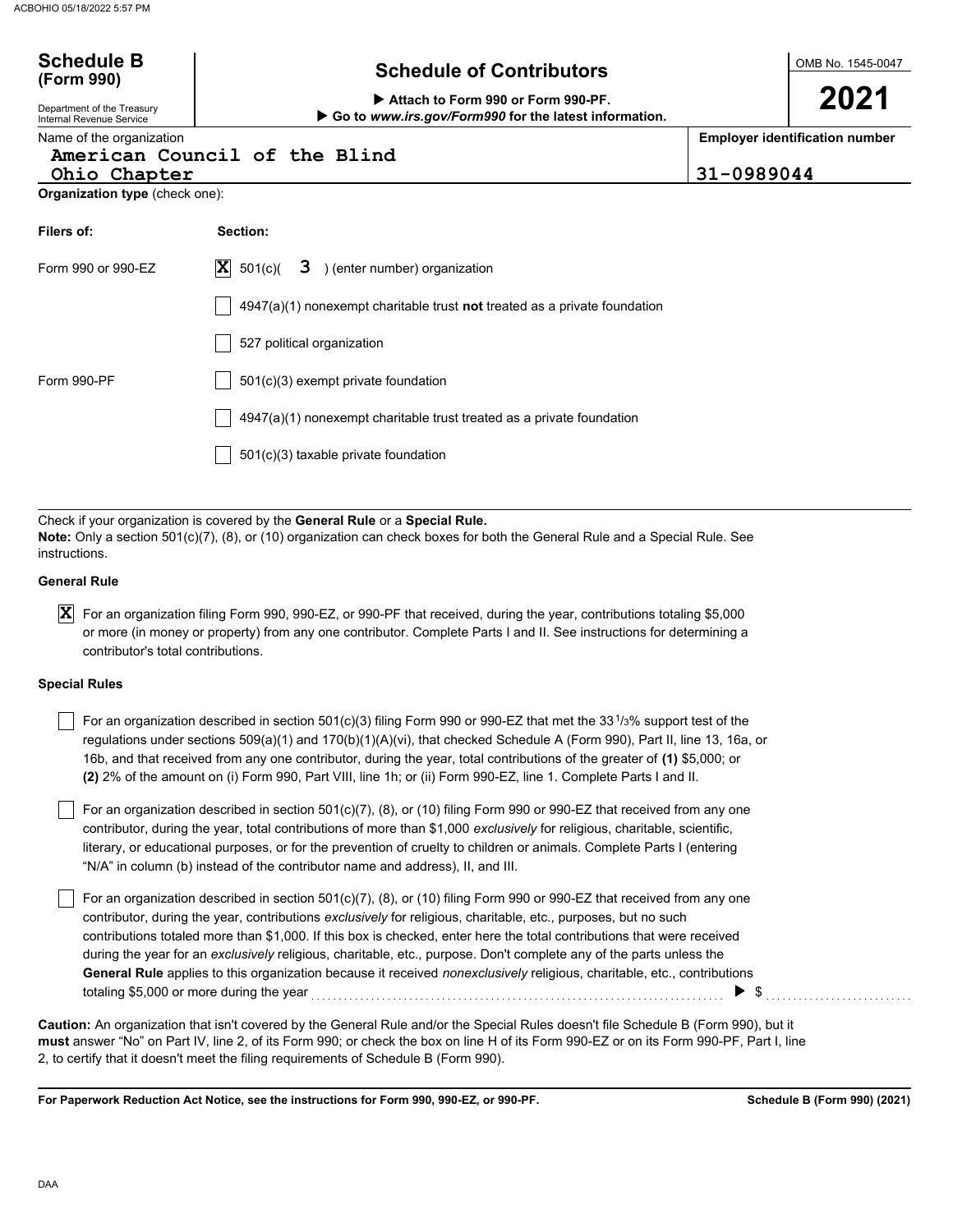|            | Schedule B (Form 990) (2021)<br>Name of organization<br>American Council of the Blind          |                                   | Page 1 of 1<br>Page 2<br><b>Employer identification number</b><br>31-0989044                                              |
|------------|------------------------------------------------------------------------------------------------|-----------------------------------|---------------------------------------------------------------------------------------------------------------------------|
| Part I     | Contributors (see instructions). Use duplicate copies of Part I if additional space is needed. |                                   |                                                                                                                           |
| (a)<br>No. | (b)<br>Name, address, and ZIP + 4                                                              | (c)<br><b>Total contributions</b> | (d)<br>Type of contribution                                                                                               |
| $1$        | The Columbus Foundation<br>1234 E Broad Street<br>OH 43205<br>Columbus                         | 45,000<br>\$                      | $\overline{\mathbf{x}}$<br><b>Person</b><br>Payroll<br><b>Noncash</b><br>(Complete Part II for<br>noncash contributions.) |
| (a)<br>No. | (b)<br>Name, address, and ZIP + 4                                                              | (c)<br><b>Total contributions</b> | (d)<br>Type of contribution                                                                                               |
|            |                                                                                                |                                   | Person<br>Payroll<br><b>Noncash</b><br>(Complete Part II for<br>noncash contributions.)                                   |
| (a)<br>No. | (b)<br>Name, address, and ZIP + 4                                                              | (c)<br><b>Total contributions</b> | (d)<br>Type of contribution                                                                                               |
|            |                                                                                                | $\mathsf{\$}$                     | Person<br>Payroll<br><b>Noncash</b><br>(Complete Part II for<br>noncash contributions.)                                   |
| (a)<br>No. | (b)<br>Name, address, and ZIP + 4                                                              | (c)<br><b>Total contributions</b> | (d)<br>Type of contribution                                                                                               |
|            |                                                                                                | \$                                | <b>Person</b><br><b>Payroll</b><br>Noncash<br>(Complete Part II for<br>noncash contributions.)                            |
| (a)<br>No. | (b)<br>Name, address, and ZIP + 4                                                              | (c)<br><b>Total contributions</b> | (d)<br>Type of contribution                                                                                               |
|            |                                                                                                | \$                                | Person<br>Payroll<br>Noncash<br>(Complete Part II for<br>noncash contributions.)                                          |
| (a)<br>No. | (b)<br>Name, address, and ZIP + 4                                                              | (c)<br><b>Total contributions</b> | (d)<br>Type of contribution                                                                                               |
|            |                                                                                                | \$                                | <b>Person</b><br>Payroll<br>Noncash<br>(Complete Part II for<br>noncash contributions.)                                   |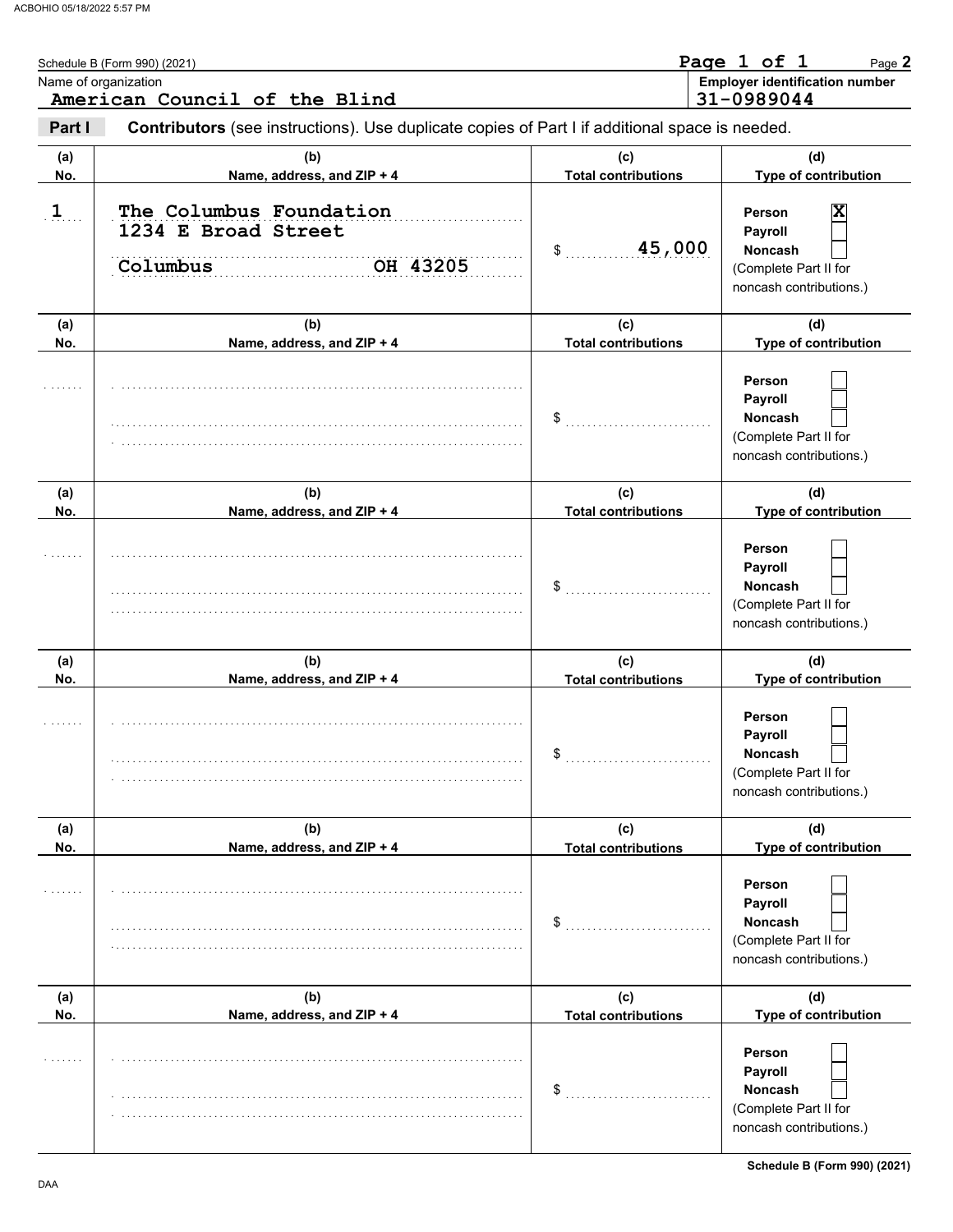|              | <b>SCHEDULE D</b>                         |                                                                                                                                                                | Supplemental Financial Statements                                                               |                                       | OMB No. 1545-0047                |
|--------------|-------------------------------------------|----------------------------------------------------------------------------------------------------------------------------------------------------------------|-------------------------------------------------------------------------------------------------|---------------------------------------|----------------------------------|
|              | (Form 990)                                |                                                                                                                                                                | Complete if the organization answered "Yes" on Form 990,                                        |                                       |                                  |
|              | Department of the Treasury                |                                                                                                                                                                | Part IV, line 6, 7, 8, 9, 10, 11a, 11b, 11c, 11d, 11e, 11f, 12a, or 12b.<br>Attach to Form 990. |                                       | <b>Open to Public</b>            |
|              | Internal Revenue Service                  |                                                                                                                                                                | Go to www.irs.gov/Form990 for instructions and the latest information.                          |                                       | <b>Inspection</b>                |
|              | Name of the organization                  |                                                                                                                                                                |                                                                                                 | <b>Employer identification number</b> |                                  |
|              |                                           | American Council of the Blind                                                                                                                                  |                                                                                                 |                                       |                                  |
|              | Ohio Chapter                              |                                                                                                                                                                |                                                                                                 | 31-0989044                            |                                  |
|              | Part I                                    | Organizations Maintaining Donor Advised Funds or Other Similar Funds or Accounts.<br>Complete if the organization answered "Yes" on Form 990, Part IV, line 6. |                                                                                                 |                                       |                                  |
|              |                                           |                                                                                                                                                                | (a) Donor advised funds                                                                         |                                       | (b) Funds and other accounts     |
| 1            |                                           |                                                                                                                                                                |                                                                                                 |                                       |                                  |
| 2            |                                           |                                                                                                                                                                |                                                                                                 |                                       |                                  |
| 3            |                                           |                                                                                                                                                                |                                                                                                 |                                       |                                  |
|              |                                           |                                                                                                                                                                |                                                                                                 |                                       |                                  |
| 5            |                                           | Did the organization inform all donors and donor advisors in writing that the assets held in donor advised                                                     |                                                                                                 |                                       |                                  |
|              |                                           |                                                                                                                                                                |                                                                                                 |                                       | Yes<br>No                        |
| 6            |                                           | Did the organization inform all grantees, donors, and donor advisors in writing that grant funds can be used                                                   |                                                                                                 |                                       |                                  |
|              |                                           | only for charitable purposes and not for the benefit of the donor or donor advisor, or for any other purpose                                                   |                                                                                                 |                                       |                                  |
|              | conferring impermissible private benefit? |                                                                                                                                                                |                                                                                                 |                                       | <b>Yes</b><br>No.                |
|              | Part II                                   | <b>Conservation Easements.</b>                                                                                                                                 |                                                                                                 |                                       |                                  |
|              |                                           | Complete if the organization answered "Yes" on Form 990, Part IV, line 7.                                                                                      |                                                                                                 |                                       |                                  |
|              |                                           | Purpose(s) of conservation easements held by the organization (check all that apply).                                                                          |                                                                                                 |                                       |                                  |
|              |                                           | Preservation of land for public use (for example, recreation or education                                                                                      | Preservation of a historically important land area                                              |                                       |                                  |
|              | Protection of natural habitat             |                                                                                                                                                                | Preservation of a certified historic structure                                                  |                                       |                                  |
|              | Preservation of open space                | Complete lines 2a through 2d if the organization held a qualified conservation contribution in the form of a conservation                                      |                                                                                                 |                                       |                                  |
| 2            | easement on the last day of the tax year. |                                                                                                                                                                |                                                                                                 |                                       | -leld at the End of the Tax Year |
|              | Total number of conservation easements    |                                                                                                                                                                |                                                                                                 | 2a                                    |                                  |
| а            |                                           |                                                                                                                                                                |                                                                                                 | 2 <sub>b</sub>                        |                                  |
|              |                                           | Number of conservation easements on a certified historic structure included in (a) [[[[[[[[[[[[[[[[[[[[[[[[[[                                                  |                                                                                                 | 2c                                    |                                  |
|              |                                           | d Number of conservation easements included in (c) acquired after 7/25/06, and not on a                                                                        |                                                                                                 |                                       |                                  |
|              |                                           |                                                                                                                                                                |                                                                                                 | 2d                                    |                                  |
| 3            |                                           | Number of conservation easements modified, transferred, released, extinguished, or terminated by the organization during the                                   |                                                                                                 |                                       |                                  |
|              | tax year $\blacktriangleright$            |                                                                                                                                                                |                                                                                                 |                                       |                                  |
|              |                                           | Number of states where property subject to conservation easement is located ▶                                                                                  |                                                                                                 |                                       |                                  |
| 5            |                                           | Does the organization have a written policy regarding the periodic monitoring, inspection, handling of                                                         |                                                                                                 |                                       |                                  |
|              |                                           |                                                                                                                                                                |                                                                                                 |                                       | ┌──<br>No<br>Yes                 |
| 6            |                                           | Staff and volunteer hours devoted to monitoring, inspecting, handling of violations, and enforcing conservation easements during the year                      |                                                                                                 |                                       |                                  |
|              | ▶<br>. <b>.</b> .                         |                                                                                                                                                                |                                                                                                 |                                       |                                  |
| 7            |                                           | Amount of expenses incurred in monitoring, inspecting, handling of violations, and enforcing conservation easements during the year                            |                                                                                                 |                                       |                                  |
|              | $\blacktriangleright$ \$                  |                                                                                                                                                                |                                                                                                 |                                       |                                  |
| 8            |                                           | Does each conservation easement reported on line $2(d)$ above satisfy the requirements of section $170(h)(4)(B)(i)$                                            |                                                                                                 |                                       |                                  |
|              |                                           |                                                                                                                                                                |                                                                                                 |                                       | Yes<br>No                        |
| 9            |                                           | In Part XIII, describe how the organization reports conservation easements in its revenue and expense statement and                                            |                                                                                                 |                                       |                                  |
|              |                                           | balance sheet, and include, if applicable, the text of the footnote to the organization's financial statements that describes the                              |                                                                                                 |                                       |                                  |
|              | Part III                                  | organization's accounting for conservation easements.<br>Organizations Maintaining Collections of Art, Historical Treasures, or Other Similar Assets.          |                                                                                                 |                                       |                                  |
|              |                                           | Complete if the organization answered "Yes" on Form 990, Part IV, line 8.                                                                                      |                                                                                                 |                                       |                                  |
|              |                                           | 1a If the organization elected, as permitted under FASB ASC 958, not to report in its revenue statement and balance sheet works                                |                                                                                                 |                                       |                                  |
|              |                                           | of art, historical treasures, or other similar assets held for public exhibition, education, or research in furtherance of public                              |                                                                                                 |                                       |                                  |
|              |                                           | service, provide in Part XIII the text of the footnote to its financial statements that describes these items.                                                 |                                                                                                 |                                       |                                  |
|              |                                           | b If the organization elected, as permitted under FASB ASC 958, to report in its revenue statement and balance sheet works of                                  |                                                                                                 |                                       |                                  |
|              |                                           | art, historical treasures, or other similar assets held for public exhibition, education, or research in furtherance of public service,                        |                                                                                                 |                                       |                                  |
|              |                                           | provide the following amounts relating to these items:                                                                                                         |                                                                                                 |                                       |                                  |
|              |                                           |                                                                                                                                                                |                                                                                                 |                                       |                                  |
|              |                                           |                                                                                                                                                                |                                                                                                 |                                       | $\blacktriangleright$ \$         |
| $\mathbf{2}$ |                                           | If the organization received or held works of art, historical treasures, or other similar assets for financial gain, provide the                               |                                                                                                 |                                       |                                  |
|              |                                           | following amounts required to be reported under FASB ASC 958 relating to these items:                                                                          |                                                                                                 |                                       |                                  |
|              |                                           | a Revenue included on Form 990, Part VIII, line 1 <b>Constitution Construct Construct Construct</b> > \$                                                       |                                                                                                 |                                       |                                  |
|              |                                           |                                                                                                                                                                |                                                                                                 |                                       |                                  |
|              |                                           |                                                                                                                                                                |                                                                                                 |                                       | Schedule D (Form 990) 2021       |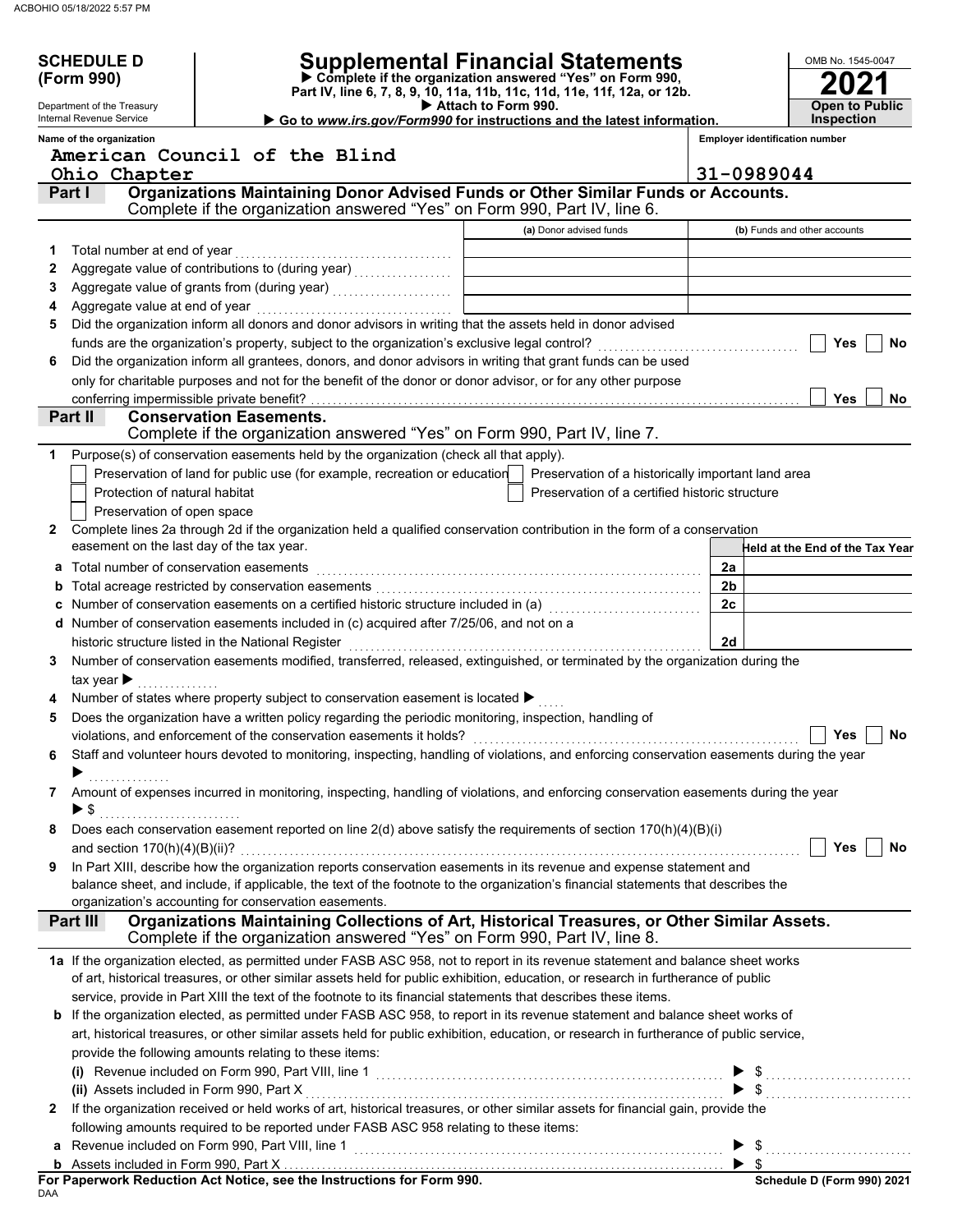| Organizations Maintaining Collections of Art, Historical Treasures, or Other Similar Assets (continued)<br>Part III<br>Using the organization's acquisition, accession, and other records, check any of the following that make significant use of its<br>3<br>collection items (check all that apply):<br>Public exhibition<br>Loan or exchange program<br>d<br>a<br>Scholarly research<br>b<br>е<br>Preservation for future generations<br>c<br>Provide a description of the organization's collections and explain how they further the organization's exempt purpose in Part<br>XIII.<br>During the year, did the organization solicit or receive donations of art, historical treasures, or other similar<br>5<br>Yes<br>No<br><b>Part IV</b><br><b>Escrow and Custodial Arrangements.</b><br>Complete if the organization answered "Yes" on Form 990, Part IV, line 9, or reported an amount on Form<br>990, Part X, line 21.<br>1a Is the organization an agent, trustee, custodian or other intermediary for contributions or other assets not<br>included on Form 990, Part X?<br>Yes<br><b>No</b><br>b If "Yes," explain the arrangement in Part XIII and complete the following table:<br>Amount<br>c Beginning balance<br>1c<br>1 <sub>d</sub><br>d Additions during the year with the contract of the set of the set of the set of the set of the set of the set of the set of the set of the set of the set of the set of the set of the set of the set of the set of the set<br>1e<br>1f<br>f Ending balance encourance and account of the contract of the contract of the contract of the contract of the contract of the contract of the contract of the contract of the contract of the contract of the contract of the<br>2a Did the organization include an amount on Form 990, Part X, line 21, for escrow or custodial account liability?<br><b>Yes</b><br>No<br><b>b</b> If "Yes," explain the arrangement in Part XIII. Check here if the explanation has been provided on Part XIII<br><b>Endowment Funds.</b><br>Part V<br>Complete if the organization answered "Yes" on Form 990, Part IV, line 10.<br>(d) Three years back<br>(e) Four years back<br>(a) Current year<br>(b) Prior year<br>(c) Two years back<br>1a Beginning of year balance<br><b>b</b> Contributions <b>contributions</b><br>c Net investment earnings, gains, and<br>d Grants or scholarships<br>e Other expenditures for facilities and<br>f Administrative expenses<br>End of year balance manufactured<br>2 Provide the estimated percentage of the current year end balance (line 1g, column (a)) held as:<br>a Board designated or quasi-endowment ><br><b>b</b> Permanent endowment $\blacktriangleright$<br>. %<br>c Term endowment $\blacktriangleright$<br>%<br>The percentages on lines 2a, 2b, and 2c should equal 100%.<br>3a Are there endowment funds not in the possession of the organization that are held and administered for the<br>Yes  <br>No.<br>organization by:<br>(i) Unrelated organizations <b>constructions</b> and all the construction of the construction of the construction of the construction of the construction of the construction of the construction of the construction of the constr<br>3a(i)<br>(ii) Related organizations [11] Related organizations [11] Related organizations [11] Related organizations [11] $\sim$<br>3a(ii)<br>3b<br>Describe in Part XIII the intended uses of the organization's endowment funds.<br><b>Part VI</b><br>Land, Buildings, and Equipment.<br>Complete if the organization answered "Yes" on Form 990, Part IV, line 11a. See Form 990, Part X, line 10.<br>Description of property<br>(a) Cost or other basis<br>(b) Cost or other basis<br>(c) Accumulated<br>(d) Book value<br>(investment)<br>depreciation<br>(other)<br>Total. Add lines 1a through 1e. (Column (d) must equal Form 990, Part X, column (B), line 10c.) | Schedule D (Form 990) 2021 American Council of the Blind |  | 31-0989044 | Page 2 |
|---------------------------------------------------------------------------------------------------------------------------------------------------------------------------------------------------------------------------------------------------------------------------------------------------------------------------------------------------------------------------------------------------------------------------------------------------------------------------------------------------------------------------------------------------------------------------------------------------------------------------------------------------------------------------------------------------------------------------------------------------------------------------------------------------------------------------------------------------------------------------------------------------------------------------------------------------------------------------------------------------------------------------------------------------------------------------------------------------------------------------------------------------------------------------------------------------------------------------------------------------------------------------------------------------------------------------------------------------------------------------------------------------------------------------------------------------------------------------------------------------------------------------------------------------------------------------------------------------------------------------------------------------------------------------------------------------------------------------------------------------------------------------------------------------------------------------------------------------------------------------------------------------------------------------------------------------------------------------------------------------------------------------------------------------------------------------------------------------------------------------------------------------------------------------------------------------------------------------------------------------------------------------------------------------------------------------------------------------------------------------------------------------------------------------------------------------------------------------------------------------------------------------------------------------------------------------------------------------------------------------------------------------------------------------------------------------------------------------------------------------------------------------------------------------------------------------------------------------------------------------------------------------------------------------------------------------------------------------------------------------------------------------------------------------------------------------------------------------------------------------------------------------------------------------------------------------------------------------------------------------------------------------------------------------------------------------------------------------------------------------------------------------------------------------------------------------------------------------------------------------------------------------------------------------------------------------------------------------------------------------------------------------------------------------------------------------------------------------------------------------------------------------------------------------------------------------------------------------------------------------------------------------------------|----------------------------------------------------------|--|------------|--------|
|                                                                                                                                                                                                                                                                                                                                                                                                                                                                                                                                                                                                                                                                                                                                                                                                                                                                                                                                                                                                                                                                                                                                                                                                                                                                                                                                                                                                                                                                                                                                                                                                                                                                                                                                                                                                                                                                                                                                                                                                                                                                                                                                                                                                                                                                                                                                                                                                                                                                                                                                                                                                                                                                                                                                                                                                                                                                                                                                                                                                                                                                                                                                                                                                                                                                                                                                                                                                                                                                                                                                                                                                                                                                                                                                                                                                                                                                                                               |                                                          |  |            |        |
|                                                                                                                                                                                                                                                                                                                                                                                                                                                                                                                                                                                                                                                                                                                                                                                                                                                                                                                                                                                                                                                                                                                                                                                                                                                                                                                                                                                                                                                                                                                                                                                                                                                                                                                                                                                                                                                                                                                                                                                                                                                                                                                                                                                                                                                                                                                                                                                                                                                                                                                                                                                                                                                                                                                                                                                                                                                                                                                                                                                                                                                                                                                                                                                                                                                                                                                                                                                                                                                                                                                                                                                                                                                                                                                                                                                                                                                                                                               |                                                          |  |            |        |
|                                                                                                                                                                                                                                                                                                                                                                                                                                                                                                                                                                                                                                                                                                                                                                                                                                                                                                                                                                                                                                                                                                                                                                                                                                                                                                                                                                                                                                                                                                                                                                                                                                                                                                                                                                                                                                                                                                                                                                                                                                                                                                                                                                                                                                                                                                                                                                                                                                                                                                                                                                                                                                                                                                                                                                                                                                                                                                                                                                                                                                                                                                                                                                                                                                                                                                                                                                                                                                                                                                                                                                                                                                                                                                                                                                                                                                                                                                               |                                                          |  |            |        |
|                                                                                                                                                                                                                                                                                                                                                                                                                                                                                                                                                                                                                                                                                                                                                                                                                                                                                                                                                                                                                                                                                                                                                                                                                                                                                                                                                                                                                                                                                                                                                                                                                                                                                                                                                                                                                                                                                                                                                                                                                                                                                                                                                                                                                                                                                                                                                                                                                                                                                                                                                                                                                                                                                                                                                                                                                                                                                                                                                                                                                                                                                                                                                                                                                                                                                                                                                                                                                                                                                                                                                                                                                                                                                                                                                                                                                                                                                                               |                                                          |  |            |        |
|                                                                                                                                                                                                                                                                                                                                                                                                                                                                                                                                                                                                                                                                                                                                                                                                                                                                                                                                                                                                                                                                                                                                                                                                                                                                                                                                                                                                                                                                                                                                                                                                                                                                                                                                                                                                                                                                                                                                                                                                                                                                                                                                                                                                                                                                                                                                                                                                                                                                                                                                                                                                                                                                                                                                                                                                                                                                                                                                                                                                                                                                                                                                                                                                                                                                                                                                                                                                                                                                                                                                                                                                                                                                                                                                                                                                                                                                                                               |                                                          |  |            |        |
|                                                                                                                                                                                                                                                                                                                                                                                                                                                                                                                                                                                                                                                                                                                                                                                                                                                                                                                                                                                                                                                                                                                                                                                                                                                                                                                                                                                                                                                                                                                                                                                                                                                                                                                                                                                                                                                                                                                                                                                                                                                                                                                                                                                                                                                                                                                                                                                                                                                                                                                                                                                                                                                                                                                                                                                                                                                                                                                                                                                                                                                                                                                                                                                                                                                                                                                                                                                                                                                                                                                                                                                                                                                                                                                                                                                                                                                                                                               |                                                          |  |            |        |
|                                                                                                                                                                                                                                                                                                                                                                                                                                                                                                                                                                                                                                                                                                                                                                                                                                                                                                                                                                                                                                                                                                                                                                                                                                                                                                                                                                                                                                                                                                                                                                                                                                                                                                                                                                                                                                                                                                                                                                                                                                                                                                                                                                                                                                                                                                                                                                                                                                                                                                                                                                                                                                                                                                                                                                                                                                                                                                                                                                                                                                                                                                                                                                                                                                                                                                                                                                                                                                                                                                                                                                                                                                                                                                                                                                                                                                                                                                               |                                                          |  |            |        |
|                                                                                                                                                                                                                                                                                                                                                                                                                                                                                                                                                                                                                                                                                                                                                                                                                                                                                                                                                                                                                                                                                                                                                                                                                                                                                                                                                                                                                                                                                                                                                                                                                                                                                                                                                                                                                                                                                                                                                                                                                                                                                                                                                                                                                                                                                                                                                                                                                                                                                                                                                                                                                                                                                                                                                                                                                                                                                                                                                                                                                                                                                                                                                                                                                                                                                                                                                                                                                                                                                                                                                                                                                                                                                                                                                                                                                                                                                                               |                                                          |  |            |        |
|                                                                                                                                                                                                                                                                                                                                                                                                                                                                                                                                                                                                                                                                                                                                                                                                                                                                                                                                                                                                                                                                                                                                                                                                                                                                                                                                                                                                                                                                                                                                                                                                                                                                                                                                                                                                                                                                                                                                                                                                                                                                                                                                                                                                                                                                                                                                                                                                                                                                                                                                                                                                                                                                                                                                                                                                                                                                                                                                                                                                                                                                                                                                                                                                                                                                                                                                                                                                                                                                                                                                                                                                                                                                                                                                                                                                                                                                                                               |                                                          |  |            |        |
|                                                                                                                                                                                                                                                                                                                                                                                                                                                                                                                                                                                                                                                                                                                                                                                                                                                                                                                                                                                                                                                                                                                                                                                                                                                                                                                                                                                                                                                                                                                                                                                                                                                                                                                                                                                                                                                                                                                                                                                                                                                                                                                                                                                                                                                                                                                                                                                                                                                                                                                                                                                                                                                                                                                                                                                                                                                                                                                                                                                                                                                                                                                                                                                                                                                                                                                                                                                                                                                                                                                                                                                                                                                                                                                                                                                                                                                                                                               |                                                          |  |            |        |
|                                                                                                                                                                                                                                                                                                                                                                                                                                                                                                                                                                                                                                                                                                                                                                                                                                                                                                                                                                                                                                                                                                                                                                                                                                                                                                                                                                                                                                                                                                                                                                                                                                                                                                                                                                                                                                                                                                                                                                                                                                                                                                                                                                                                                                                                                                                                                                                                                                                                                                                                                                                                                                                                                                                                                                                                                                                                                                                                                                                                                                                                                                                                                                                                                                                                                                                                                                                                                                                                                                                                                                                                                                                                                                                                                                                                                                                                                                               |                                                          |  |            |        |
|                                                                                                                                                                                                                                                                                                                                                                                                                                                                                                                                                                                                                                                                                                                                                                                                                                                                                                                                                                                                                                                                                                                                                                                                                                                                                                                                                                                                                                                                                                                                                                                                                                                                                                                                                                                                                                                                                                                                                                                                                                                                                                                                                                                                                                                                                                                                                                                                                                                                                                                                                                                                                                                                                                                                                                                                                                                                                                                                                                                                                                                                                                                                                                                                                                                                                                                                                                                                                                                                                                                                                                                                                                                                                                                                                                                                                                                                                                               |                                                          |  |            |        |
|                                                                                                                                                                                                                                                                                                                                                                                                                                                                                                                                                                                                                                                                                                                                                                                                                                                                                                                                                                                                                                                                                                                                                                                                                                                                                                                                                                                                                                                                                                                                                                                                                                                                                                                                                                                                                                                                                                                                                                                                                                                                                                                                                                                                                                                                                                                                                                                                                                                                                                                                                                                                                                                                                                                                                                                                                                                                                                                                                                                                                                                                                                                                                                                                                                                                                                                                                                                                                                                                                                                                                                                                                                                                                                                                                                                                                                                                                                               |                                                          |  |            |        |
|                                                                                                                                                                                                                                                                                                                                                                                                                                                                                                                                                                                                                                                                                                                                                                                                                                                                                                                                                                                                                                                                                                                                                                                                                                                                                                                                                                                                                                                                                                                                                                                                                                                                                                                                                                                                                                                                                                                                                                                                                                                                                                                                                                                                                                                                                                                                                                                                                                                                                                                                                                                                                                                                                                                                                                                                                                                                                                                                                                                                                                                                                                                                                                                                                                                                                                                                                                                                                                                                                                                                                                                                                                                                                                                                                                                                                                                                                                               |                                                          |  |            |        |
|                                                                                                                                                                                                                                                                                                                                                                                                                                                                                                                                                                                                                                                                                                                                                                                                                                                                                                                                                                                                                                                                                                                                                                                                                                                                                                                                                                                                                                                                                                                                                                                                                                                                                                                                                                                                                                                                                                                                                                                                                                                                                                                                                                                                                                                                                                                                                                                                                                                                                                                                                                                                                                                                                                                                                                                                                                                                                                                                                                                                                                                                                                                                                                                                                                                                                                                                                                                                                                                                                                                                                                                                                                                                                                                                                                                                                                                                                                               |                                                          |  |            |        |
|                                                                                                                                                                                                                                                                                                                                                                                                                                                                                                                                                                                                                                                                                                                                                                                                                                                                                                                                                                                                                                                                                                                                                                                                                                                                                                                                                                                                                                                                                                                                                                                                                                                                                                                                                                                                                                                                                                                                                                                                                                                                                                                                                                                                                                                                                                                                                                                                                                                                                                                                                                                                                                                                                                                                                                                                                                                                                                                                                                                                                                                                                                                                                                                                                                                                                                                                                                                                                                                                                                                                                                                                                                                                                                                                                                                                                                                                                                               |                                                          |  |            |        |
|                                                                                                                                                                                                                                                                                                                                                                                                                                                                                                                                                                                                                                                                                                                                                                                                                                                                                                                                                                                                                                                                                                                                                                                                                                                                                                                                                                                                                                                                                                                                                                                                                                                                                                                                                                                                                                                                                                                                                                                                                                                                                                                                                                                                                                                                                                                                                                                                                                                                                                                                                                                                                                                                                                                                                                                                                                                                                                                                                                                                                                                                                                                                                                                                                                                                                                                                                                                                                                                                                                                                                                                                                                                                                                                                                                                                                                                                                                               |                                                          |  |            |        |
|                                                                                                                                                                                                                                                                                                                                                                                                                                                                                                                                                                                                                                                                                                                                                                                                                                                                                                                                                                                                                                                                                                                                                                                                                                                                                                                                                                                                                                                                                                                                                                                                                                                                                                                                                                                                                                                                                                                                                                                                                                                                                                                                                                                                                                                                                                                                                                                                                                                                                                                                                                                                                                                                                                                                                                                                                                                                                                                                                                                                                                                                                                                                                                                                                                                                                                                                                                                                                                                                                                                                                                                                                                                                                                                                                                                                                                                                                                               |                                                          |  |            |        |
|                                                                                                                                                                                                                                                                                                                                                                                                                                                                                                                                                                                                                                                                                                                                                                                                                                                                                                                                                                                                                                                                                                                                                                                                                                                                                                                                                                                                                                                                                                                                                                                                                                                                                                                                                                                                                                                                                                                                                                                                                                                                                                                                                                                                                                                                                                                                                                                                                                                                                                                                                                                                                                                                                                                                                                                                                                                                                                                                                                                                                                                                                                                                                                                                                                                                                                                                                                                                                                                                                                                                                                                                                                                                                                                                                                                                                                                                                                               |                                                          |  |            |        |
|                                                                                                                                                                                                                                                                                                                                                                                                                                                                                                                                                                                                                                                                                                                                                                                                                                                                                                                                                                                                                                                                                                                                                                                                                                                                                                                                                                                                                                                                                                                                                                                                                                                                                                                                                                                                                                                                                                                                                                                                                                                                                                                                                                                                                                                                                                                                                                                                                                                                                                                                                                                                                                                                                                                                                                                                                                                                                                                                                                                                                                                                                                                                                                                                                                                                                                                                                                                                                                                                                                                                                                                                                                                                                                                                                                                                                                                                                                               |                                                          |  |            |        |
|                                                                                                                                                                                                                                                                                                                                                                                                                                                                                                                                                                                                                                                                                                                                                                                                                                                                                                                                                                                                                                                                                                                                                                                                                                                                                                                                                                                                                                                                                                                                                                                                                                                                                                                                                                                                                                                                                                                                                                                                                                                                                                                                                                                                                                                                                                                                                                                                                                                                                                                                                                                                                                                                                                                                                                                                                                                                                                                                                                                                                                                                                                                                                                                                                                                                                                                                                                                                                                                                                                                                                                                                                                                                                                                                                                                                                                                                                                               |                                                          |  |            |        |
|                                                                                                                                                                                                                                                                                                                                                                                                                                                                                                                                                                                                                                                                                                                                                                                                                                                                                                                                                                                                                                                                                                                                                                                                                                                                                                                                                                                                                                                                                                                                                                                                                                                                                                                                                                                                                                                                                                                                                                                                                                                                                                                                                                                                                                                                                                                                                                                                                                                                                                                                                                                                                                                                                                                                                                                                                                                                                                                                                                                                                                                                                                                                                                                                                                                                                                                                                                                                                                                                                                                                                                                                                                                                                                                                                                                                                                                                                                               |                                                          |  |            |        |
|                                                                                                                                                                                                                                                                                                                                                                                                                                                                                                                                                                                                                                                                                                                                                                                                                                                                                                                                                                                                                                                                                                                                                                                                                                                                                                                                                                                                                                                                                                                                                                                                                                                                                                                                                                                                                                                                                                                                                                                                                                                                                                                                                                                                                                                                                                                                                                                                                                                                                                                                                                                                                                                                                                                                                                                                                                                                                                                                                                                                                                                                                                                                                                                                                                                                                                                                                                                                                                                                                                                                                                                                                                                                                                                                                                                                                                                                                                               |                                                          |  |            |        |
|                                                                                                                                                                                                                                                                                                                                                                                                                                                                                                                                                                                                                                                                                                                                                                                                                                                                                                                                                                                                                                                                                                                                                                                                                                                                                                                                                                                                                                                                                                                                                                                                                                                                                                                                                                                                                                                                                                                                                                                                                                                                                                                                                                                                                                                                                                                                                                                                                                                                                                                                                                                                                                                                                                                                                                                                                                                                                                                                                                                                                                                                                                                                                                                                                                                                                                                                                                                                                                                                                                                                                                                                                                                                                                                                                                                                                                                                                                               |                                                          |  |            |        |
|                                                                                                                                                                                                                                                                                                                                                                                                                                                                                                                                                                                                                                                                                                                                                                                                                                                                                                                                                                                                                                                                                                                                                                                                                                                                                                                                                                                                                                                                                                                                                                                                                                                                                                                                                                                                                                                                                                                                                                                                                                                                                                                                                                                                                                                                                                                                                                                                                                                                                                                                                                                                                                                                                                                                                                                                                                                                                                                                                                                                                                                                                                                                                                                                                                                                                                                                                                                                                                                                                                                                                                                                                                                                                                                                                                                                                                                                                                               |                                                          |  |            |        |
|                                                                                                                                                                                                                                                                                                                                                                                                                                                                                                                                                                                                                                                                                                                                                                                                                                                                                                                                                                                                                                                                                                                                                                                                                                                                                                                                                                                                                                                                                                                                                                                                                                                                                                                                                                                                                                                                                                                                                                                                                                                                                                                                                                                                                                                                                                                                                                                                                                                                                                                                                                                                                                                                                                                                                                                                                                                                                                                                                                                                                                                                                                                                                                                                                                                                                                                                                                                                                                                                                                                                                                                                                                                                                                                                                                                                                                                                                                               |                                                          |  |            |        |
|                                                                                                                                                                                                                                                                                                                                                                                                                                                                                                                                                                                                                                                                                                                                                                                                                                                                                                                                                                                                                                                                                                                                                                                                                                                                                                                                                                                                                                                                                                                                                                                                                                                                                                                                                                                                                                                                                                                                                                                                                                                                                                                                                                                                                                                                                                                                                                                                                                                                                                                                                                                                                                                                                                                                                                                                                                                                                                                                                                                                                                                                                                                                                                                                                                                                                                                                                                                                                                                                                                                                                                                                                                                                                                                                                                                                                                                                                                               |                                                          |  |            |        |
|                                                                                                                                                                                                                                                                                                                                                                                                                                                                                                                                                                                                                                                                                                                                                                                                                                                                                                                                                                                                                                                                                                                                                                                                                                                                                                                                                                                                                                                                                                                                                                                                                                                                                                                                                                                                                                                                                                                                                                                                                                                                                                                                                                                                                                                                                                                                                                                                                                                                                                                                                                                                                                                                                                                                                                                                                                                                                                                                                                                                                                                                                                                                                                                                                                                                                                                                                                                                                                                                                                                                                                                                                                                                                                                                                                                                                                                                                                               |                                                          |  |            |        |
|                                                                                                                                                                                                                                                                                                                                                                                                                                                                                                                                                                                                                                                                                                                                                                                                                                                                                                                                                                                                                                                                                                                                                                                                                                                                                                                                                                                                                                                                                                                                                                                                                                                                                                                                                                                                                                                                                                                                                                                                                                                                                                                                                                                                                                                                                                                                                                                                                                                                                                                                                                                                                                                                                                                                                                                                                                                                                                                                                                                                                                                                                                                                                                                                                                                                                                                                                                                                                                                                                                                                                                                                                                                                                                                                                                                                                                                                                                               |                                                          |  |            |        |
|                                                                                                                                                                                                                                                                                                                                                                                                                                                                                                                                                                                                                                                                                                                                                                                                                                                                                                                                                                                                                                                                                                                                                                                                                                                                                                                                                                                                                                                                                                                                                                                                                                                                                                                                                                                                                                                                                                                                                                                                                                                                                                                                                                                                                                                                                                                                                                                                                                                                                                                                                                                                                                                                                                                                                                                                                                                                                                                                                                                                                                                                                                                                                                                                                                                                                                                                                                                                                                                                                                                                                                                                                                                                                                                                                                                                                                                                                                               |                                                          |  |            |        |
|                                                                                                                                                                                                                                                                                                                                                                                                                                                                                                                                                                                                                                                                                                                                                                                                                                                                                                                                                                                                                                                                                                                                                                                                                                                                                                                                                                                                                                                                                                                                                                                                                                                                                                                                                                                                                                                                                                                                                                                                                                                                                                                                                                                                                                                                                                                                                                                                                                                                                                                                                                                                                                                                                                                                                                                                                                                                                                                                                                                                                                                                                                                                                                                                                                                                                                                                                                                                                                                                                                                                                                                                                                                                                                                                                                                                                                                                                                               |                                                          |  |            |        |
|                                                                                                                                                                                                                                                                                                                                                                                                                                                                                                                                                                                                                                                                                                                                                                                                                                                                                                                                                                                                                                                                                                                                                                                                                                                                                                                                                                                                                                                                                                                                                                                                                                                                                                                                                                                                                                                                                                                                                                                                                                                                                                                                                                                                                                                                                                                                                                                                                                                                                                                                                                                                                                                                                                                                                                                                                                                                                                                                                                                                                                                                                                                                                                                                                                                                                                                                                                                                                                                                                                                                                                                                                                                                                                                                                                                                                                                                                                               |                                                          |  |            |        |
|                                                                                                                                                                                                                                                                                                                                                                                                                                                                                                                                                                                                                                                                                                                                                                                                                                                                                                                                                                                                                                                                                                                                                                                                                                                                                                                                                                                                                                                                                                                                                                                                                                                                                                                                                                                                                                                                                                                                                                                                                                                                                                                                                                                                                                                                                                                                                                                                                                                                                                                                                                                                                                                                                                                                                                                                                                                                                                                                                                                                                                                                                                                                                                                                                                                                                                                                                                                                                                                                                                                                                                                                                                                                                                                                                                                                                                                                                                               |                                                          |  |            |        |
|                                                                                                                                                                                                                                                                                                                                                                                                                                                                                                                                                                                                                                                                                                                                                                                                                                                                                                                                                                                                                                                                                                                                                                                                                                                                                                                                                                                                                                                                                                                                                                                                                                                                                                                                                                                                                                                                                                                                                                                                                                                                                                                                                                                                                                                                                                                                                                                                                                                                                                                                                                                                                                                                                                                                                                                                                                                                                                                                                                                                                                                                                                                                                                                                                                                                                                                                                                                                                                                                                                                                                                                                                                                                                                                                                                                                                                                                                                               |                                                          |  |            |        |
|                                                                                                                                                                                                                                                                                                                                                                                                                                                                                                                                                                                                                                                                                                                                                                                                                                                                                                                                                                                                                                                                                                                                                                                                                                                                                                                                                                                                                                                                                                                                                                                                                                                                                                                                                                                                                                                                                                                                                                                                                                                                                                                                                                                                                                                                                                                                                                                                                                                                                                                                                                                                                                                                                                                                                                                                                                                                                                                                                                                                                                                                                                                                                                                                                                                                                                                                                                                                                                                                                                                                                                                                                                                                                                                                                                                                                                                                                                               |                                                          |  |            |        |
|                                                                                                                                                                                                                                                                                                                                                                                                                                                                                                                                                                                                                                                                                                                                                                                                                                                                                                                                                                                                                                                                                                                                                                                                                                                                                                                                                                                                                                                                                                                                                                                                                                                                                                                                                                                                                                                                                                                                                                                                                                                                                                                                                                                                                                                                                                                                                                                                                                                                                                                                                                                                                                                                                                                                                                                                                                                                                                                                                                                                                                                                                                                                                                                                                                                                                                                                                                                                                                                                                                                                                                                                                                                                                                                                                                                                                                                                                                               |                                                          |  |            |        |
|                                                                                                                                                                                                                                                                                                                                                                                                                                                                                                                                                                                                                                                                                                                                                                                                                                                                                                                                                                                                                                                                                                                                                                                                                                                                                                                                                                                                                                                                                                                                                                                                                                                                                                                                                                                                                                                                                                                                                                                                                                                                                                                                                                                                                                                                                                                                                                                                                                                                                                                                                                                                                                                                                                                                                                                                                                                                                                                                                                                                                                                                                                                                                                                                                                                                                                                                                                                                                                                                                                                                                                                                                                                                                                                                                                                                                                                                                                               |                                                          |  |            |        |
|                                                                                                                                                                                                                                                                                                                                                                                                                                                                                                                                                                                                                                                                                                                                                                                                                                                                                                                                                                                                                                                                                                                                                                                                                                                                                                                                                                                                                                                                                                                                                                                                                                                                                                                                                                                                                                                                                                                                                                                                                                                                                                                                                                                                                                                                                                                                                                                                                                                                                                                                                                                                                                                                                                                                                                                                                                                                                                                                                                                                                                                                                                                                                                                                                                                                                                                                                                                                                                                                                                                                                                                                                                                                                                                                                                                                                                                                                                               |                                                          |  |            |        |
|                                                                                                                                                                                                                                                                                                                                                                                                                                                                                                                                                                                                                                                                                                                                                                                                                                                                                                                                                                                                                                                                                                                                                                                                                                                                                                                                                                                                                                                                                                                                                                                                                                                                                                                                                                                                                                                                                                                                                                                                                                                                                                                                                                                                                                                                                                                                                                                                                                                                                                                                                                                                                                                                                                                                                                                                                                                                                                                                                                                                                                                                                                                                                                                                                                                                                                                                                                                                                                                                                                                                                                                                                                                                                                                                                                                                                                                                                                               |                                                          |  |            |        |
|                                                                                                                                                                                                                                                                                                                                                                                                                                                                                                                                                                                                                                                                                                                                                                                                                                                                                                                                                                                                                                                                                                                                                                                                                                                                                                                                                                                                                                                                                                                                                                                                                                                                                                                                                                                                                                                                                                                                                                                                                                                                                                                                                                                                                                                                                                                                                                                                                                                                                                                                                                                                                                                                                                                                                                                                                                                                                                                                                                                                                                                                                                                                                                                                                                                                                                                                                                                                                                                                                                                                                                                                                                                                                                                                                                                                                                                                                                               |                                                          |  |            |        |
|                                                                                                                                                                                                                                                                                                                                                                                                                                                                                                                                                                                                                                                                                                                                                                                                                                                                                                                                                                                                                                                                                                                                                                                                                                                                                                                                                                                                                                                                                                                                                                                                                                                                                                                                                                                                                                                                                                                                                                                                                                                                                                                                                                                                                                                                                                                                                                                                                                                                                                                                                                                                                                                                                                                                                                                                                                                                                                                                                                                                                                                                                                                                                                                                                                                                                                                                                                                                                                                                                                                                                                                                                                                                                                                                                                                                                                                                                                               |                                                          |  |            |        |
|                                                                                                                                                                                                                                                                                                                                                                                                                                                                                                                                                                                                                                                                                                                                                                                                                                                                                                                                                                                                                                                                                                                                                                                                                                                                                                                                                                                                                                                                                                                                                                                                                                                                                                                                                                                                                                                                                                                                                                                                                                                                                                                                                                                                                                                                                                                                                                                                                                                                                                                                                                                                                                                                                                                                                                                                                                                                                                                                                                                                                                                                                                                                                                                                                                                                                                                                                                                                                                                                                                                                                                                                                                                                                                                                                                                                                                                                                                               |                                                          |  |            |        |
|                                                                                                                                                                                                                                                                                                                                                                                                                                                                                                                                                                                                                                                                                                                                                                                                                                                                                                                                                                                                                                                                                                                                                                                                                                                                                                                                                                                                                                                                                                                                                                                                                                                                                                                                                                                                                                                                                                                                                                                                                                                                                                                                                                                                                                                                                                                                                                                                                                                                                                                                                                                                                                                                                                                                                                                                                                                                                                                                                                                                                                                                                                                                                                                                                                                                                                                                                                                                                                                                                                                                                                                                                                                                                                                                                                                                                                                                                                               |                                                          |  |            |        |
|                                                                                                                                                                                                                                                                                                                                                                                                                                                                                                                                                                                                                                                                                                                                                                                                                                                                                                                                                                                                                                                                                                                                                                                                                                                                                                                                                                                                                                                                                                                                                                                                                                                                                                                                                                                                                                                                                                                                                                                                                                                                                                                                                                                                                                                                                                                                                                                                                                                                                                                                                                                                                                                                                                                                                                                                                                                                                                                                                                                                                                                                                                                                                                                                                                                                                                                                                                                                                                                                                                                                                                                                                                                                                                                                                                                                                                                                                                               |                                                          |  |            |        |
|                                                                                                                                                                                                                                                                                                                                                                                                                                                                                                                                                                                                                                                                                                                                                                                                                                                                                                                                                                                                                                                                                                                                                                                                                                                                                                                                                                                                                                                                                                                                                                                                                                                                                                                                                                                                                                                                                                                                                                                                                                                                                                                                                                                                                                                                                                                                                                                                                                                                                                                                                                                                                                                                                                                                                                                                                                                                                                                                                                                                                                                                                                                                                                                                                                                                                                                                                                                                                                                                                                                                                                                                                                                                                                                                                                                                                                                                                                               |                                                          |  |            |        |
|                                                                                                                                                                                                                                                                                                                                                                                                                                                                                                                                                                                                                                                                                                                                                                                                                                                                                                                                                                                                                                                                                                                                                                                                                                                                                                                                                                                                                                                                                                                                                                                                                                                                                                                                                                                                                                                                                                                                                                                                                                                                                                                                                                                                                                                                                                                                                                                                                                                                                                                                                                                                                                                                                                                                                                                                                                                                                                                                                                                                                                                                                                                                                                                                                                                                                                                                                                                                                                                                                                                                                                                                                                                                                                                                                                                                                                                                                                               |                                                          |  |            |        |
|                                                                                                                                                                                                                                                                                                                                                                                                                                                                                                                                                                                                                                                                                                                                                                                                                                                                                                                                                                                                                                                                                                                                                                                                                                                                                                                                                                                                                                                                                                                                                                                                                                                                                                                                                                                                                                                                                                                                                                                                                                                                                                                                                                                                                                                                                                                                                                                                                                                                                                                                                                                                                                                                                                                                                                                                                                                                                                                                                                                                                                                                                                                                                                                                                                                                                                                                                                                                                                                                                                                                                                                                                                                                                                                                                                                                                                                                                                               |                                                          |  |            |        |
|                                                                                                                                                                                                                                                                                                                                                                                                                                                                                                                                                                                                                                                                                                                                                                                                                                                                                                                                                                                                                                                                                                                                                                                                                                                                                                                                                                                                                                                                                                                                                                                                                                                                                                                                                                                                                                                                                                                                                                                                                                                                                                                                                                                                                                                                                                                                                                                                                                                                                                                                                                                                                                                                                                                                                                                                                                                                                                                                                                                                                                                                                                                                                                                                                                                                                                                                                                                                                                                                                                                                                                                                                                                                                                                                                                                                                                                                                                               |                                                          |  |            |        |
|                                                                                                                                                                                                                                                                                                                                                                                                                                                                                                                                                                                                                                                                                                                                                                                                                                                                                                                                                                                                                                                                                                                                                                                                                                                                                                                                                                                                                                                                                                                                                                                                                                                                                                                                                                                                                                                                                                                                                                                                                                                                                                                                                                                                                                                                                                                                                                                                                                                                                                                                                                                                                                                                                                                                                                                                                                                                                                                                                                                                                                                                                                                                                                                                                                                                                                                                                                                                                                                                                                                                                                                                                                                                                                                                                                                                                                                                                                               |                                                          |  |            |        |
|                                                                                                                                                                                                                                                                                                                                                                                                                                                                                                                                                                                                                                                                                                                                                                                                                                                                                                                                                                                                                                                                                                                                                                                                                                                                                                                                                                                                                                                                                                                                                                                                                                                                                                                                                                                                                                                                                                                                                                                                                                                                                                                                                                                                                                                                                                                                                                                                                                                                                                                                                                                                                                                                                                                                                                                                                                                                                                                                                                                                                                                                                                                                                                                                                                                                                                                                                                                                                                                                                                                                                                                                                                                                                                                                                                                                                                                                                                               |                                                          |  |            |        |
|                                                                                                                                                                                                                                                                                                                                                                                                                                                                                                                                                                                                                                                                                                                                                                                                                                                                                                                                                                                                                                                                                                                                                                                                                                                                                                                                                                                                                                                                                                                                                                                                                                                                                                                                                                                                                                                                                                                                                                                                                                                                                                                                                                                                                                                                                                                                                                                                                                                                                                                                                                                                                                                                                                                                                                                                                                                                                                                                                                                                                                                                                                                                                                                                                                                                                                                                                                                                                                                                                                                                                                                                                                                                                                                                                                                                                                                                                                               |                                                          |  |            |        |

**Schedule D (Form 990) 2021**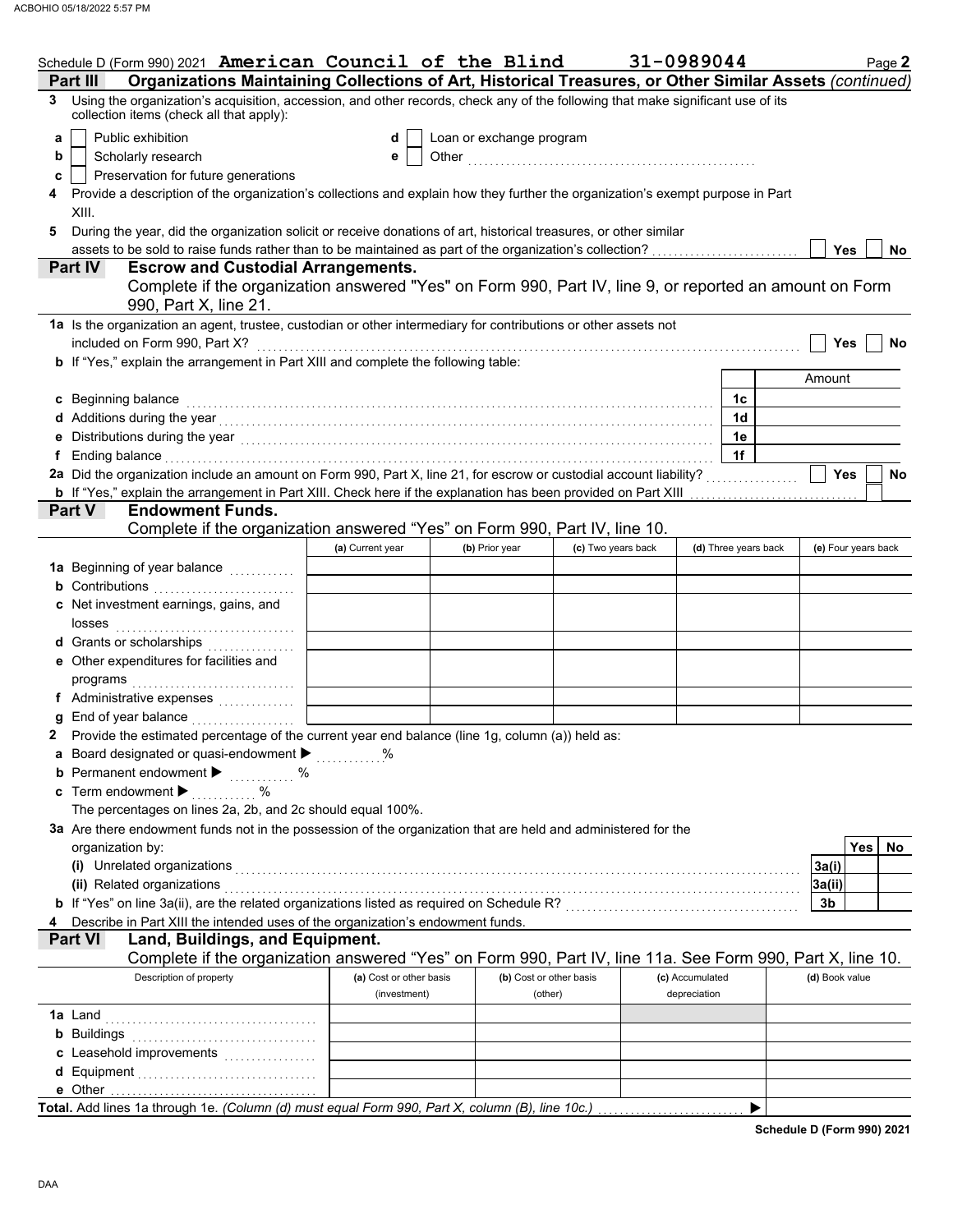|                           | Schedule D (Form 990) 2021 American Council of the Blind                                                                                             |                | 31-0989044                                                   | Page 3         |
|---------------------------|------------------------------------------------------------------------------------------------------------------------------------------------------|----------------|--------------------------------------------------------------|----------------|
| Part VII                  | <b>Investments - Other Securities.</b>                                                                                                               |                |                                                              |                |
|                           | Complete if the organization answered "Yes" on Form 990, Part IV, line 11b. See Form 990, Part X, line 12.                                           |                |                                                              |                |
|                           | (a) Description of security or category<br>(including name of security)                                                                              | (b) Book value | (c) Method of valuation:<br>Cost or end-of-year market value |                |
|                           |                                                                                                                                                      |                |                                                              |                |
| (1) Financial derivatives |                                                                                                                                                      |                |                                                              |                |
|                           | (2) Closely held equity interests                                                                                                                    |                |                                                              |                |
| $(3)$ Other               |                                                                                                                                                      |                |                                                              |                |
| $(A)$ .                   |                                                                                                                                                      |                |                                                              |                |
| (B)<br>(C)                |                                                                                                                                                      |                |                                                              |                |
| (D)                       |                                                                                                                                                      |                |                                                              |                |
| (E)                       |                                                                                                                                                      |                |                                                              |                |
| (F)                       |                                                                                                                                                      |                |                                                              |                |
| (G)                       |                                                                                                                                                      |                |                                                              |                |
| (H)                       |                                                                                                                                                      |                |                                                              |                |
|                           | Total. (Column (b) must equal Form 990, Part X, col. (B) line 12.)                                                                                   |                |                                                              |                |
| <b>Part VIII</b>          | <b>Investments - Program Related.</b>                                                                                                                |                |                                                              |                |
|                           | Complete if the organization answered "Yes" on Form 990, Part IV, line 11c. See Form 990, Part X, line 13.                                           |                |                                                              |                |
|                           | (a) Description of investment                                                                                                                        | (b) Book value | (c) Method of valuation:                                     |                |
|                           |                                                                                                                                                      |                | Cost or end-of-year market value                             |                |
| (1)                       | Beneficial Interest in Assets                                                                                                                        | 1,220,469      | Market                                                       |                |
| (2)                       |                                                                                                                                                      |                |                                                              |                |
| (3)                       |                                                                                                                                                      |                |                                                              |                |
| (4)                       |                                                                                                                                                      |                |                                                              |                |
| (5)                       |                                                                                                                                                      |                |                                                              |                |
| (6)                       |                                                                                                                                                      |                |                                                              |                |
| (7)                       |                                                                                                                                                      |                |                                                              |                |
| (8)                       |                                                                                                                                                      |                |                                                              |                |
| (9)                       |                                                                                                                                                      |                |                                                              |                |
|                           | Total. (Column (b) must equal Form 990, Part X, col. (B) line 13.)<br>▶                                                                              | 1,220,469      |                                                              |                |
| Part IX                   | <b>Other Assets.</b><br>Complete if the organization answered "Yes" on Form 990, Part IV, line 11d. See Form 990, Part X, line 15.                   |                |                                                              |                |
|                           | (a) Description                                                                                                                                      |                |                                                              | (b) Book value |
| (1)                       |                                                                                                                                                      |                |                                                              |                |
| (2)                       |                                                                                                                                                      |                |                                                              |                |
| (3)                       |                                                                                                                                                      |                |                                                              |                |
| (4)                       |                                                                                                                                                      |                |                                                              |                |
| (5)                       |                                                                                                                                                      |                |                                                              |                |
| (6)                       |                                                                                                                                                      |                |                                                              |                |
| (7)                       |                                                                                                                                                      |                |                                                              |                |
| (8)                       |                                                                                                                                                      |                |                                                              |                |
| (9)                       |                                                                                                                                                      |                |                                                              |                |
|                           | Total. (Column (b) must equal Form 990, Part X, col. (B) line 15.)                                                                                   |                |                                                              |                |
| Part X                    | <b>Other Liabilities.</b>                                                                                                                            |                |                                                              |                |
|                           | Complete if the organization answered "Yes" on Form 990, Part IV, line 11e or 11f. See Form 990, Part X,<br>line 25.                                 |                |                                                              |                |
| 1.                        | (a) Description of liability                                                                                                                         |                |                                                              | (b) Book value |
| (1)                       | Federal income taxes                                                                                                                                 |                |                                                              |                |
| (2)                       |                                                                                                                                                      |                |                                                              |                |
| (3)                       |                                                                                                                                                      |                |                                                              |                |
| (4)                       |                                                                                                                                                      |                |                                                              |                |
| (5)                       |                                                                                                                                                      |                |                                                              |                |
| (6)                       |                                                                                                                                                      |                |                                                              |                |
| (7)                       |                                                                                                                                                      |                |                                                              |                |
| (8)                       |                                                                                                                                                      |                |                                                              |                |
| (9)                       |                                                                                                                                                      |                |                                                              |                |
|                           | Total. (Column (b) must equal Form 990, Part X, col. (B) line 25.)                                                                                   |                |                                                              |                |
|                           | 2. Liability for uncertain tax positions. In Part XIII, provide the text of the footnote to the organization's financial statements that reports the |                |                                                              |                |

organization's liability for uncertain tax positions under FASB ASC 740. Check here if the text of the footnote has been provided in Part XIII . . . . . . .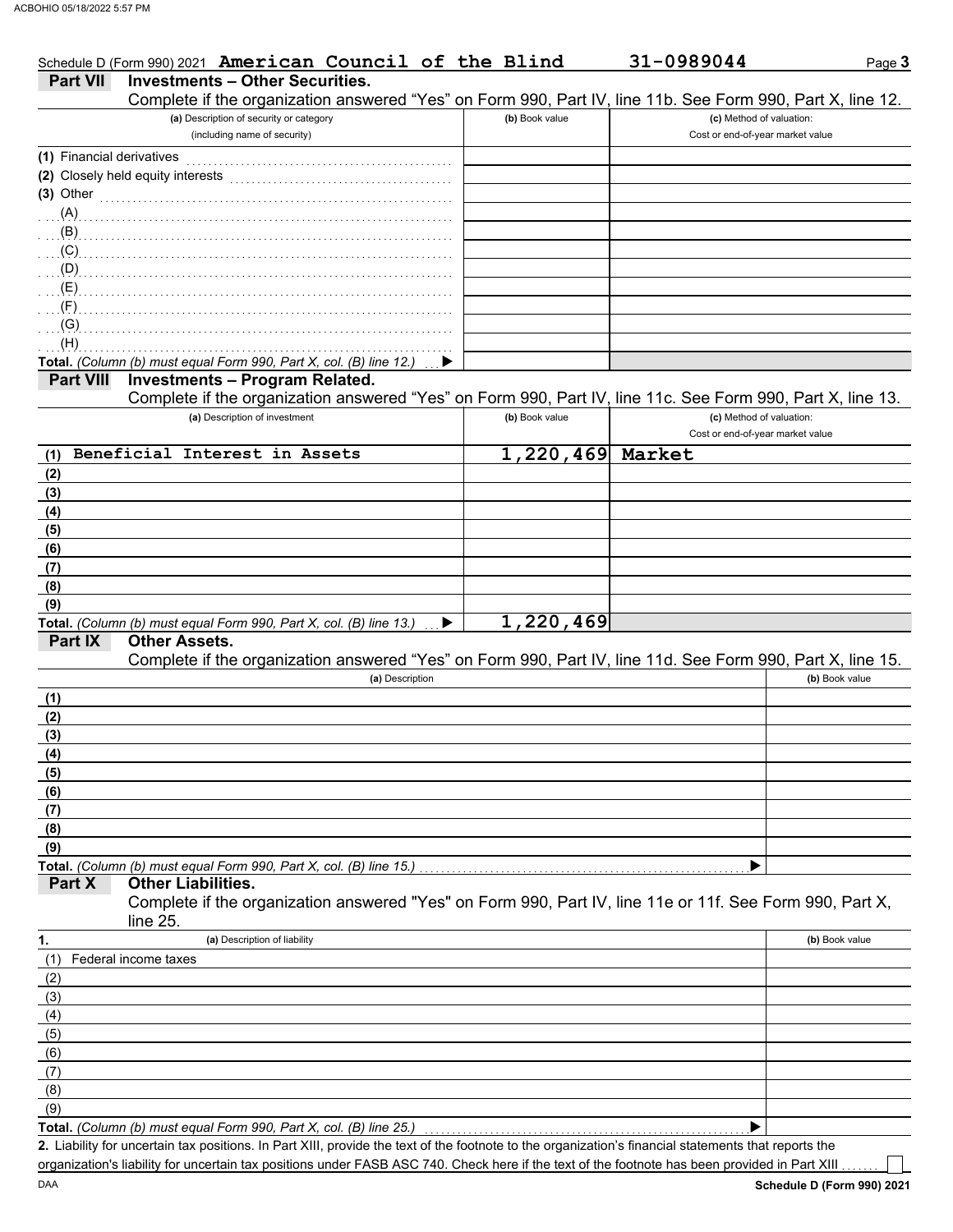| Schedule D (Form 990) 2021 American Council of the Blind                                                                                                                                                                            |                | 31-0989044 | Page 4 |
|-------------------------------------------------------------------------------------------------------------------------------------------------------------------------------------------------------------------------------------|----------------|------------|--------|
| Reconciliation of Revenue per Audited Financial Statements With Revenue per Return.<br><b>Part XI</b>                                                                                                                               |                |            |        |
| Complete if the organization answered "Yes" on Form 990, Part IV, line 12a.                                                                                                                                                         |                |            |        |
|                                                                                                                                                                                                                                     |                | 1          |        |
| Amounts included on line 1 but not on Form 990, Part VIII, line 12:<br>$\mathbf{2}$                                                                                                                                                 |                |            |        |
|                                                                                                                                                                                                                                     | 2a             |            |        |
|                                                                                                                                                                                                                                     | 2 <sub>b</sub> |            |        |
|                                                                                                                                                                                                                                     | 2c             |            |        |
|                                                                                                                                                                                                                                     | 2d             |            |        |
| e Add lines 2a through 2d [11] [12] [12] And The Add lines 2a through the Add lines 2a through 2d [11] [12] $\sim$                                                                                                                  |                | 2е         |        |
| 3                                                                                                                                                                                                                                   |                | 3          |        |
| Amounts included on Form 990, Part VIII, line 12, but not on line 1:<br>4                                                                                                                                                           |                |            |        |
| a Investment expenses not included on Form 990, Part VIII, line 7b [[[[[[[[[[[[[[[[[[[[[[[[[[[[[[[[[                                                                                                                                | 4а             |            |        |
| <b>b</b> Other (Describe in Part XIII.) <b>CONSIDENT DESCRIPTION DESCRIPTION DESCRIPTION DESCRIPTION DESCRIPTION DESCRIPTION DESCRIPTION DESCRIPTION DESCRIPTION DESCRIPTION DESCRIPTION DESCRIPTION DESCRI</b>                     | 4 <sub>b</sub> |            |        |
| c Add lines 4a and 4b                                                                                                                                                                                                               |                | 4с         |        |
|                                                                                                                                                                                                                                     |                | 5          |        |
| Part XII Reconciliation of Expenses per Audited Financial Statements With Expenses per Return.                                                                                                                                      |                |            |        |
| Complete if the organization answered "Yes" on Form 990, Part IV, line 12a.                                                                                                                                                         |                |            |        |
| Total expenses and losses per audited financial statements<br>1.                                                                                                                                                                    |                | 1          |        |
| Amounts included on line 1 but not on Form 990, Part IX, line 25:<br>$\mathbf{2}$                                                                                                                                                   |                |            |        |
|                                                                                                                                                                                                                                     | 2a             |            |        |
|                                                                                                                                                                                                                                     | 2 <sub>b</sub> |            |        |
| c Other losses <b>contracts</b> and the contract of the contract of the contract of the contract of the contract of the contract of the contract of the contract of the contract of the contract of the contract of the contract of | 2c             |            |        |
|                                                                                                                                                                                                                                     | 2d             |            |        |
|                                                                                                                                                                                                                                     |                | 2e         |        |
| 3                                                                                                                                                                                                                                   |                | 3          |        |
| Amounts included on Form 990, Part IX, line 25, but not on line 1:<br>4                                                                                                                                                             |                |            |        |
|                                                                                                                                                                                                                                     | 4а             |            |        |
| <b>b</b> Other (Describe in Part XIII.) <b>CONSIDENT DESCRIPTION DESCRIPTION DESCRIPTION DESCRIPTION DESCRIPTION DESCRIPTION DESCRIPTION DESCRIPTION DESCRIPTION DESCRIPTION DESCRIPTION DESCRIPTION DESCRI</b>                     | 4b             |            |        |
| c Add lines 4a and 4b                                                                                                                                                                                                               |                | 4с         |        |
|                                                                                                                                                                                                                                     |                | 5          |        |
| Part XIII Supplemental Information.                                                                                                                                                                                                 |                |            |        |
| Provide the descriptions required for Part II, lines 3, 5, and 9; Part III, lines 1a and 4; Part IV, lines 1b and 2b; Part V, line 4; Part X, line                                                                                  |                |            |        |
| 2; Part XI, lines 2d and 4b; and Part XII, lines 2d and 4b. Also complete this part to provide any additional information.                                                                                                          |                |            |        |
|                                                                                                                                                                                                                                     |                |            |        |
|                                                                                                                                                                                                                                     |                |            |        |
|                                                                                                                                                                                                                                     |                |            |        |
|                                                                                                                                                                                                                                     |                |            |        |
|                                                                                                                                                                                                                                     |                |            |        |
|                                                                                                                                                                                                                                     |                |            |        |
|                                                                                                                                                                                                                                     |                |            |        |
|                                                                                                                                                                                                                                     |                |            |        |
|                                                                                                                                                                                                                                     |                |            |        |
|                                                                                                                                                                                                                                     |                |            |        |
|                                                                                                                                                                                                                                     |                |            |        |
|                                                                                                                                                                                                                                     |                |            |        |
|                                                                                                                                                                                                                                     |                |            |        |
|                                                                                                                                                                                                                                     |                |            |        |
|                                                                                                                                                                                                                                     |                |            |        |
|                                                                                                                                                                                                                                     |                |            |        |
|                                                                                                                                                                                                                                     |                |            |        |
|                                                                                                                                                                                                                                     |                |            |        |
|                                                                                                                                                                                                                                     |                |            |        |
|                                                                                                                                                                                                                                     |                |            |        |
|                                                                                                                                                                                                                                     |                |            |        |
|                                                                                                                                                                                                                                     |                |            |        |
|                                                                                                                                                                                                                                     |                |            |        |
|                                                                                                                                                                                                                                     |                |            |        |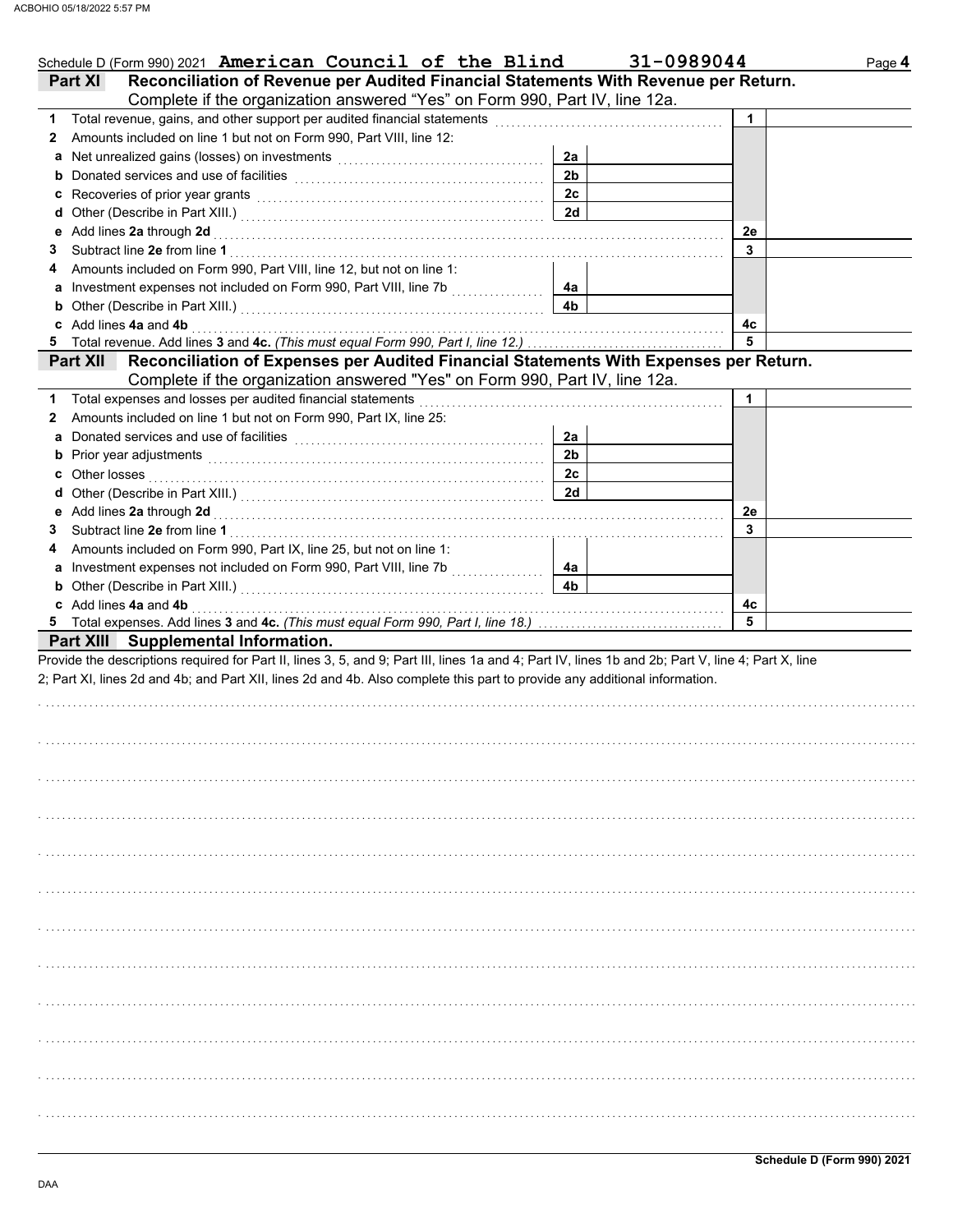| Schedule D (Form 990) 2021 American Council of the Blind<br>Part XIII Supplemental Information (continued) | 31-0989044<br>Page 5 |
|------------------------------------------------------------------------------------------------------------|----------------------|
|                                                                                                            |                      |
|                                                                                                            |                      |
|                                                                                                            |                      |
|                                                                                                            |                      |
|                                                                                                            |                      |
|                                                                                                            |                      |
|                                                                                                            |                      |
|                                                                                                            |                      |
|                                                                                                            |                      |
|                                                                                                            |                      |
|                                                                                                            |                      |
|                                                                                                            |                      |
|                                                                                                            |                      |
|                                                                                                            |                      |
|                                                                                                            |                      |
|                                                                                                            |                      |
|                                                                                                            |                      |
|                                                                                                            |                      |
|                                                                                                            |                      |
|                                                                                                            |                      |
|                                                                                                            |                      |
|                                                                                                            |                      |
|                                                                                                            |                      |
|                                                                                                            |                      |
|                                                                                                            |                      |
|                                                                                                            |                      |
|                                                                                                            |                      |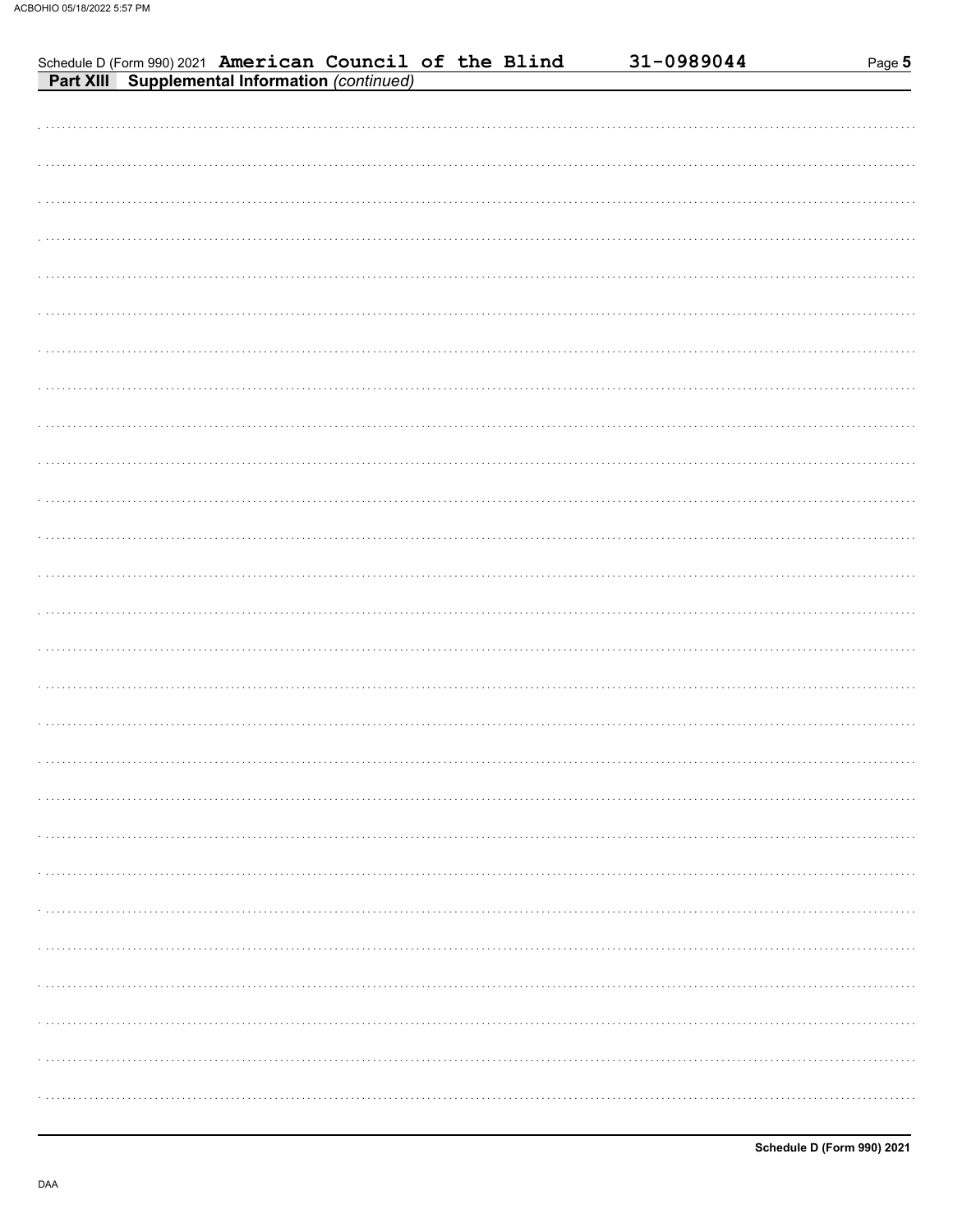| <b>SCHEDULE I</b>                                      |                                                                                                                                                                                                                                                                                 |                                                                              |                                       | <b>Grants and Other Assistance to Organizations,</b> |                                     |                                                             |                                          |                                                     | OMB No. 1545-0047                          |          |
|--------------------------------------------------------|---------------------------------------------------------------------------------------------------------------------------------------------------------------------------------------------------------------------------------------------------------------------------------|------------------------------------------------------------------------------|---------------------------------------|------------------------------------------------------|-------------------------------------|-------------------------------------------------------------|------------------------------------------|-----------------------------------------------------|--------------------------------------------|----------|
| (Form 990)                                             | Governments, and Individuals in the United States<br>Complete if the organization answered "Yes" on Form 990, Part IV, line 21 or 22.                                                                                                                                           |                                                                              |                                       |                                                      |                                     |                                                             |                                          |                                                     |                                            |          |
| Department of the Treasury<br>Internal Revenue Service |                                                                                                                                                                                                                                                                                 | Attach to Form 990.<br>Go to www.irs.gov/Form990 for the latest information. |                                       |                                                      |                                     |                                                             |                                          |                                                     | <b>Open to Public</b><br><b>Inspection</b> |          |
| Name of the organization                               | American Council of the Blind<br>Ohio Chapter                                                                                                                                                                                                                                   |                                                                              |                                       |                                                      |                                     |                                                             |                                          | <b>Employer identification number</b><br>31-0989044 |                                            |          |
| Part I                                                 | <b>General Information on Grants and Assistance</b>                                                                                                                                                                                                                             |                                                                              |                                       |                                                      |                                     |                                                             |                                          |                                                     |                                            |          |
|                                                        | 1 Does the organization maintain records to substantiate the amount of the grants or assistance, the grantees' eligibility for the grants or assistance, and<br>2 Describe in Part IV the organization's procedures for monitoring the use of grant funds in the United States. |                                                                              |                                       |                                                      |                                     |                                                             |                                          |                                                     | Yes                                        | $ X $ No |
| Part II                                                | Grants and Other Assistance to Domestic Organizations and Domestic Governments. Complete if the organization answered "Yes" on Form 990,<br>Part IV, line 21, for any recipient that received more than \$5,000. Part II can be duplicated if additional space is needed.       |                                                                              |                                       |                                                      |                                     |                                                             |                                          |                                                     |                                            |          |
| 1                                                      | (a) Name and address of organization<br>or government                                                                                                                                                                                                                           | $(b)$ EIN                                                                    | (c) IRC<br>section<br>(if applicable) | (d) Amount of cash<br>grant                          | (e) Amount of<br>noncash assistance | (f) Method of valuation<br>(book, FMV, appraisal,<br>other) | (g) Description of<br>noncash assistance |                                                     | (h) Purpose of grant<br>or assistance      |          |
| (1)                                                    |                                                                                                                                                                                                                                                                                 |                                                                              |                                       |                                                      |                                     |                                                             |                                          |                                                     |                                            |          |
|                                                        |                                                                                                                                                                                                                                                                                 |                                                                              |                                       |                                                      |                                     |                                                             |                                          |                                                     |                                            |          |
| (2)                                                    |                                                                                                                                                                                                                                                                                 |                                                                              |                                       |                                                      |                                     |                                                             |                                          |                                                     |                                            |          |
|                                                        |                                                                                                                                                                                                                                                                                 |                                                                              |                                       |                                                      |                                     |                                                             |                                          |                                                     |                                            |          |
| (3)                                                    |                                                                                                                                                                                                                                                                                 |                                                                              |                                       |                                                      |                                     |                                                             |                                          |                                                     |                                            |          |
|                                                        |                                                                                                                                                                                                                                                                                 |                                                                              |                                       |                                                      |                                     |                                                             |                                          |                                                     |                                            |          |
| (4)                                                    |                                                                                                                                                                                                                                                                                 |                                                                              |                                       |                                                      |                                     |                                                             |                                          |                                                     |                                            |          |
|                                                        |                                                                                                                                                                                                                                                                                 |                                                                              |                                       |                                                      |                                     |                                                             |                                          |                                                     |                                            |          |
| (5)                                                    |                                                                                                                                                                                                                                                                                 |                                                                              |                                       |                                                      |                                     |                                                             |                                          |                                                     |                                            |          |
|                                                        |                                                                                                                                                                                                                                                                                 |                                                                              |                                       |                                                      |                                     |                                                             |                                          |                                                     |                                            |          |
| (6)                                                    |                                                                                                                                                                                                                                                                                 |                                                                              |                                       |                                                      |                                     |                                                             |                                          |                                                     |                                            |          |
|                                                        |                                                                                                                                                                                                                                                                                 |                                                                              |                                       |                                                      |                                     |                                                             |                                          |                                                     |                                            |          |
| (7)                                                    |                                                                                                                                                                                                                                                                                 |                                                                              |                                       |                                                      |                                     |                                                             |                                          |                                                     |                                            |          |
|                                                        |                                                                                                                                                                                                                                                                                 |                                                                              |                                       |                                                      |                                     |                                                             |                                          |                                                     |                                            |          |
| (8)                                                    |                                                                                                                                                                                                                                                                                 |                                                                              |                                       |                                                      |                                     |                                                             |                                          |                                                     |                                            |          |
|                                                        |                                                                                                                                                                                                                                                                                 |                                                                              |                                       |                                                      |                                     |                                                             |                                          |                                                     |                                            |          |
| (9)                                                    |                                                                                                                                                                                                                                                                                 |                                                                              |                                       |                                                      |                                     |                                                             |                                          |                                                     |                                            |          |
|                                                        |                                                                                                                                                                                                                                                                                 |                                                                              |                                       |                                                      |                                     |                                                             |                                          |                                                     |                                            |          |
| 2                                                      | Enter total number of section 501(c)(3) and government organizations listed in the line 1 table                                                                                                                                                                                 |                                                                              |                                       |                                                      |                                     |                                                             |                                          |                                                     |                                            |          |
| 3                                                      | Enter total number of other organizations listed in the line 1 table                                                                                                                                                                                                            |                                                                              |                                       |                                                      |                                     |                                                             |                                          |                                                     |                                            |          |
|                                                        | For Paperwork Reduction Act Notice, see the Instructions for Form 990.                                                                                                                                                                                                          |                                                                              |                                       |                                                      |                                     |                                                             |                                          |                                                     | Schedule I (Form 990) (2021)               |          |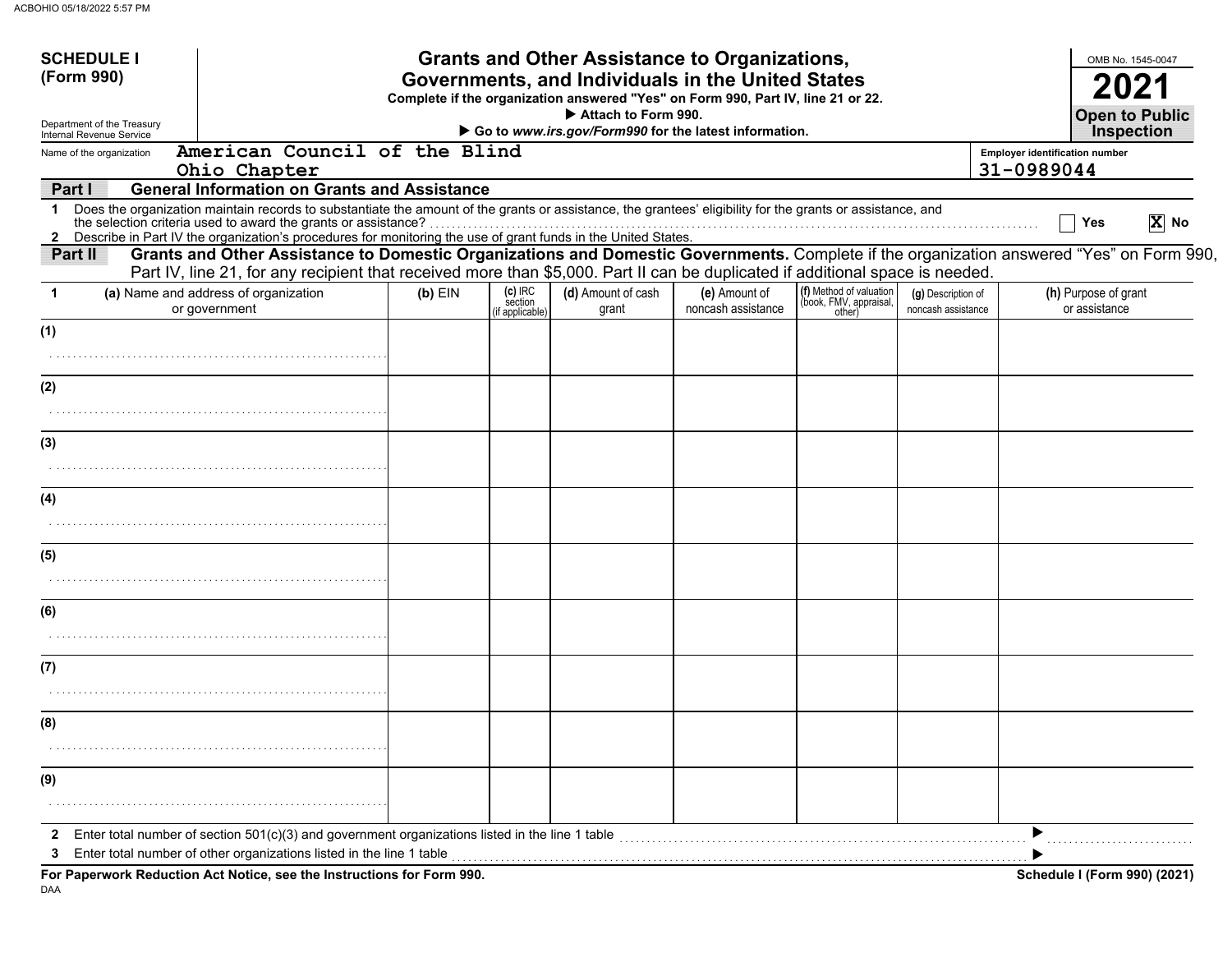#### Schedule I (Form 990) (2021) American Council of the Blind 31-0989044

| Grants and Other Assistance to Domestic Individuals. Complete if the organization answered "Yes" on Form 990, Part IV, line 22.<br>Part III<br>Part III can be duplicated if additional space is needed. |                             |                             |                                     |                        |                                                                                      |  |
|----------------------------------------------------------------------------------------------------------------------------------------------------------------------------------------------------------|-----------------------------|-----------------------------|-------------------------------------|------------------------|--------------------------------------------------------------------------------------|--|
| (a) Type of grant or assistance                                                                                                                                                                          | (b) Number of<br>recipients | (c) Amount of<br>cash grant | (d) Amount of<br>noncash assistance | FMV, appraisal, other) | $\vert$ (e) Method of valuation (book, $\vert$ (f) Description of noncash assistance |  |
| 1 Scholarships                                                                                                                                                                                           | 4                           | 4,550                       |                                     | Cash                   |                                                                                      |  |
| 2 Matching Grants                                                                                                                                                                                        | 6                           | 2,500                       |                                     | Cash                   |                                                                                      |  |
| $\mathbf{3}$                                                                                                                                                                                             |                             |                             |                                     |                        |                                                                                      |  |
| $\overline{4}$                                                                                                                                                                                           |                             |                             |                                     |                        |                                                                                      |  |
| 5                                                                                                                                                                                                        |                             |                             |                                     |                        |                                                                                      |  |
| 6                                                                                                                                                                                                        |                             |                             |                                     |                        |                                                                                      |  |
| 7                                                                                                                                                                                                        |                             |                             |                                     |                        |                                                                                      |  |
| Supplemental Information. Provide the information required in Part I, line 2; Part III, column (b); and any other additional information.<br>Part IV                                                     |                             |                             |                                     |                        |                                                                                      |  |
|                                                                                                                                                                                                          |                             |                             |                                     |                        |                                                                                      |  |
|                                                                                                                                                                                                          |                             |                             |                                     |                        |                                                                                      |  |
|                                                                                                                                                                                                          |                             |                             |                                     |                        |                                                                                      |  |
|                                                                                                                                                                                                          |                             |                             |                                     |                        |                                                                                      |  |
|                                                                                                                                                                                                          |                             |                             |                                     |                        |                                                                                      |  |
|                                                                                                                                                                                                          |                             |                             |                                     |                        |                                                                                      |  |
|                                                                                                                                                                                                          |                             |                             |                                     |                        |                                                                                      |  |
|                                                                                                                                                                                                          |                             |                             |                                     |                        |                                                                                      |  |
|                                                                                                                                                                                                          |                             |                             |                                     |                        |                                                                                      |  |
|                                                                                                                                                                                                          |                             |                             |                                     |                        |                                                                                      |  |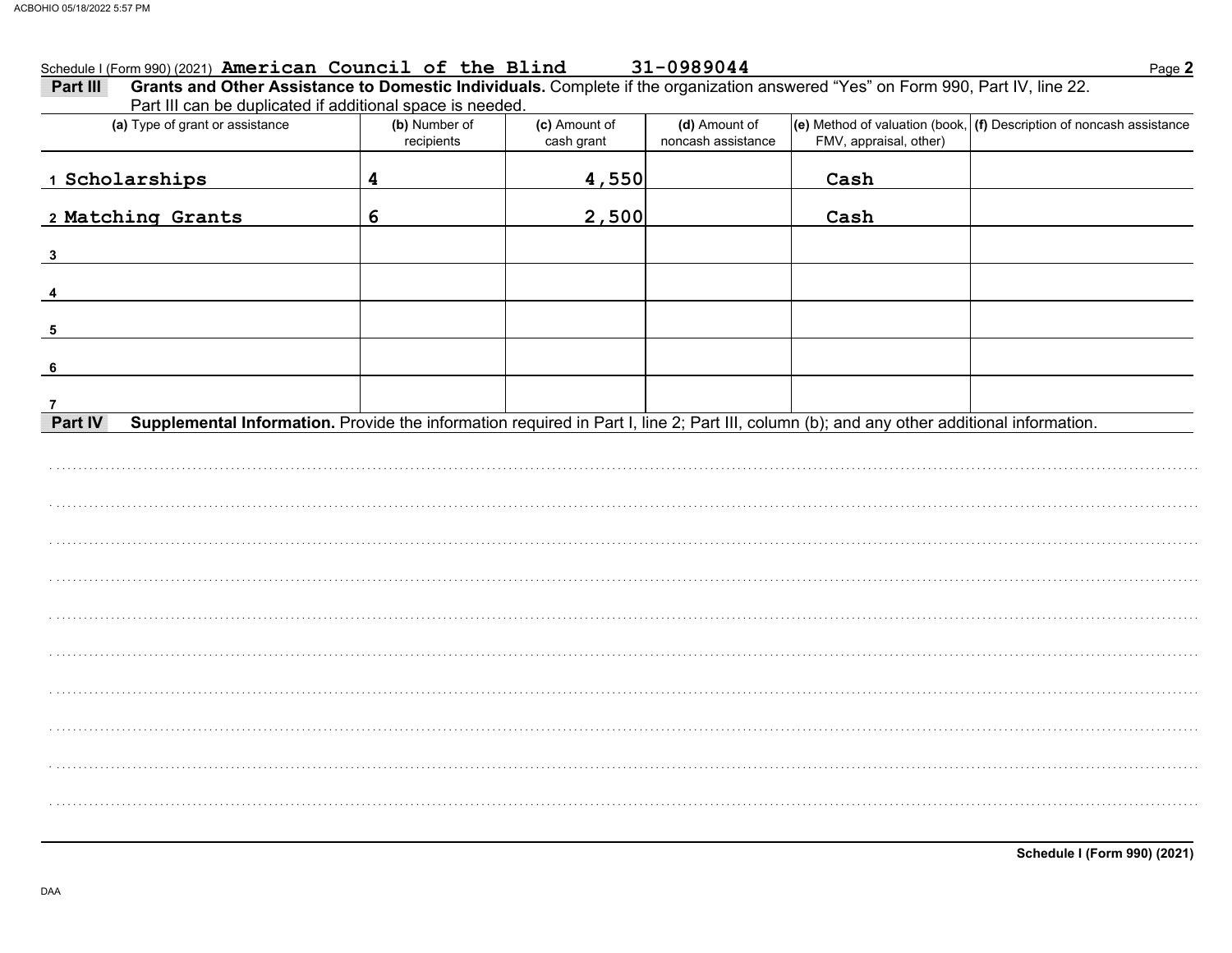| <b>SCHEDULE O</b>                                      | Supplemental Information to Form 990 or 990-EZ                                                                                         |                                            | OMB No. 1545-0047 |
|--------------------------------------------------------|----------------------------------------------------------------------------------------------------------------------------------------|--------------------------------------------|-------------------|
| (Form 990)                                             | Complete to provide information for responses to specific questions on<br>Form 990 or 990-EZ or to provide any additional information. | 2021                                       |                   |
| Department of the Treasury<br>Internal Revenue Service | Attach to Form 990 or Form 990-EZ.<br>Go to www.irs.gov/Form990 for the latest information.                                            | <b>Open to Public</b><br><b>Inspection</b> |                   |
|                                                        | Name of the organization American Council of the Blind                                                                                 | <b>Employer identification number</b>      |                   |
|                                                        | Ohio Chapter                                                                                                                           | 31-0989044                                 |                   |
|                                                        |                                                                                                                                        |                                            |                   |

Form 990, Part III, Line 4a - First Accomplishment

CONFERENCE AND CONVENTION: Each year ACB-Ohio has a convention to which anyone can come. This event is a weekend filled with seminars and workshops, social events, exhibitors/vendors, and speakers. The Program Planning Committee consists of both board members and anyone from the organization who wants to participate. The committee locates a venue and makes arrangements for guest and meeting rooms, meals, audio/visual setup, exhibit space, etc.; finds speakers, presenters, and exhibitors; arranges the schedule of events; organizes registration; and seeks sponsors to help defray the cost of meals, supplies, transportation, and other expenses. The 2021 convention took place at the Crown Plaza North Hotel in Columbus, Ohio, October 29-31, with 57attendees and ten exhibitors/vendors. The program committee, including sub-committees for site and exhibits, consisted of ten people, both board and non-board members.

Form 990, Part III, Line 4b - Second Accomplishment

SCHOLARSHIPS: ACB-Ohio has offered six scholarships to students who are blind or visually impaired or plan to work in a field related to visual impairment or blindness for many years. Amounts range from \$1,000 for an entering freshman to \$2,500 for a graduate student. The scholarship committee, consisting of five, begins advertising the scholarships in the spring, collects and reviews applications after the August1 deadline, and chooses recipients. Winners attend the convention to receive funds; all costs of the convention are covered for the students, and each receives a one-year complementary membership to ACBO. We gave one scholarship in 2021,

. . . . . . . . . . . . . . . . . . . . . . . . . . . . . . . . . . . . . . . . . . . . . . . . . . . . . . . . . . . . . . . . . . . . . . . . . . . . . . . . . . . . . . . . . . . . . . . . . . . . . . . . . . . . . . . . . . . . . . . . . . . . . . . . . . . . . . . . . . . . . . . . . . . . . . . . . . . . . . . . .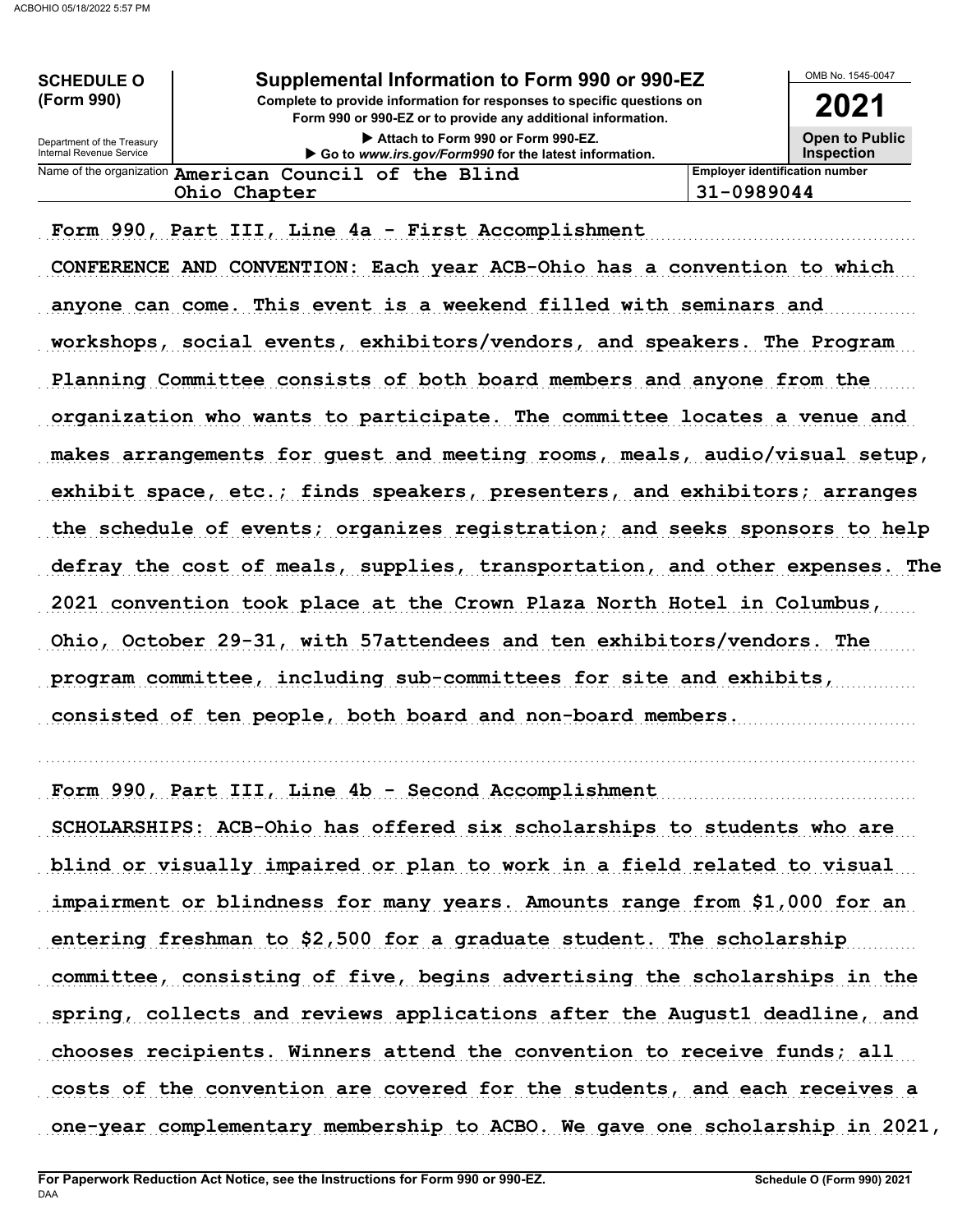| Schedule O (Form 990) 2021       | Page.                                 |
|----------------------------------|---------------------------------------|
| Name of the organization         | <b>Employer identification number</b> |
| American Council of the<br>Blind | 31-0989044                            |

combining the two undergraduate awards. ACB-Ohio also endowed scholarships at three Ohio universities-The Ohio State University, the University of Toledo, and Wright State University--and includes those recipients, chosen by the universities, in our recognition ceremony. We held a special afternoon session for scholarship winners at the convention to give them more information about who we are and what we do, how to find additional resources, and offer support in their endeavors.

Form 990, Part III, Line 4d - All Other Accomplishments AWARDS: ACB-Ohio offers seven awards to honor Ohio individuals and groups who in some way have improved the quality of life for the visually impaired and blind community. These include awards to individuals who volunteer their time, energy, and resources; organizations or communities that have provided assistance; an award to someone in the media who has written about blindness; an employer who has hired and made the workplace accessible to one or more blind or visually impaired people; and an award to a teacher of the blind. The Awards Committee, consisting of three or four members of the Board of Directors and interested individuals from the membership, considers nominations for awards as nominations are received and makes choices based on existing criteria, arranges for plaques, and makes the presentations at the annual convention. In 2021 the four-person committee presented the Ken Morlock and the Community Service Awards.

EXHIBITS: ACBO participates in various conferences by providing one or two people at a table in the exhibit area. We answer questions about the organization and vision, distribute literature about ACB-Ohio and blindness, and exchange information with other exhibitors so that we stay

Page 1 of 5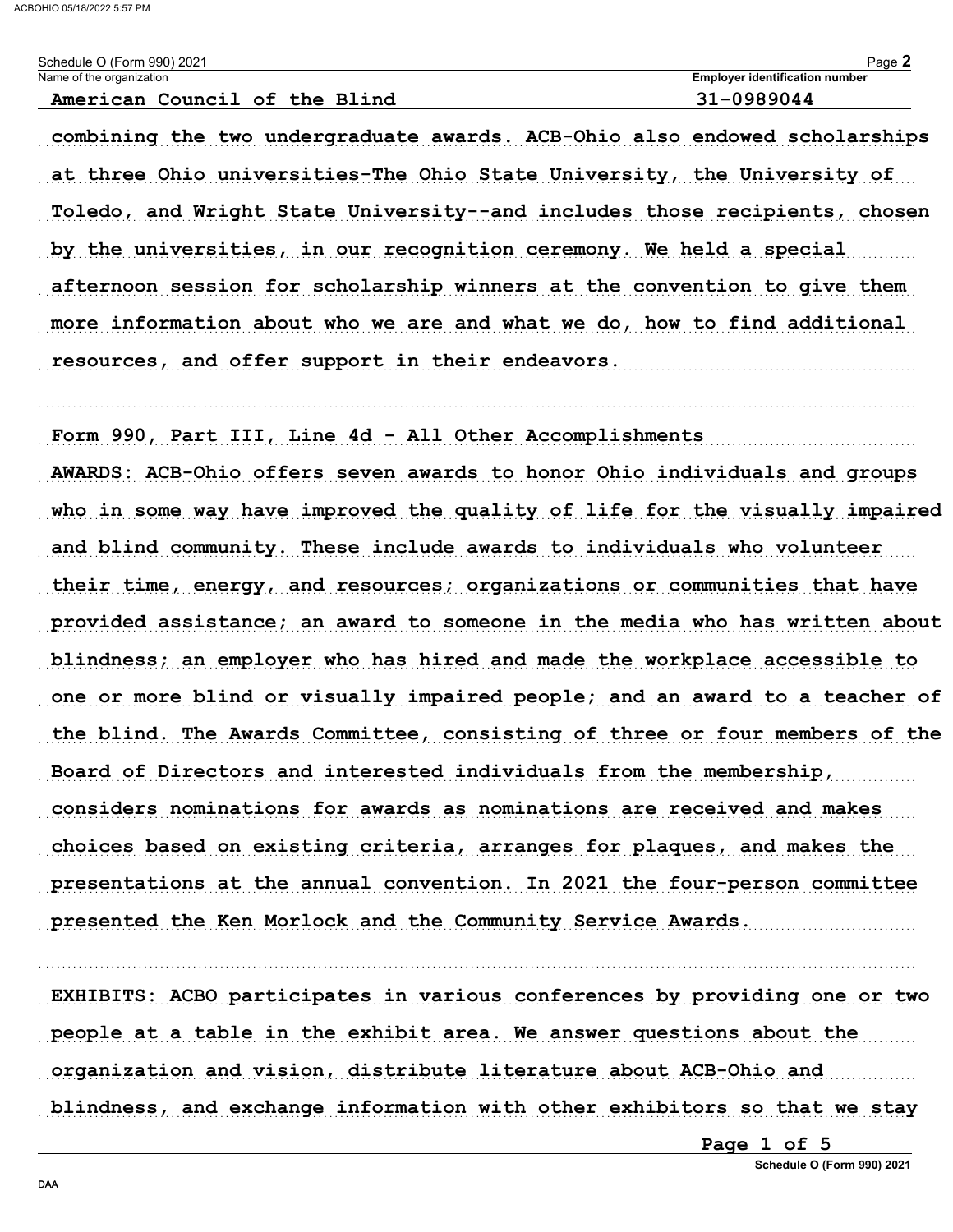| Schedule O (Form 990) 2021    | ⊃ാറല<br>-due -                        |
|-------------------------------|---------------------------------------|
| Name of the organization      | <b>Employer identification number</b> |
| American Council of the Blind | $31 - 0989044$                        |

up to date with what others are doing which may benefit our members. We had representatives at dozens of meetings and created a Zoom account in order to host our own meetings in 2021.

OUTREACH AND REFERRAL SERVICES: People losing vision and their families and friends call our office to learn about resources in Ohio. We provide contacts when possible, answer questions about how to find other sources of information, and offer support. Our office receives from three to 12 calls a week from social workers and medical personnel, representatives of other nonprofits, and the general public. We have a monthly program on VOICE corps, the local radio reading service, to share our activities and news of related organizations.

LEGISLATION: The executive director and officers are charged with keeping up to date with current legislation on the local, state, and national level. We do this through subscription to newsletters and announcement lists provided by local and state government entities, contact with members of the state and national government, and subscription to the Leadership list which ACB provides. Once a year some of our members visit Washington, DC, for a legislative seminar, during which they learn about current national legislative imperatives and other important activities, exchange information about state and local events, and visit Capitol Hill to speak with representatives and senators or their staff members about these vital issues. Eight members represented ACB-Ohio in February 2021 and met with staff members of half a dozen representatives via Zoom.

NEWSLETTER: Our quarterly newsletter, the Ohio Connection, goes to all

Page 2 of 5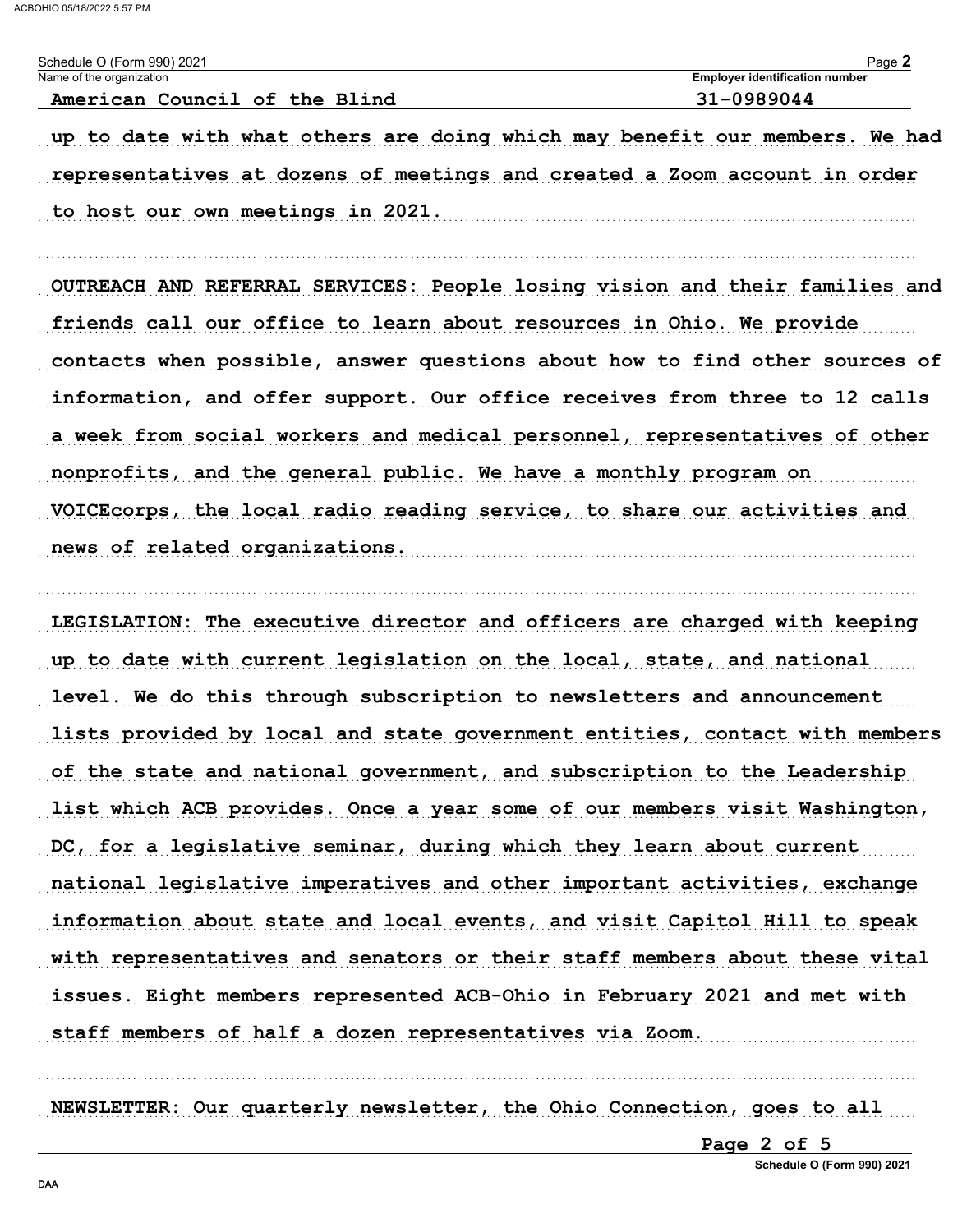| Schedule O (Form 990) 2021                                                  | Page 2                                |
|-----------------------------------------------------------------------------|---------------------------------------|
| Name of the organization                                                    | <b>Employer identification number</b> |
| American Council of the Blind                                               | $31 - 0989044$                        |
| members and to anyone else interested in what we do. It contains articles   |                                       |
| about legislation, upcoming events, member profiles, websites which contain |                                       |
| pertinent information, and items which people submit about travel options,  |                                       |
| eye research, and bios of award and scholarship recipients and board        |                                       |
| members. We provide copies in large print, by e-mail, and as audio. A group |                                       |
| of four members helps the editor, Michelle Spillan, put together each       |                                       |
| newsletter; Michelle adds photos where possible. The most recent issue, as  |                                       |
| well as archives from previous years, can be found on the website,          |                                       |
| $w w$ achobio org                                                           |                                       |

PRESENTATIONS: The executive director, and sometimes a member of the Board of Directors, makes presentations to groups in Ohio and occasionally elsewhere to explain the work of ACBO and provide information about its programs and services. In 2021 we made presentations to half a dozen groups. Since nearly all meetings were virtual in 2021, we did not have any costs for the year.

BRAILLE PRODUCTION: We offer braille production to individuals, companies, agencies, and other entities who need material converted to braille. A document is sent to our office and a certified braille transcriber and proofreader puts that document into braille and provides the desired number of copies. We provided some short documents to a member at no charge in 2021.

RECREATION: The Recreation Committee, consisting of four members, helps plan and execute two activities each year. The Winter Sports Retreat, traditionally occurring during the Martin Luther King weekend, takes place

Page 3 of 5

Schedule O (Form 990) 2021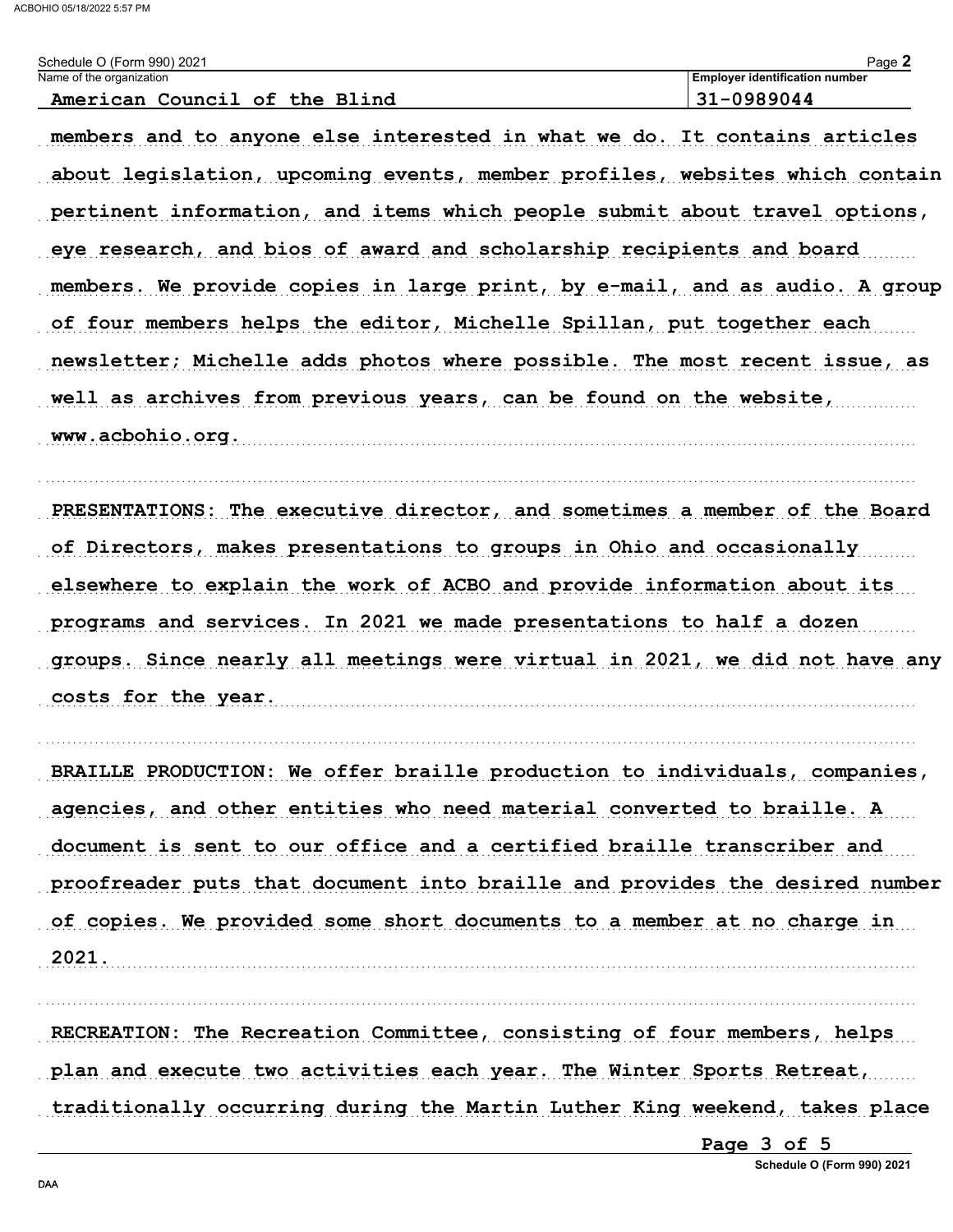| Schedule O (Form 990) 2021                                                                                                                                                                                                                                                                                     | Page 2                                |  |  |  |  |  |                                                                                                                                                      |  |  |  |  |  |
|----------------------------------------------------------------------------------------------------------------------------------------------------------------------------------------------------------------------------------------------------------------------------------------------------------------|---------------------------------------|--|--|--|--|--|------------------------------------------------------------------------------------------------------------------------------------------------------|--|--|--|--|--|
| Name of the organization                                                                                                                                                                                                                                                                                       | <b>Employer identification number</b> |  |  |  |  |  |                                                                                                                                                      |  |  |  |  |  |
| American Council of the Blind                                                                                                                                                                                                                                                                                  | 31-0989044                            |  |  |  |  |  |                                                                                                                                                      |  |  |  |  |  |
| at Punderson State Park. It includes winter recreational activities, such<br>as skiing, snowshoeing, sledding, and hiking, as well as indoor games,<br>socializing, sing-alongs, and good food. Due to the pandemic, we did have a<br>winter retreat in 2021. The summer retreat took place on Zoom during the |                                       |  |  |  |  |  |                                                                                                                                                      |  |  |  |  |  |
|                                                                                                                                                                                                                                                                                                                |                                       |  |  |  |  |  | first weekend in August, with 12 people in attendance, playing games and<br>socializing. We did not charge participants any registration since there |  |  |  |  |  |
|                                                                                                                                                                                                                                                                                                                |                                       |  |  |  |  |  |                                                                                                                                                      |  |  |  |  |  |
|                                                                                                                                                                                                                                                                                                                |                                       |  |  |  |  |  | Form 990, Part VI, Line 11b - Organization's Process to Review Form 990                                                                              |  |  |  |  |  |
| The 990 is provided to the Board for review and approval prior to filing                                                                                                                                                                                                                                       |                                       |  |  |  |  |  |                                                                                                                                                      |  |  |  |  |  |
| with the IRS.                                                                                                                                                                                                                                                                                                  |                                       |  |  |  |  |  |                                                                                                                                                      |  |  |  |  |  |
| Form 990, Part VI, Line 12c - Enforcement of Conflicts Policy                                                                                                                                                                                                                                                  |                                       |  |  |  |  |  |                                                                                                                                                      |  |  |  |  |  |
| All Board members will be required to complete the conflict of interest                                                                                                                                                                                                                                        |                                       |  |  |  |  |  |                                                                                                                                                      |  |  |  |  |  |
| statement. This policy will be reviewed by the Board annually and given to                                                                                                                                                                                                                                     |                                       |  |  |  |  |  |                                                                                                                                                      |  |  |  |  |  |
| each new Board member for signature during orientation. Board members are                                                                                                                                                                                                                                      |                                       |  |  |  |  |  |                                                                                                                                                      |  |  |  |  |  |
| expected to be alert for and avoid situations which might be construed as                                                                                                                                                                                                                                      |                                       |  |  |  |  |  |                                                                                                                                                      |  |  |  |  |  |
| conflicts of interest. Any possible conflict of interest on the part of any                                                                                                                                                                                                                                    |                                       |  |  |  |  |  |                                                                                                                                                      |  |  |  |  |  |
| Board member should be disclosed to the other Board members and made a                                                                                                                                                                                                                                         |                                       |  |  |  |  |  |                                                                                                                                                      |  |  |  |  |  |
| matter of record, either through an annual procedure or when the interest                                                                                                                                                                                                                                      |                                       |  |  |  |  |  |                                                                                                                                                      |  |  |  |  |  |
| becomes a matter of Board action. Any Board member having a conflict of                                                                                                                                                                                                                                        |                                       |  |  |  |  |  |                                                                                                                                                      |  |  |  |  |  |
| interest or possible conflict of interest do not vote or use their personal                                                                                                                                                                                                                                    |                                       |  |  |  |  |  |                                                                                                                                                      |  |  |  |  |  |
| influence on the matter, and they are not counted as part of the quorum for                                                                                                                                                                                                                                    |                                       |  |  |  |  |  |                                                                                                                                                      |  |  |  |  |  |
| the meeting.                                                                                                                                                                                                                                                                                                   |                                       |  |  |  |  |  |                                                                                                                                                      |  |  |  |  |  |

Form 990, Part VI, Line 15a - Compensation Process for Top Official The Organization's Board annually reviews and approves all employee

Page 4 of 5

Schedule O (Form 990) 2021